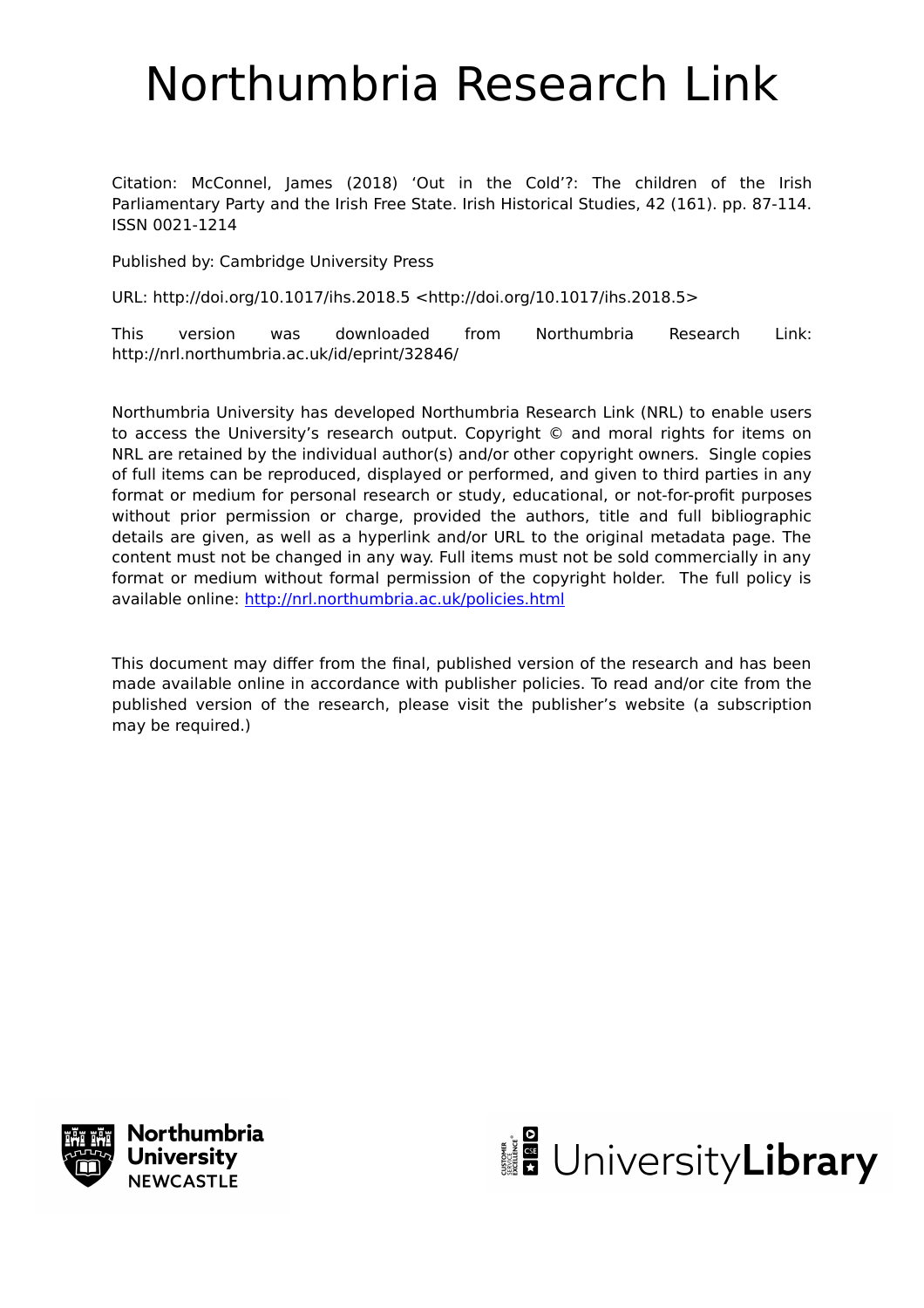## **'Out in the Cold'?: The children of the Irish Parliamentary Party and the Irish Free State**

## **James McConnel\***

### Abstract

 $\overline{a}$ 

Drawing on the recent scholarly interest in 'generationism' and the revolutionary period, this article examines the life chances of the 247 children born to the last cohort of Irish Parliamentary Party M.P.s elected to Westminster between 1910 and 1918. It employs a prosopographical approach to reconstruct their lives at specific points (1910 and 1948) in order to assess the impact that independence had on their fortunes longitudinally. While it problematises the idea that the Edwardian children of nationalist M.P.s formed part of a privileged elite in waiting, it does conclude that they enjoyed a degree of cultural and political capital that positioned them advantageously in advance of home rule The analysis advanced here suggests that despite experiencing some political disorientation, those scions of the old I.P.P. who lived through the revolutionary years re-oriented themselves relatively quickly, regrouped, and experienced considerable political and professional success during the following decades. As for those children who were born or achieved adulthood after 1922, there is little evidence to suggest that they were socially or politically ostracised, or that, in turn, they felt a sense of fundamental alienation from the new state. Ultimately, unlike those who had fought for the republic but ended up feeling as if they were among the losers, what the children of the I.P.P lost after 1918 should not obscure the fact that many of them were among the winners in the new Ireland

In his 1998 memoir, Conor Cruise O'Brien wrote that before 1918, when John Redmond's Irish Parliamentary Party (I.P.P.) seemed to be on the verge of securing self-government for Ireland, his grandfather, David Sheehy, M.P. (South Meath), had been a 'person of considerable consequence', since he was 'one of the senior members of the party'. O'Brien believed that had home rule been achieved, his grandfather 'would certainly have had a seat in the Irish cabinet'. Indeed, his 'whole family would have been part of the establishment of the new Home Rule Ireland'. But owing to Sinn Féin's rise after 1916, 'we were out in the cold, superseded by a new republican elite'. Whereas before 1918, 'To be connected with the Irish Parliamentary Party had been an asset; it was now a liability'.<sup>[1](#page-1-0)</sup>

<span id="page-1-0"></span><sup>1</sup> Conor Cruise O'Brien, *Memoir: my life and themes* (London, 1998), pp 20–1.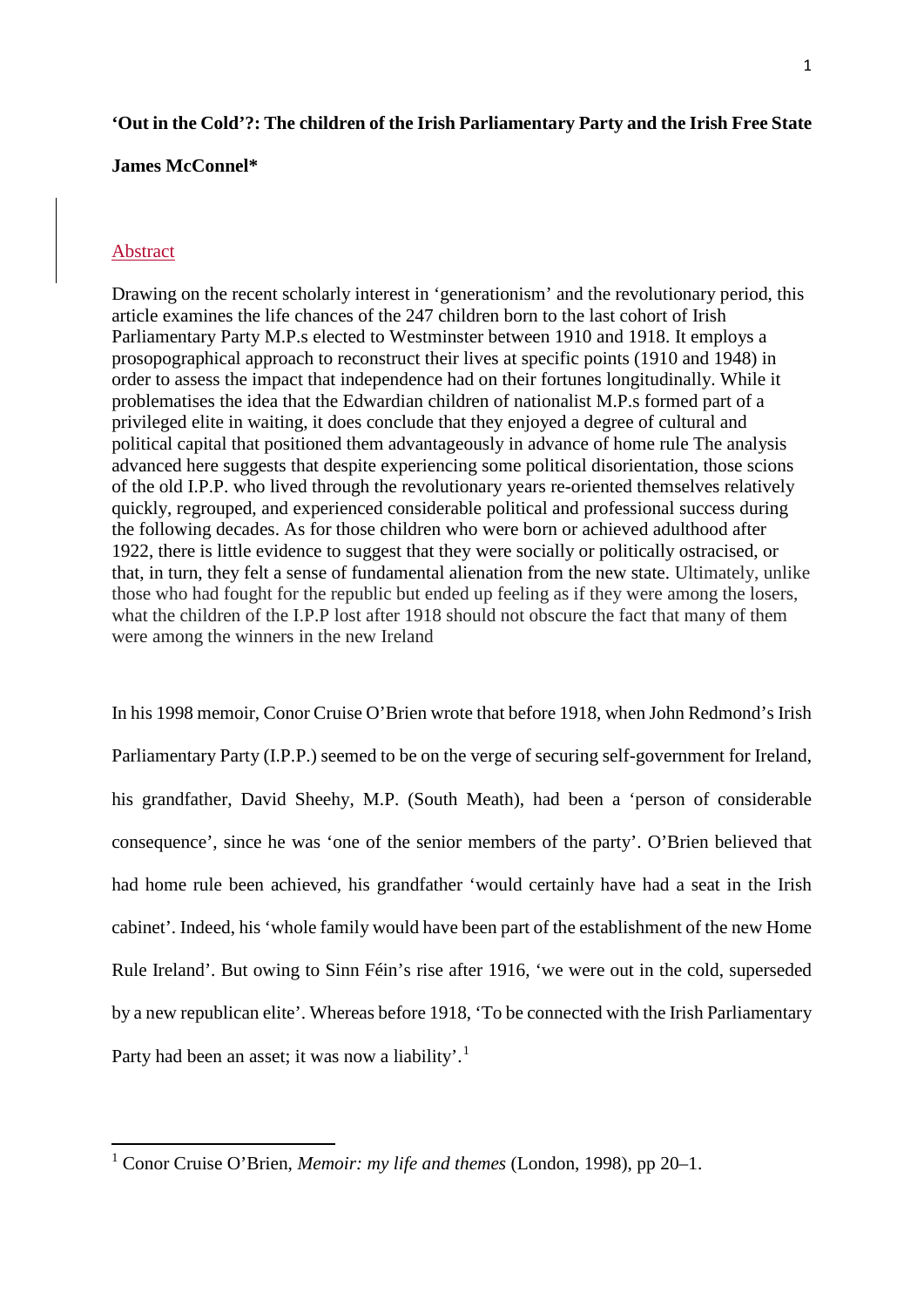A conversation of the late 1960s between O'Brien and his father-in-law, the 1916 veteran, I.R.A. commander and Fianna Fáil T.D. Seán MacEntee, exemplifies O'Brien's feelings of entitlement and dispossession:

O'Brien … provoked McEntee with a sweeping statement: '1916 was a mistake'. Seán MacEntee replied, 'Maybe it was, but I am glad I was part of it.' McEntee's daughter, Maureen [*sic*] added with superb clear-sightedness, 'Conor, your grandfather was a member of the Irish Parliamentary Party. You were part of the elite. My father was the son of a publican. He would never have become minister without 1916. He would never have had a fine house, his children would never have been to the best schools.' Ruefully,

Of course, O'Brien's sense of displacement could also be attributed to his own ego and ambition. After all, notwithstanding all his supposed disadvantages, O'Brien still managed to become a senior diplomat, government minister, and public intellectual in the country established by McEntee's generation, while O'Brien's uncle, Eugene Sheehy, had become a Free State judge, with O'Brien's aunt, Hanna Sheehy Skeffington, serving in the Dáil courts, helping to co-found Fianna Fáil, and acting as one of Ireland's leading feminist activists. Indeed, as one scholar has observed, 'they were in their own way scions of the new regime'. Nonetheless, for someone like Eugene and Hanna's sister Mary (like them the child of an M.P. but also the wife of one too), she still believed that 'her … family had come down in the world' after 1918.[3](#page-2-1)

Conor Cruise O'Brien answered, 'Exactly, your people pushed mine aside.'[2](#page-2-0)

<u>.</u>

<span id="page-2-0"></span><sup>2</sup> *Irish Times*, 23 July 1994.

<span id="page-2-1"></span><sup>3</sup> Diarmuid Whelan, *Conor Cruise O'Brien: violent notions* (Dublin, 2009), p. 11; Conor Cruise O'Brien, *States of Ireland* (London, 1972), p. 106.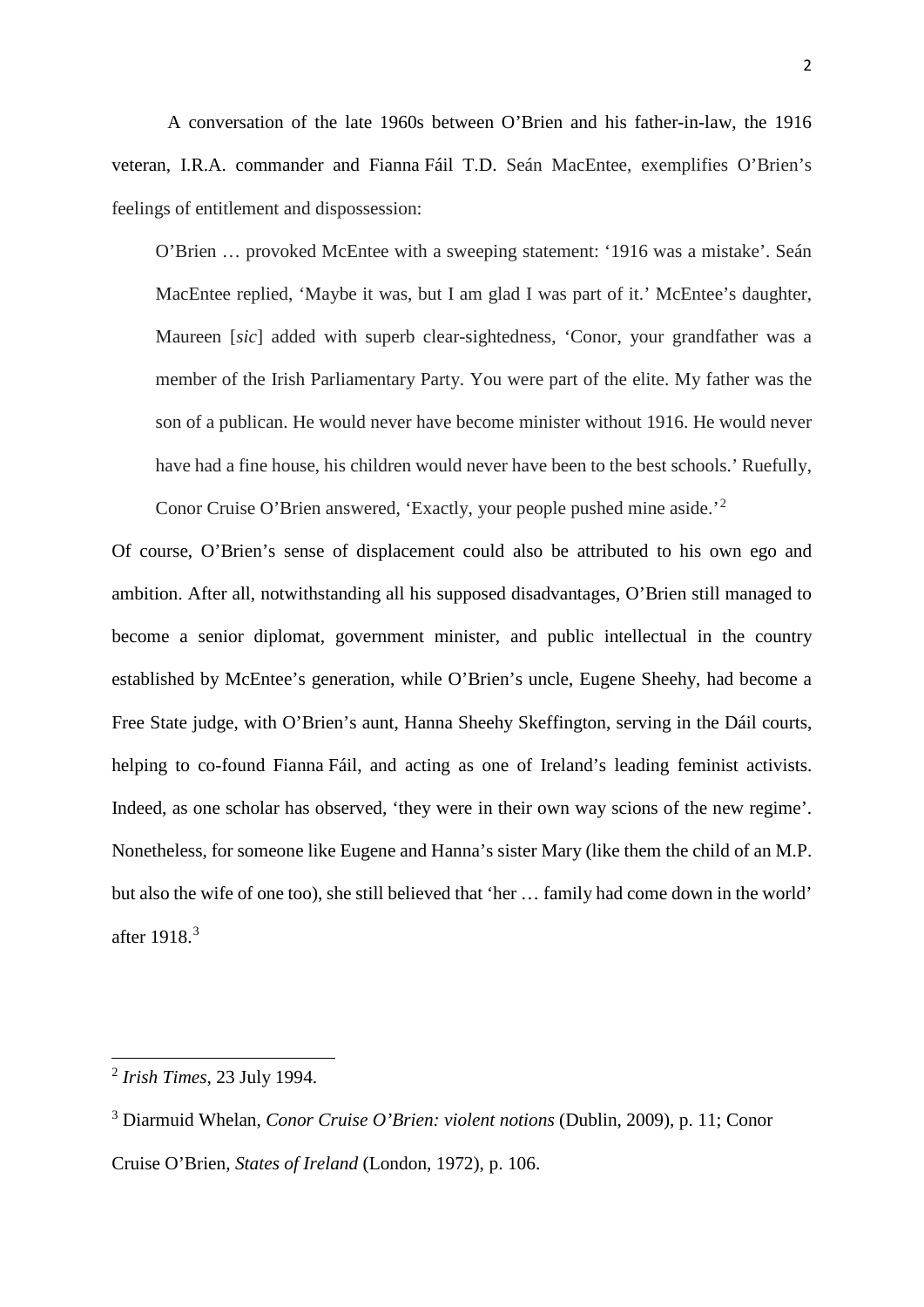In recent years, historians have begun to reassess the fortunes of the 'winners' and 'losers' of the Irish revolution. [4](#page-3-0) The perception that the personnel of the I.P.P. (and by implication the people associated with them) were among those worsted in the game remains unchallenged, however. [5](#page-3-1) This article seeks to go beyond Sheehy family folklore by testing O'Brien's claim that those with 'what Irish republicans … used to call "the bad parliamentary drop [of blood in their veins]"' not only lost out as a result of Irish independence but also found independent Ireland something of a cold house.<sup>[6](#page-3-2)</sup> In order to do so it adopts a prosopographical approach for a specific and definable group: the children of those M.P.s elected to parliament between 1910 and 1918. It attempts to reconstruct their life chances at specific points (1910 and 1948) in order to assess the impact that independence had on their fortunes. In doing so, this article seeks to contribute to the emerging scholarly literature that uses the concept of 'generationism' to understand early twentieth century Irish history.[7](#page-3-3)

<span id="page-3-0"></span><sup>4</sup> For example, see David Fitzpatrick, 'Protestant depopulation and the Irish revolution', *Irish Historical Studies*, 38, no. 152 (2013), pp 643–59; Roy Foster, *Vivid faces: the revolutionary generation in Ireland, 1890–1923* (London, 2014); Paul Taylor, *Heroes or traitors? Experiences of southern Irish soldiers returning from the Great War, 1919–1939* (Liverpool, 2015).

<span id="page-3-1"></span><sup>5</sup> For example, see Dermot Meleady, *Redmond: the Parnellite* (Cork, 2008); Chris Dooley, *Redmond: a life undone* (Dublin, 2015).l

<span id="page-3-2"></span><sup>6</sup> O'Brien, *Memoir*, p. 8.

<u>.</u>

<span id="page-3-3"></span><sup>7</sup> See Foster, *Vivid Faces*, p. 7; Dr Caoimhe Nic Dháibhéid, '"Fighting their fathers": the post-revolutionary generation in an independent Ireland', in Senia Pašeta, (ed.), *Uncertain fuures: essays about the Irish past for Roy Foster (oxford, 2016), pp 148–60.*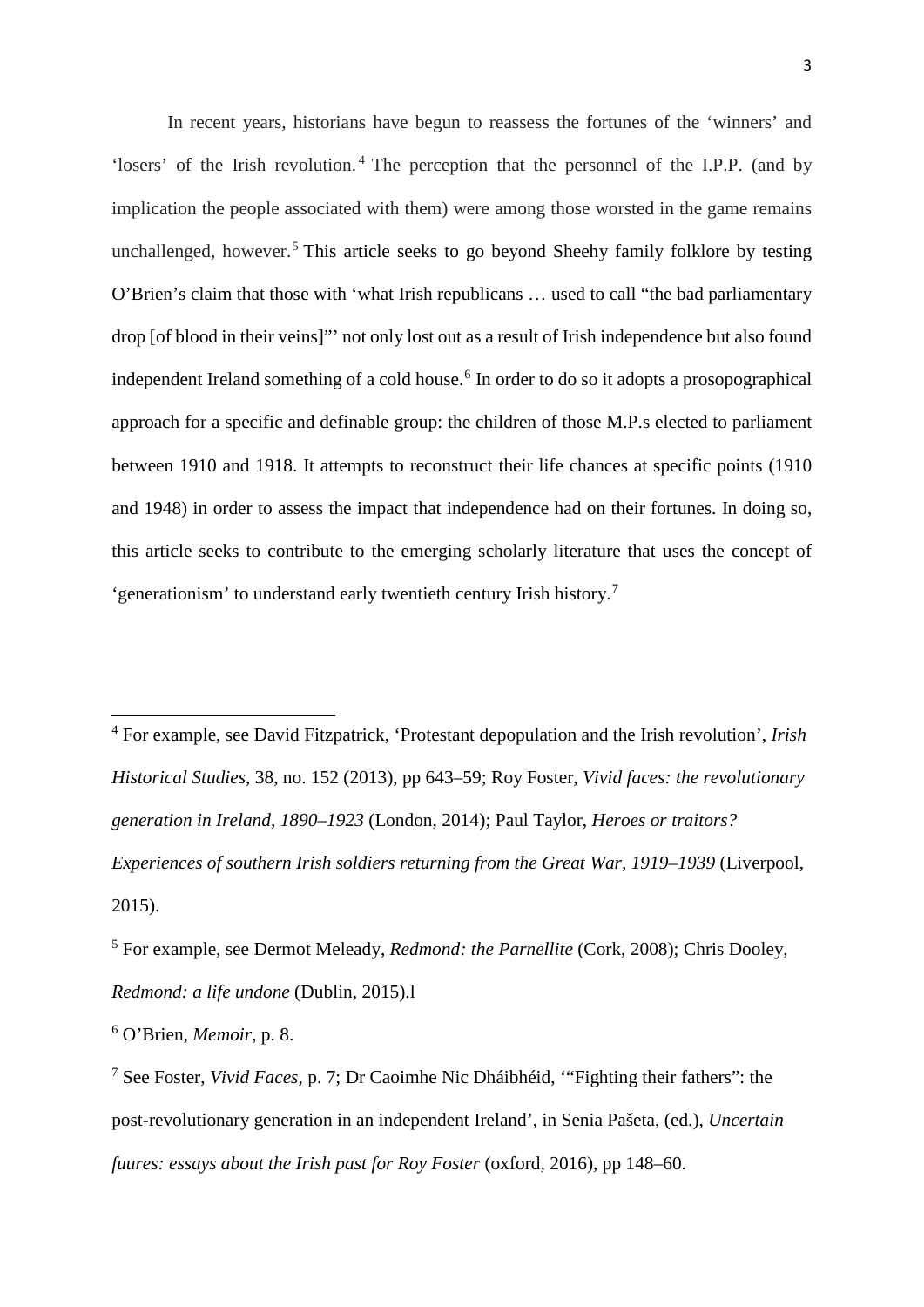The dataset on which this research draws includes information on the 247 children known to have been born to the eighty nine nationalist M.P.s elected between 1910 and 1918 (60 per cent of whom had offspring). Using the 1901 and 1911 censuses, newspapers, private papers, memoirs, biographies, autobiographies, and other sources, data for these 247 children have been analysed for this article.<sup>[8](#page-4-0)</sup> Inevitably, these data are not complete, as detailed information is not available for all the children to the same extent. In particular, data for M.P.s' daughters (especially relating to their occupations) are incomplete. The obstacles faced by women entering and remaining in the labour force in this period, the social norm of women giving up work after marriage, and the custom of changing surname following marriage make the data for I.P.P. M.P.s' daughters particularly fragmentary. Additionally, the small number of memoirs and archives produced by M.P.s' children inevitably privileges certain voices.

The fortunes of the I.P.P. children before, during, and after the revolutionary period provide a particularly interesting case study because, unlike other displaced political elites (the *anciens régimes* of France in 1789, Russia in 1917, or Cuba in 1959, for example), Irish parliamentary nationalists did not go into exile as a result of the I.P.P.'s defeat.<sup>[9](#page-4-1)</sup> Because the

<span id="page-4-0"></span><sup>&</sup>lt;sup>8</sup> The existence of M.P.s' offspring was established using newspaper obituaries and funeral reports for their parents; in particular, the Irish Newspaper Archive, the online Irish Times Archive, the British Library's British Newspaper Archive, and other digitised press titles were used. These were supplemented by use of the 1901 and 1911 censuses for Ireland and Britain. Other biographical data were collected using records available on Ancestry (www.ancestry.co.uk), FamilySearch (www.familysearch.org), the *Dictionary of Irish Biography* and the *Oxford Dictionary of National Biograph*y.

<span id="page-4-1"></span><sup>9</sup> On this see Yossie Shain, *The frontier of loyalty: political exiles in the age of the nationstate* (Ann Arbor, MI, 2005).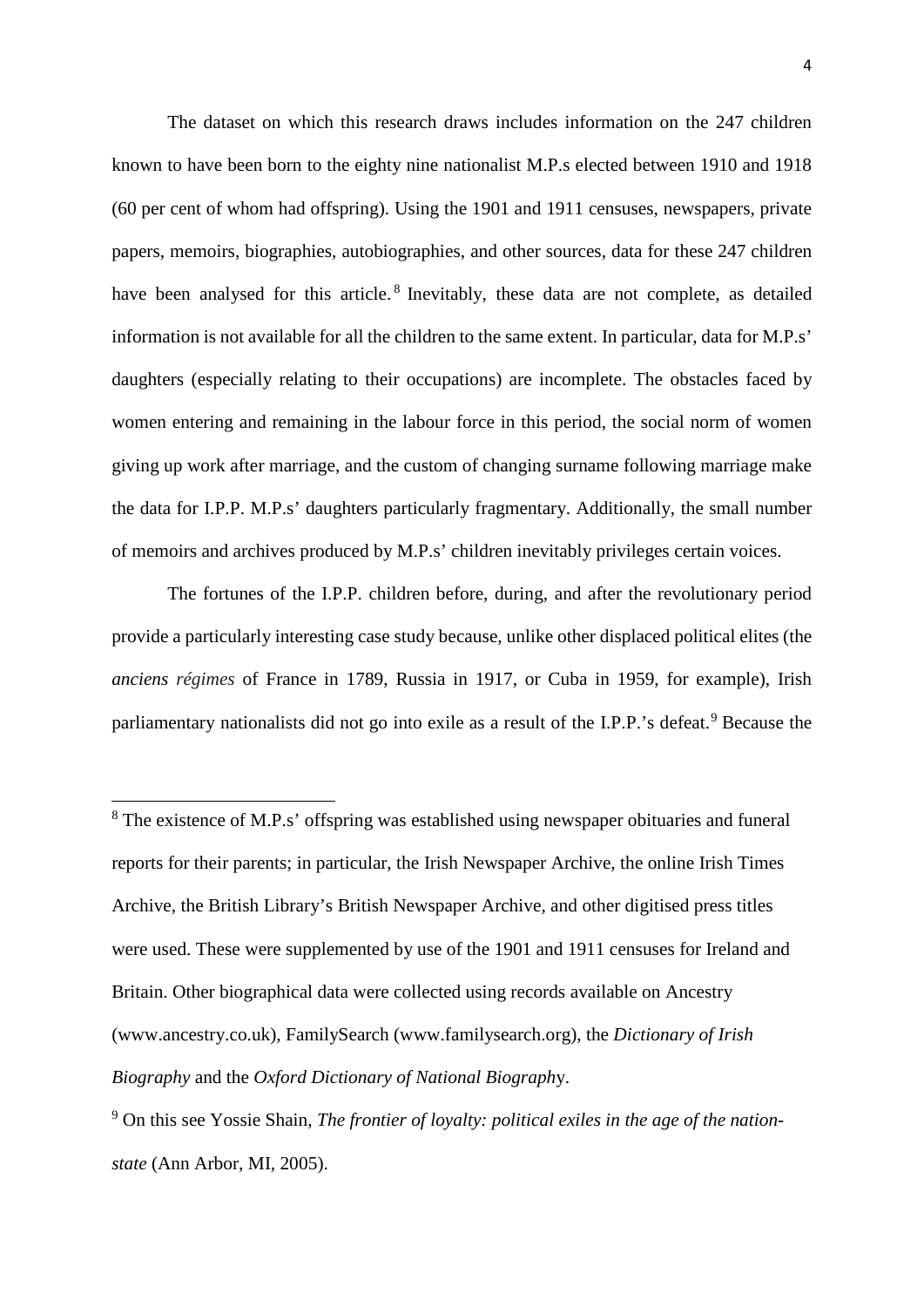home rule elite was displaced by a parliamentary process, not a violent coup, the politics of their children were not conditioned by the experience of significant violence, physical exile, or the ambition to restore an exiled leader. As a result, there were no second-generation exiles to ferment counter-revolutionary activity from abroad.[10](#page-5-0) Instead, the children of the displaced home rule elite remained in Ireland and so had to accommodate themselves to the new regime after 1922 more swiftly and more fully perhaps than other comparable groups in modern history.

In assessing the fortunes of the children of I.P.P. M.P.s, this article rejects the assumption that those who had reached adulthood before 1918 constituted some form of home rule Brahminate. By drawing on two recent contributions to the study of Edwardian Irish elites, it is clear that the socio-economic profile of these I.P.P. children did not place them among either Fergus Campbell's Irish 'establishment' or Ciaran O'Neill's 'Catholics of consequence'. [11](#page-5-1) On the other hand, the pre-war adult cohort did share certain common formative experiences (such as growing up in political households) and these undoubtedly provided them with certain life advantages. Before 1918, I.P.P. children enjoyed a form of inherited political capital derived from a combination of their fathers' status as M.P.s in British Ireland and their projected future standing as members of the future home rule parliament. In addition, some children benefitted from privileged access to political networks and to insider knowledge. While only a small number belonged to the younger generation of Edwardian home rulers whom Senia Pašeta has described as being 'poised to inherit the free and sovereign

<span id="page-5-0"></span><sup>10</sup> For example, see Sebastiaan Faber, *Exile and cultural hegemony: Spanish intellectuals in Mexico, 1929–1975* (Nashville, TN, 2002), p. 162.

<span id="page-5-1"></span><sup>11</sup> Fergus Campbell, *The Irish establishment, 1879–1914* (Oxford, 2009); Ciaran O'Neill, *Catholics of consequence: transnational education, social mobility, and the Irish Catholic elite, 1850–1900* (Oxford, 2014).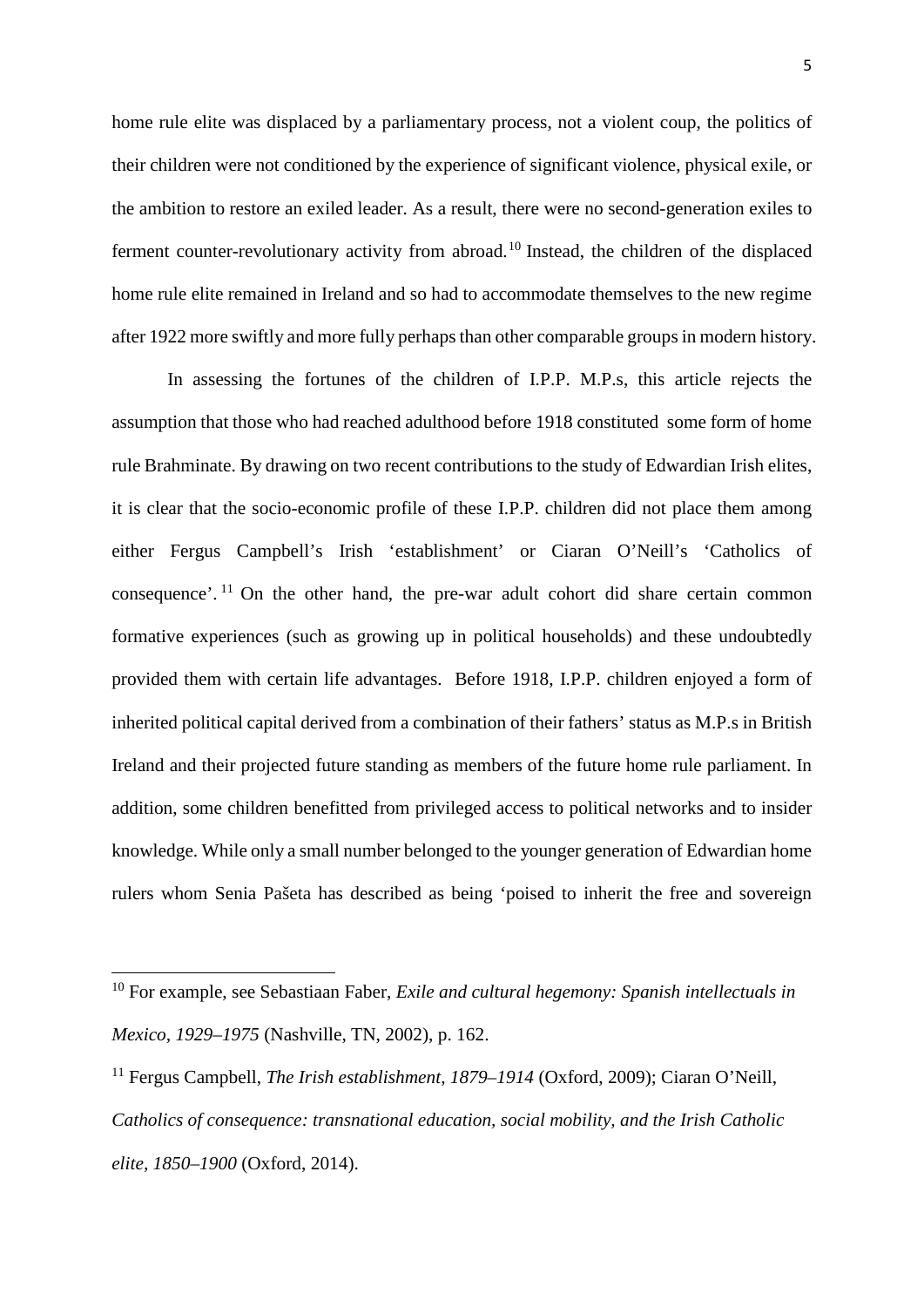Ireland which seemed at last to be within reach', the outbreak of the war in 1914 suggests that critics of the I.P.P. saw the children of the party as sharing in the political sins of their fathers.<sup>[12](#page-6-0)</sup> As such, if they were not viewed as a discrete group, they were clearly seen as auxiliaries of the I.P.P..

In its findings, this article compliments recent unpublished research on Irish politics after 1922. Martin O'Donoghue's recent doctoral thesis analyses the 'influence and persistence of Irish Party individuals, organisations and political culture in independent Ireland', highlighting 'the persistence of home rule loyalty in the Free State and the effects this had on the development of party politics'.  $^{13}$  $^{13}$  $^{13}$  The analysis advanced here suggests that despite experiencing feelings of loss and displacement after 1918 (which undoubtedly persisted in some cases for decades), those scions of the old I.P.P. who lived through the years of turbulence between 1916 and 1923 re-oriented themselves relatively quickly, regrouped, and experienced considerable success under the new regime. As for those children who were born or achieved adulthood after 1922, there is very little evidence to suggest that they were socially or politically ostracised, or that, in turn, they felt a sense of fundamental alienation from the new state. In short, the available evidence does not suggest that the life chances of these children were adversely affected by independence to a measurable extent.

Whether born before or after 1922, the success of the I.P.P. children in the professions, in business, in government service, and in civil society demonstrates the importance of the relatively high social, cultural, and political capital they inherited, which in many cases allowed

<span id="page-6-0"></span><sup>12</sup> Senia Pašeta, *Before the revolution: nationalism, social change, and the Catholic elite, 1879–1922* (Cork, 1999), p. 1.

<span id="page-6-1"></span><sup>13</sup> Thomas Martin O'Donoghue, **'**The Legacy of the Irish Parliamentary Party in independent Ireland, 1922–49' (Ph.D. thesis, National University Ireland, Galway, 2016), p. i.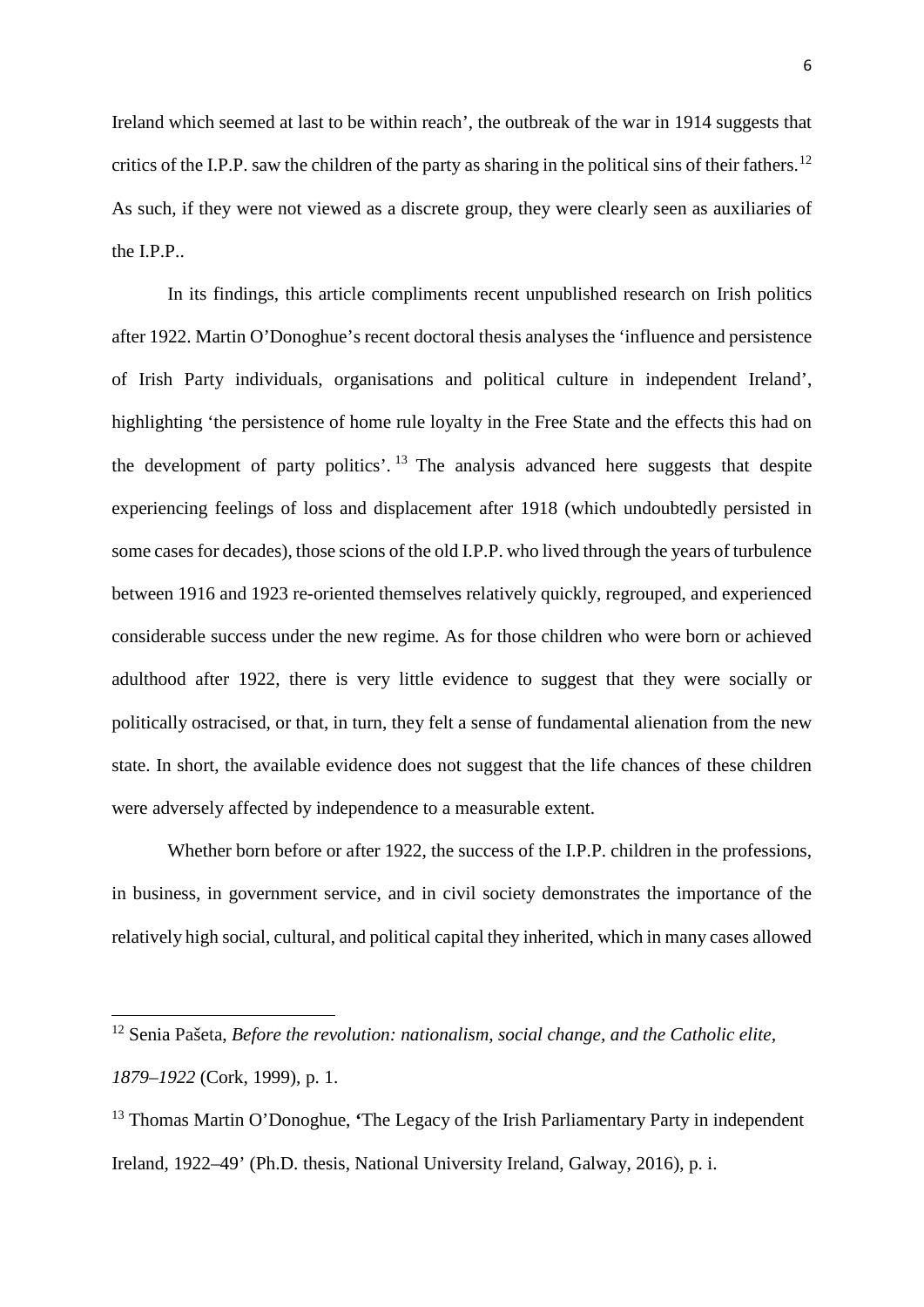them to weather the revolutionary and post-revolutionary years relatively unscathed. Crucially, whatever hostility existed towards their fathers before 1918 was eclipsed by the much greater levels of animosity between the two Civil War sides. The fluidity of post-civil war Irish politics provided opportunities for a significant number of I.P.P. children to adapt and even shape parliamentary politics in ways often disproportionate to their numbers. In this, they were helped by cultural factors such as the primacy of politics over violence after 1922 and the structural similarities of the new state to its predecessor.<sup>[14](#page-7-0)</sup> As a result, while it would be inaccurate to see these men and women as Reganite counter-revolutionaries, the success of the I.P.P. children in southern Ireland after 1922 arguably contributed to the conservatism of the state that had supplanted the home rule Ireland their fathers had endeavoured to establish.<sup>[15](#page-7-1)</sup>

I

James Joyce's character Mr Doyle senior, who appears in 'After the race', was allegedly based on the real-life Edwardian nationalist William Field, M.P. (Dublin, St Patricks). [16](#page-7-2) Described as one who had 'begun life as an advanced Nationalist', Doyle has long since 'buried' or 'modified' his political views for business advantage and social advancement. 'After the race' focuses on Doyle's son Jimmy, whose expensive education at a 'big Catholic college' in England, followed by Trinity College Dublin and then Cambridge University, is seen by his father as a sound 'commercial' investment, 'having secured for his son [social] qualities often

<span id="page-7-0"></span><sup>14</sup> Regan, *The Irish counter-revolution*, p. 375.

<span id="page-7-1"></span><sup>15</sup> John M. Regan, *The Irish counter-revolution, 1921–1936: treatyite politics and settlement in independent Ireland* (Dublin, 1999).

<span id="page-7-2"></span><sup>16</sup> Allan H. Simmons, 'Topography and transformation: a postcolonial reading of *Dubliners*' in Leonard Orr (ed.), *Joyce, imperialism, and postcolonialism* (Syracuse, NY, 2008), p. 24.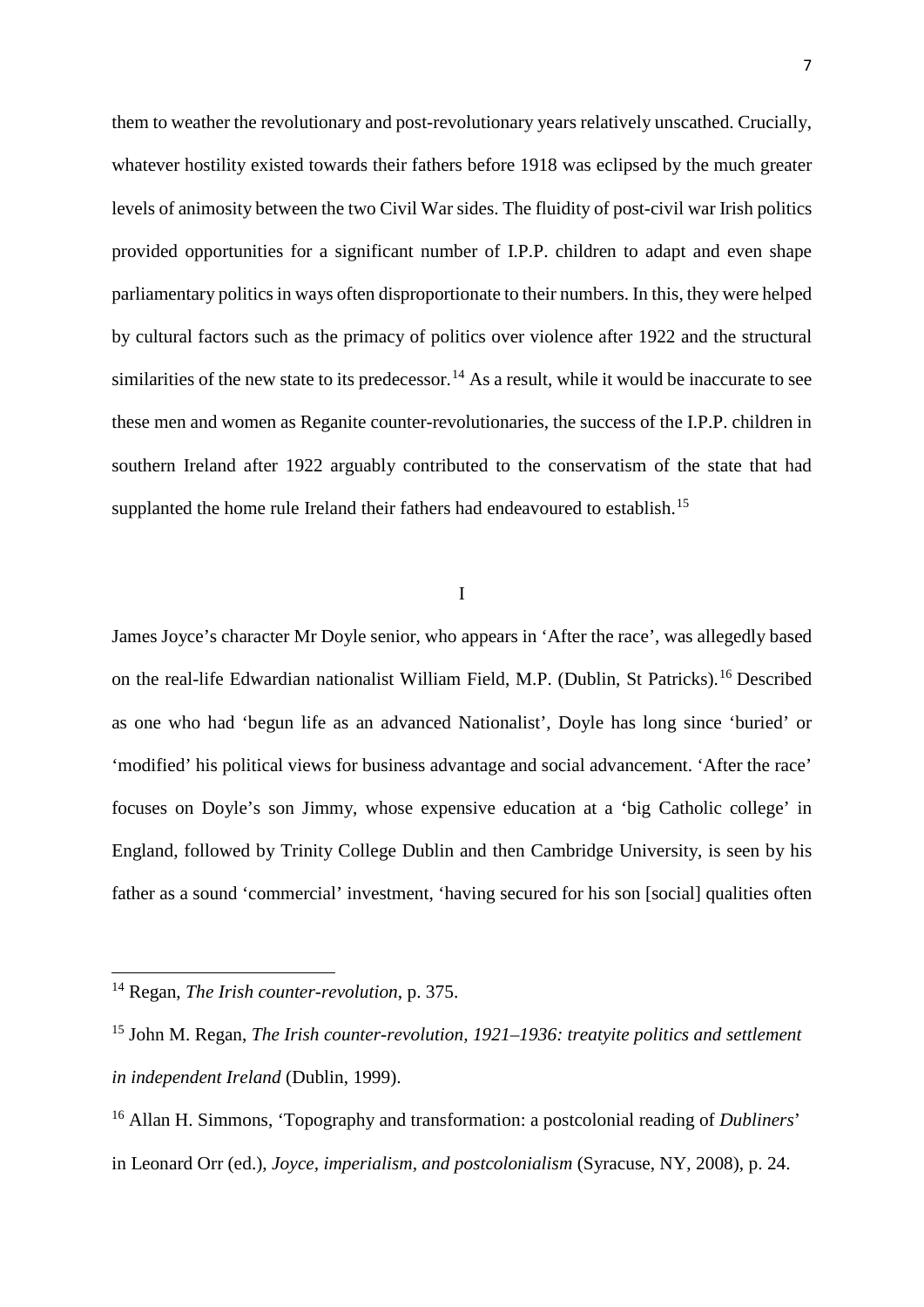unpurchaseable'. Indeed, Doyle senior is 'remonstrative, but covertly proud' of the fact that Jimmy has only a dim awareness 'of the labour latent in money'. As the story unfolds, it becomes clear, however, that Jimmy's new friends among the fast set have only befriended him because his social anxiety fuels a profligacy that directly benefits them.<sup>[17](#page-8-0)</sup>

In real life, Field was a bachelor who lived with his spinster sister. Nonetheless, Joyce's presentation of Doyle senior is consistent with his (and other critics') non-fictional characterisation of nationalist M.P.s as men who had done little but 'improve their own lot'.[18](#page-8-1) Historians differ as to how far election to parliament accelerated the intra-generational social mobility of Irish nationalist M.P.s (i.e. the extent to which they experienced changes in their social situations over the course of their lives), though the late Alan O'Day argued that 'a good measure of upward social mobility was in progress' among Parnell's party.<sup>[19](#page-8-2)</sup> Patrick Maume has observed that the Edwardian I.P.P. (which included a considerable number of old Parnellites) became more politically conservative as M.P.s aged, 'achieved professional success or inherited family businesses, and acquired family responsibilities'.<sup>[20](#page-8-3)</sup> The perception that nationalist M.P.s were men on the make arguably coloured how Joyce saw the life opportunities available to the children of the I.P.P.

<span id="page-8-0"></span><sup>17</sup> James Joyce, *Dubliners* (Oxford, 2000), pp 30–5.

<span id="page-8-1"></span><sup>18</sup> *Il Piccolo della Sera*, 19 May 1907; James McConnel, *The Irish Parliamentary Party and the third home rule crisis* (Dublin, 2013), pp 11–15.

<span id="page-8-2"></span><sup>19</sup> Alan O'Day, *The English face of Irish nationalism: Irish involvement in British politics, 1880–86* (Dublin, 1977), p. 22. However, see Conor Cruise O'Brien, *Parnell and his party, 1880–90* (Oxford, 1957), pp 17–18.

<span id="page-8-3"></span><sup>20</sup> Patrick Maume, *The long gestation: Irish nationalist life, 1891–1918* (Dublin, 1999), p. 36.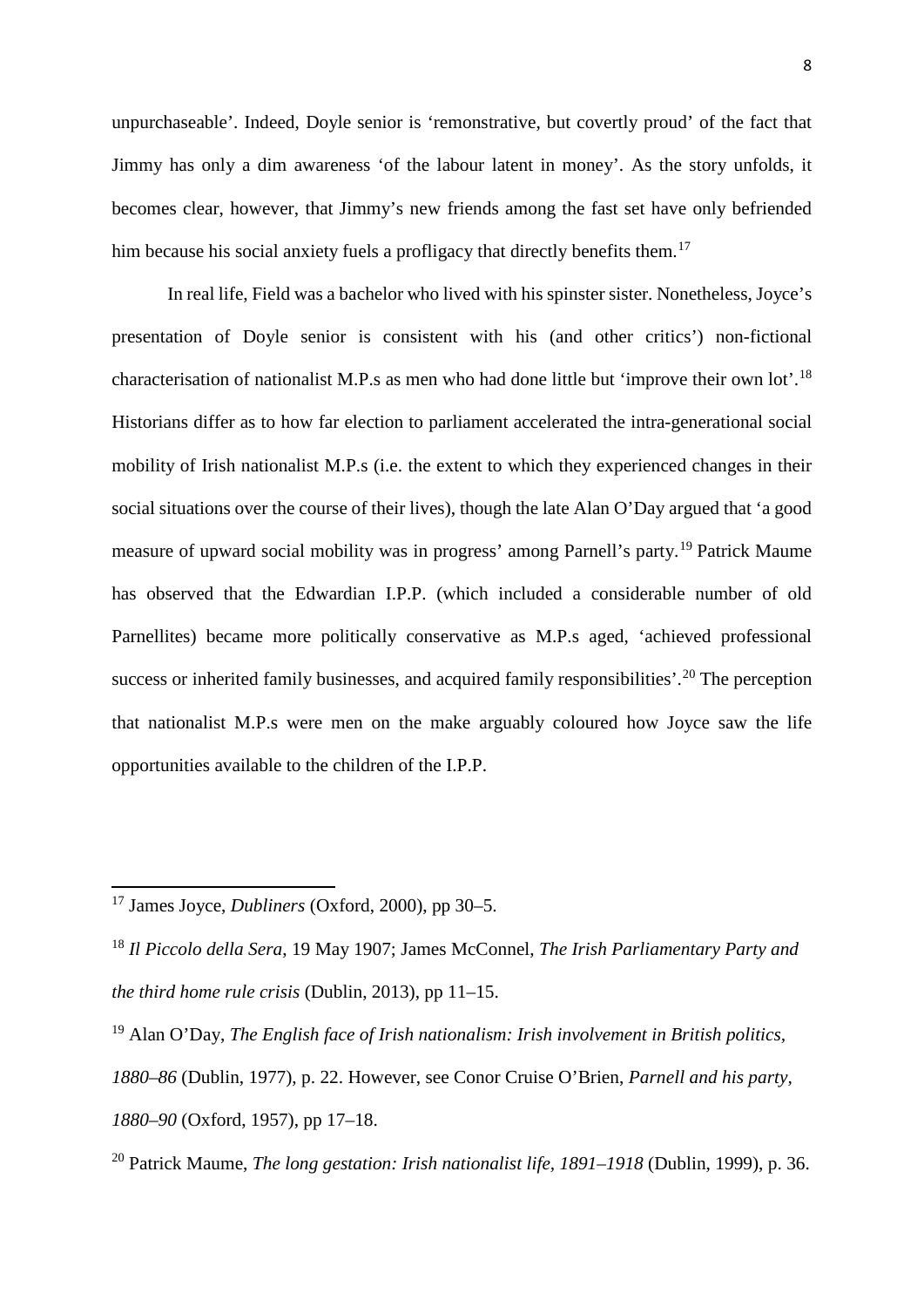Joyce's picture of Doyle junior's ambitions and life opportunities may have drawn some inspiration from a number of his own friends. Via school and university networks, Joyce was friendly with the children of the Meath M.P. David Sheehy and attendance at the regular salons at Sheehy's Dublin home provided one of various avenues through which Joyce came into contact with Edwardian Ireland's aspirant Catholic middle class. After abandoning his plans to enter the priesthood, Sheehy had become a mill owner, while in politics he became successively a Fenian, Land War activist, and then a nationalist M.P. Although there was 'never much money in the Sheehy household', the family possessed that 'patina of gentility which went with professionalism'; combined with a strong patriotic record, this made for a certain kind of nationalist respectability.<sup>[21](#page-9-0)</sup> Unlike Jimmy Doyle, however, Sheehy's sons Eugene and Dick Sheehy attended 'not the grandest public schools … but … the next best', Belvedere College, where they played rugby.  $^{22}$  $^{22}$  $^{22}$  Later, they attended University College. Sheehy's daughters Margaret, Hanna, Mary, and Kathleen all attended the Dominican Convent on Eccles Street, Dublin, with the last three also taking degrees from the Royal University. The two brothers eventually became barristers, with Hanna becoming a teacher and feminist, Margaret an amateur dramatist (before marriage to a wealthy solicitor in 1907), Kathleen an Irish language teacher, and Mary a teacher and suffrage campaigner (before she married Tom Kettle, M.P. (East Tyrone), in 1909).

Among the 161 children of I.P.P. M.P.s alive by 1910 (65 per cent of all the children under consideration in this article), the experiences of the Sheehy children were unusual, if not unique. If few I.P.P. children enjoyed the kind of transnational education ascribed to Jimmy

<u>.</u>

<span id="page-9-0"></span><sup>21</sup> Leah Levenson and Jerry H. Natterstad, *Hanna Sheehy Skeffington: Irish feminist*

<sup>(</sup>Syracuse, NY, 1986), p. 7; Conor Cruise O'Brien, *States of Ireland* (London, 1972), p. 80.

<span id="page-9-1"></span><sup>22</sup> O'Brien, *States of Ireland*, p. 62.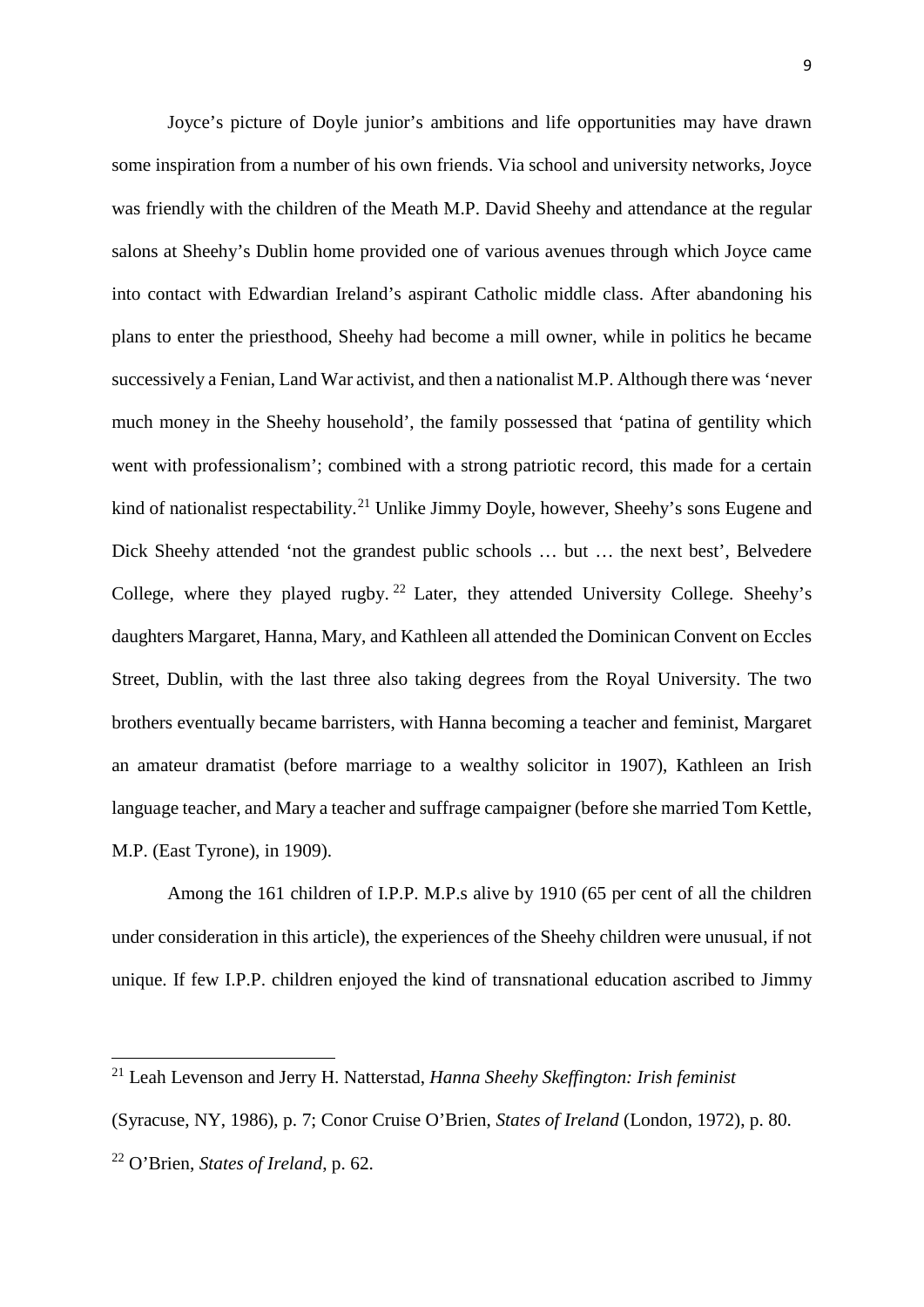Doyle and explored recently by O'Neill in his study of elite Irish Catholic education, only 11 (or 13 per cent) of M.P.s' sons alive by 1910 (of whom there were 84 in total) had or were being educated at one of the elite Irish Catholic schools. Equivalent figures for their fathers do not exist, though according to Campbell 12 per cent of the I.P.P. in 1911 had been educated at Clongowes.[23](#page-10-0) The figure for the sons of I.P.P. M.P.s attending elite Irish Catholic schools is much smaller than those for two key (albeit older) Catholic groups among Campbell's Irish 'establishment': senior Irish civil servants (25 per cent) and the Irish business elite (21 per cent). [24](#page-10-1) That six of the eleven Edwardian sons of I.P.P. M.P.s who had attended an elite school had the same father (Patrick A. Meehan, M.P. for Queen's County) further underlines how unusual such an education was for this cohort. Instead, the great majority of the children alive by 1910 had or were receiving a secondary education in one of Ireland's national schools; something that two-thirds of all Irish children enjoyed by 1911.

O'Neill notes that an elite higher education was regarded as a 'desirable goal for the aspiring middle class' in Catholic Ireland in this period.<sup>[25](#page-10-2)</sup> Campbell estimates that something like 1,000 Catholics per year were graduating from Ireland's various higher education institutions from the 1880s onwards, which would suggest a 'pool' of perhaps 30,000 Catholic graduates by 1910, or something like 3.3 per cent of those Catholic men and women (aged 20 to 49 in 1911) who could have attended in this period.<sup>[26](#page-10-3)</sup> Among the seventy five children of

<span id="page-10-0"></span><sup>23</sup> Campbell, *The Irish establishment*, p. 174.

<span id="page-10-1"></span> $24$  Ibid., pp 67, 213–4.

<span id="page-10-2"></span><sup>25</sup> O'Neill, *Catholics of consequence*, p. 2.

<span id="page-10-3"></span><sup>26</sup> Campbell, *The Irish establishment*, pp 77–9. The 1911 census details 1,246,706 men and women aged 20 to 49. Catholics constituted 73.8 per cent of the Irish population, suggesting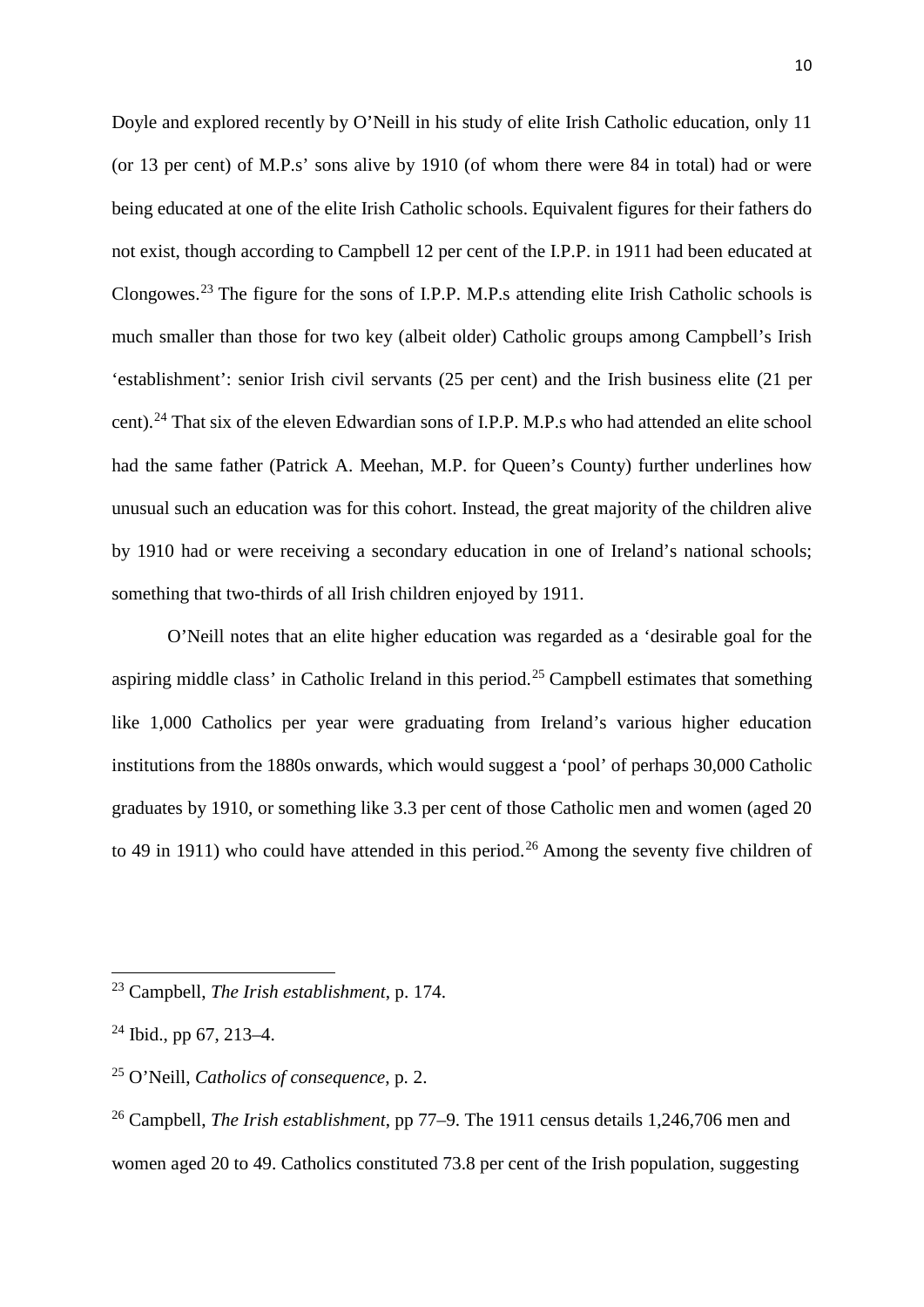M.P.s aged eighteen or over by 1910 for whom data exist, eight (11 per cent) had or were receiving a third-level education (mostly in Ireland, though only one at Trinity). That five of this group were the children of David Sheehy underlines, however, how unusual a third-level education was among I.P.P. children.

Among the twenty two M.P.s who had fathered adult children by 1910, fifteen (or 68 per cent) had not been to university themselves; eleven of these fifteen can be classified as falling into the 'lower middle class' occupational category (e.g. local merchants, farmers, tenant farmers, labour leaders, etc.) used by F. S. L. Lyons's in his classic 1951 study of the I.P.P.<sup>[27](#page-11-0)</sup> These eleven M.P.s accounted for 68 per cent (fifty one people in total) of the seventy five children who had reached the age of eighteen by 1910, 98 per cent of whom had not received a university education. This would suggest that a combination of parental experience and family income explains why so few M.P.s' adult children had attended university by 1910. That said, the fact that a degree was not necessary for a number of professional careers in Edwardian Ireland was probably also a consideration for families assessing the costs and benefits of university attendance.

The educational profile of the children of late Edwardian M.P.s suggests that if attendance at elite schools and universities were cultural markers of Edwardian Ireland's aspirational Catholic middle class, then many Home Rule M.P.s and their children were seemingly on its fringes. That M.P.s nonetheless shared the same anxieties as many other ambitious Catholic parents (that Ireland was over-producing professionals, relative to jobs, and that institutional prejudice continued to favour Irish Protestants) is suggested by their behaviour.

<u>.</u>

that the Catholic portion of those aged 20 to 49 was roughly 920,069. 30,000 is 3.3 per cent of this figure.

<span id="page-11-0"></span><sup>27</sup> F. S. L. Lyons, *The Irish Parliamentary Party, 1890–1910* (London, 1951), pp 169–76.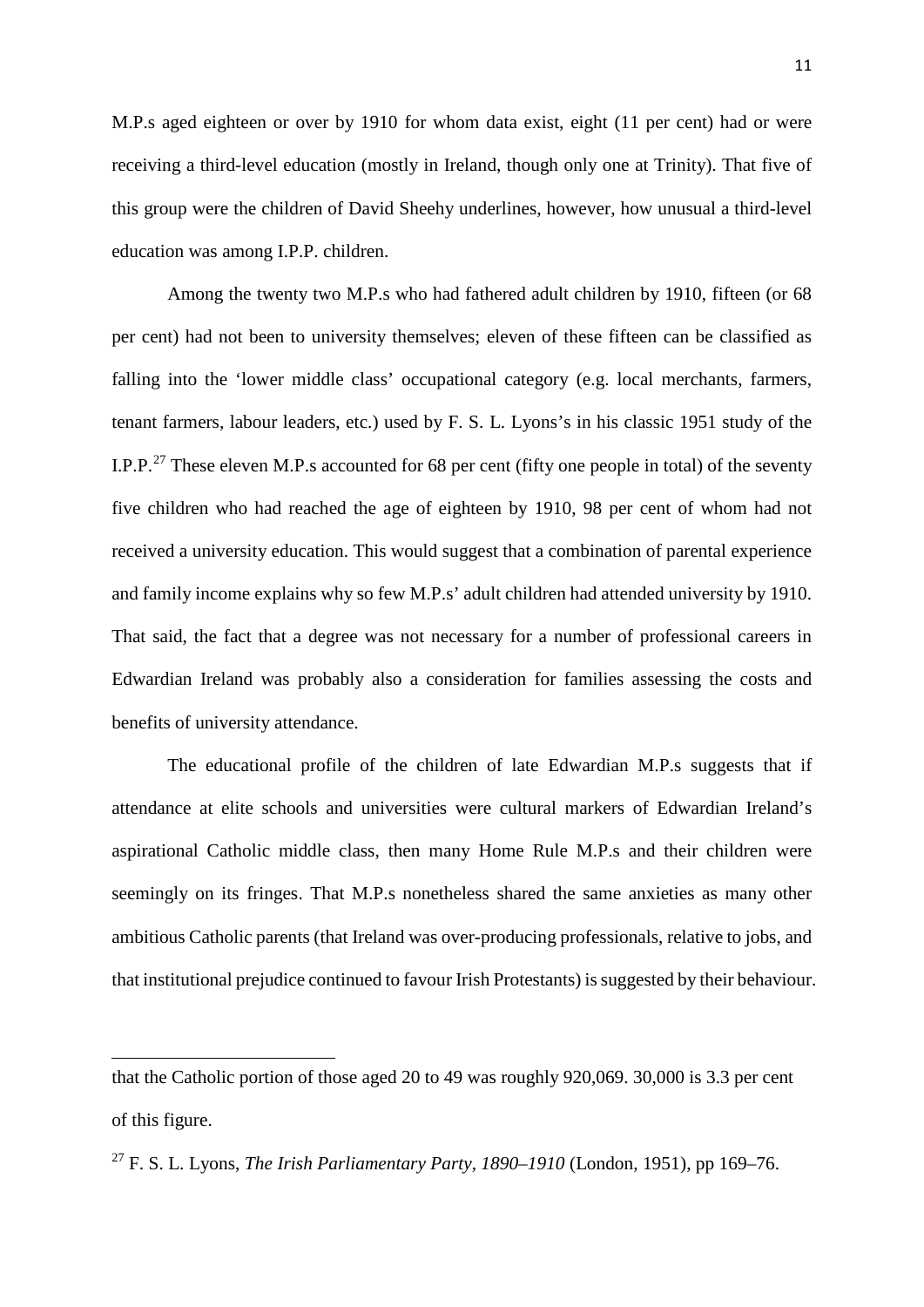Patronage was seen to be essential in securing positions in Edwardian Ireland and those considered influential were frequently asked to intervene on behalf of candidates applying for official appointments and promotions. In this regard, nationalist M.P.s were themselves seen as among those with influence.<sup>[28](#page-12-0)</sup> While their influence was most often used on behalf of constituents and political allies, some M.P.s did seek to help their own children. William Lundon, M.P. (East Limerick), wrote to John Dillon in 1908 asking him to help his son, Thomas, secure appointment as a government inspector, while John Roche, M.P. (East Galway), asked Dillon in 1912 to help his son, James, secure promotion within the Irish civil service.<sup>[29](#page-12-1)</sup> In one instance, a nationalist M.P. was even apparently willing to exert influence publicly on his child's behalf. When Matthew O'Dowd was appointed as the accountant to Sligo County Council in 1912, the councillors made much reference to 'the merits of his father' (John O'Dowd), who was the M.P. for South Sligo and also the person chairing the meeting in his other capacity as chairman of the council!<sup>[30](#page-12-2)</sup> Such a public display of influence was unusual (M.P.s preferred to avoid drawing attention to so-called 'placehunting'), but it highlights the single-mindedness of some M.P.s in advancing their children's interests.

Of course, such parental ambition was not confined to M.P.s' sons alone. The development of Catholic education specifically for middle-class girls and women in this period meant that the horizons of at least some M.P.s' daughters were also broadening.<sup>[31](#page-12-3)</sup> David

<span id="page-12-0"></span><sup>28</sup> McConnel, *The Irish Parliamentary Party*, pp 71–93.

<span id="page-12-1"></span><sup>&</sup>lt;sup>29</sup> William Lundon to John Dillon, 7 Apr. 1908 (T.C.D., John Dillon papers, MS  $6756/924$ ; John Roche to John Dillon, 3 June 1912 (Ibid., MS 6750/109).

<span id="page-12-2"></span><sup>30</sup> *Western People*, 20 July 1912.

<span id="page-12-3"></span><sup>31</sup> Caitriona Clear, *Social change and everyday life in Ireland, 1850–1922* (Manchester, 2007), pp 43–5, 48–50.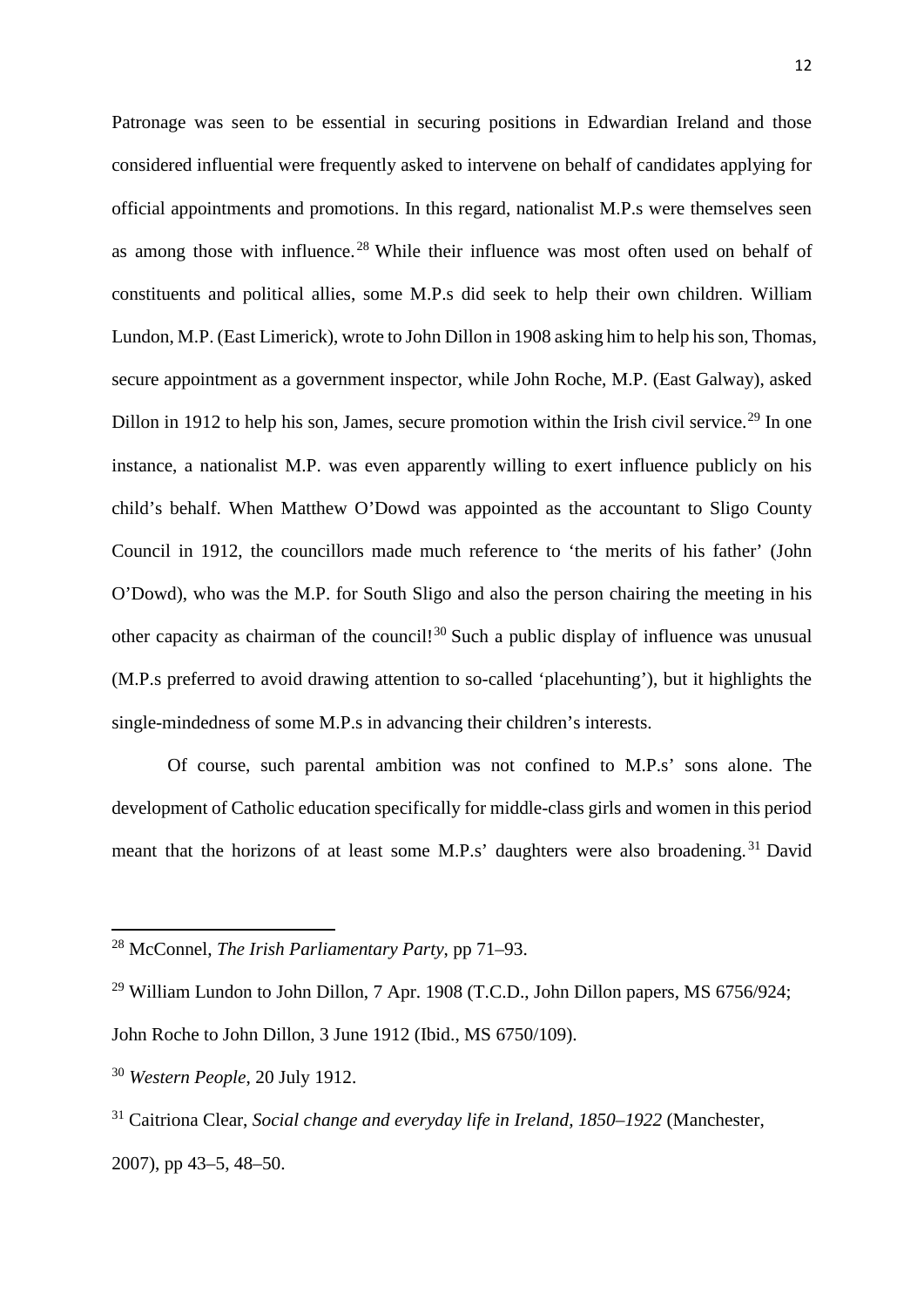Sheehy's daughters were not unique with the daughters of a number of I.P.P. members being educated privately by nuns. [32](#page-13-0) For a small number of M.P.s' daughters, their educational advantages facilitated access to the new professional opportunities that were opening up for middle-class Irish women. One of the daughters of the North Longford M.P., J.P. Farrell, Mary, was, for example, among the pioneering group of Irishwomen who became medical doctors at the start of the twentieth century.<sup>[33](#page-13-1)</sup> Even for daughters without such educational advantages, there were still opportunities: Mary Condon (daughter of Tom Condon, M.P. (East Tipperary)) was a 'renowned' singer on both sides of the Irish Sea before the First World War.<sup>[34](#page-13-2)</sup>

In the case of some daughters (and sons as well), another strategy for social reproduction and/or upward mobility pursued by their parents was marriage. If the marriage strategies adopted by these families did not centre around 'the jaded faux-grandeur of the Castle season' like the elite Catholics O'Neill has studied, marriage was nonetheless considered to be an important factor in influencing life chances. [35](#page-13-3) Mary Sheehy's mother approved of her daughter's fiancé Tom Kettle because, as her grandson later noted, '[while] Bessie did not know words like "upward social mobility" and "rising national bourgeoisie", she nonetheless 'intended, quite consciously I believe, to preside over the birth of a new ruling class: those who would run the country when Home Rule was won'.<sup>[36](#page-13-4)</sup> While here (as elsewhere) it would be

**.** 

<span id="page-13-4"></span><sup>36</sup> O'Brien, *States of Ireland*, pp 62–3.

<span id="page-13-0"></span><sup>32</sup> J. Anthony Gaughan, *A political odyssey: Thomas O'Donnell, M.P. for West Kerry, 1900–*

*<sup>1918</sup>* (Dublin, 1983), p. 141; Dermot Mealeady, *John Redmond: the national leader* (Sallins,

Co. Kildare, 2014), p. 12; *Longford Leader*, 16 Sept. 1919.

<span id="page-13-1"></span><sup>33</sup> *Longford Leader*, 6 Sept. 1916.

<span id="page-13-2"></span><sup>34</sup> *Irish Examiner*, 30 July 1913.

<span id="page-13-3"></span><sup>35</sup> O'Neill, *Catholics of consequence*, p. 164.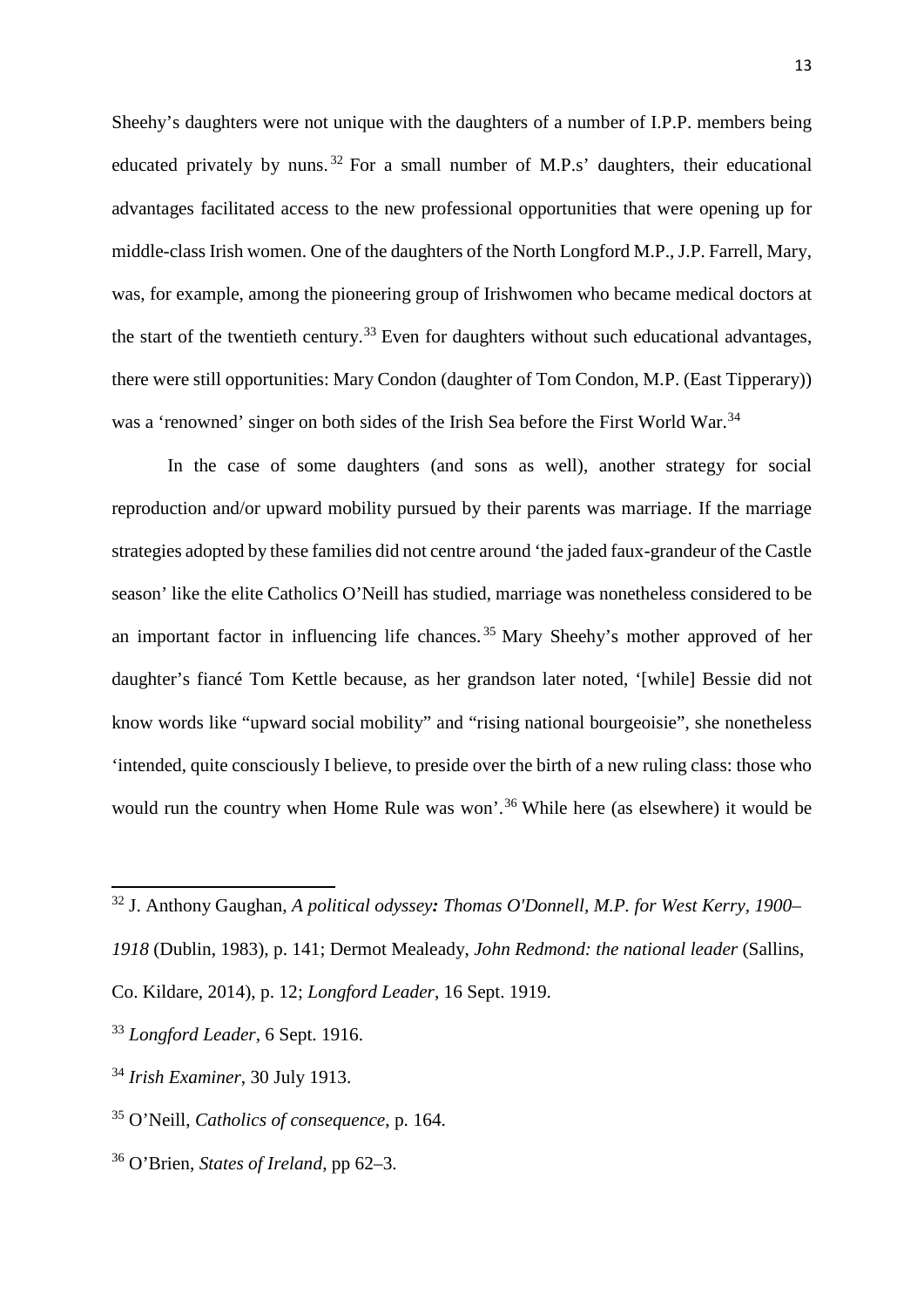unwise to generalise from the experiences of the Sheehys, sociological analysis suggests that the 'social location' of a groom or bride was 'important in determining at what social level' they could marry in this period.<sup>[37](#page-14-0)</sup> Something similar may have been a consideration when it came to John Redmond's daughters. As a young 'squireen' of limited means (he was the first son of a second son), Redmond's own first marriage had been an advantageous one to a member of a prosperous family of Irish-Australian immigrant.<sup>[38](#page-14-1)</sup> Later, in 1913, Redmond's daughter Johanna married Max Green; in Green, Redmond acquired a Trinity-educated son-in-law who was chairman of the Irish Prisons Board. While this may have been a source of political embarrassment later on, in 1913 Green 'typified the generation of young nationalists taking up important posts in the Irish administration as the momentum for home rule grew'. [39](#page-14-2) That Green's immediate family included two Trinity-educated brothers (one a senior British army officer and the other a county court judge) underlines the way that inter-marriage enmeshed some M.P.s into wider middle-class Catholic networks.<sup>[40](#page-14-3)</sup>

Among provincial M.P.s, the alliances and networks formed through the marriage of children were doubtless also of importance. For example, the daughter of the merchant John Fitzgibbon, M.P. (South Mayo), Henrietta, married the prominent Kilkenny merchant Richard Duggan in 1900; Duggan had been 'repeatedly urged to become a member of the Irish

<span id="page-14-0"></span><sup>&</sup>lt;sup>37</sup> Kenneth Prandy and Wendy Bottero, 'Social reproduction and mobility in Britain and Ireland in the nineteenth and early twentieth centuries', *Sociology*, xxxiv, no. 2 (2000), p. 272.

<span id="page-14-1"></span><sup>38</sup> Meleady, *Redmond*, p. 72.

<span id="page-14-2"></span><sup>39</sup> Ibid., p. 229.

<span id="page-14-3"></span><sup>40</sup> *Irish Examiner*, 4 Mar. 1922.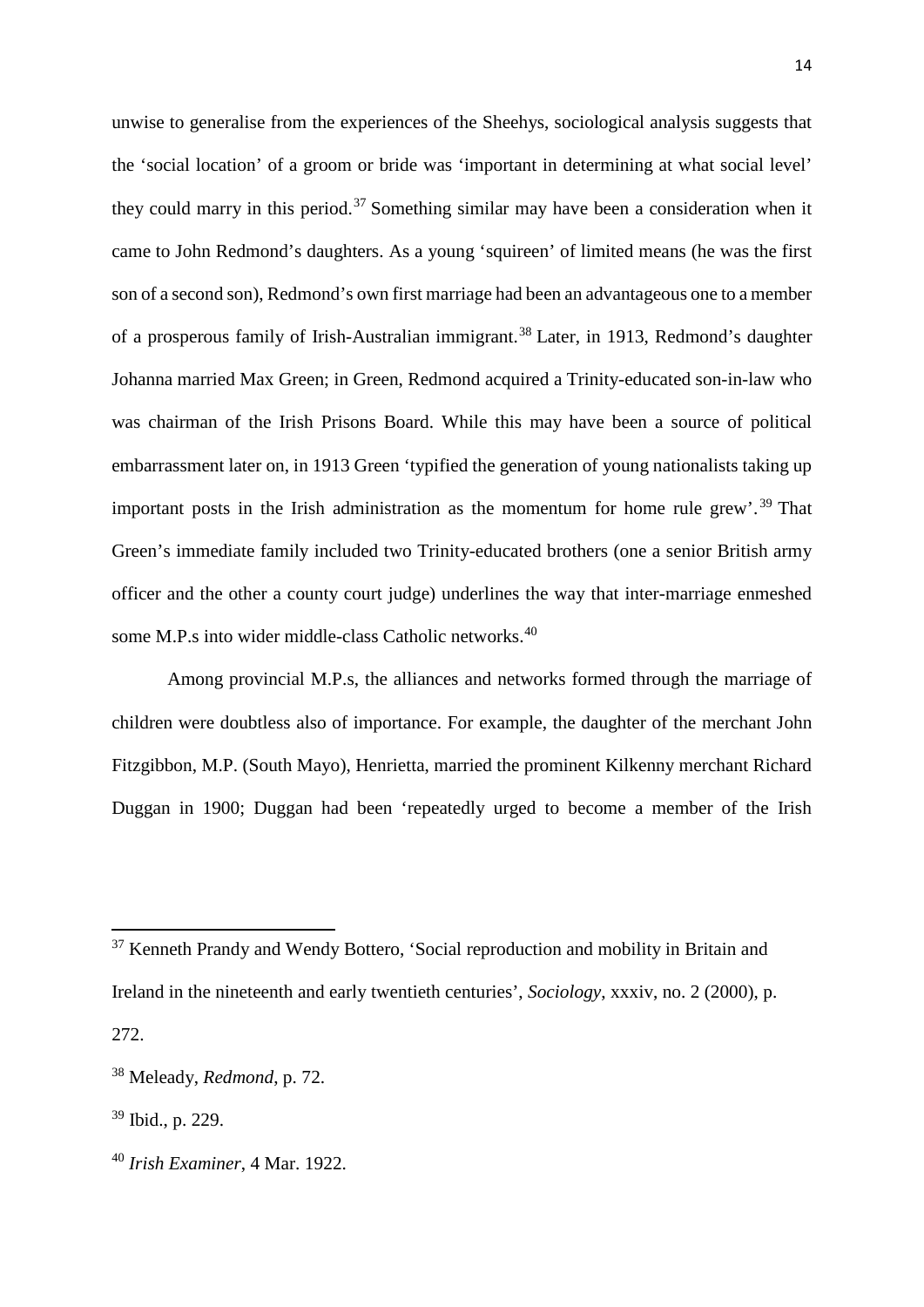Parliamentary Party, but his extensive business left him no time for politics.<sup>'[41](#page-15-0)</sup> Occupational data exists for twelve of the thirteen men who had married M.P.s' adult daughters by 1910: five had occupations that correspond to Lyons' 'lower middle class' occupational category. Like Duggan, two of these husbands were merchants and this highlights the way that Lyons's categorisation underplays the local importance of rural Ireland's merchants and strong farmers. Seven of the thirteen husbands had jobs that correspond with Lyons' 'upper middle class' category (e.g. civil servants, architects, doctors, etc.).

Taken alongside the evidence for educational and marital strategies, the available occupational data for those working age male and female children born by 1910 tells an interesting, if complex, story about the I.P.P. vis-à-vis Edwardian Ireland's aspiring Catholic middle classs.<sup>[42](#page-15-1)</sup> Evidence exists to show that 22 M.P.s had fathered 75 children aged 18 years or older by 1910. Occupational data exists for 37 of these sons and daughters (49 per cent of the 75). Analysis suggests that 17 of the 37 (46 per cent) had jobs in 1910 that correspond to Lyons's 'upper middle class' category; the equivalent figure for the I.P.P. itself in 1910 being 45 per cent. The composition of these two groups very much reflected, however, generational differences. Whereas 37 per cent of I.P.P. M.P.s were lawyers, only 10 per cent of the children of the I.P.P. practiced law by 1910. Aside from the three who were Catholic religious, the professions were not especially well represented among those children in the 'upper middle class' category, as this group included an eclectic mix of elocutionists, translators, playwrights, and social and political activists. Journalists were also conspicuous by their relative absence (only two sons worked for the press). As for those whom Lyons categorised as 'lower middle class', the most significant groups were farmers' children (22 per cent) and merchants' children

<span id="page-15-0"></span><sup>41</sup> *Irish Independent*, 3 June 1933.

<span id="page-15-1"></span><sup>42</sup> Regan, *The Irish counter-revolution*, p. 245.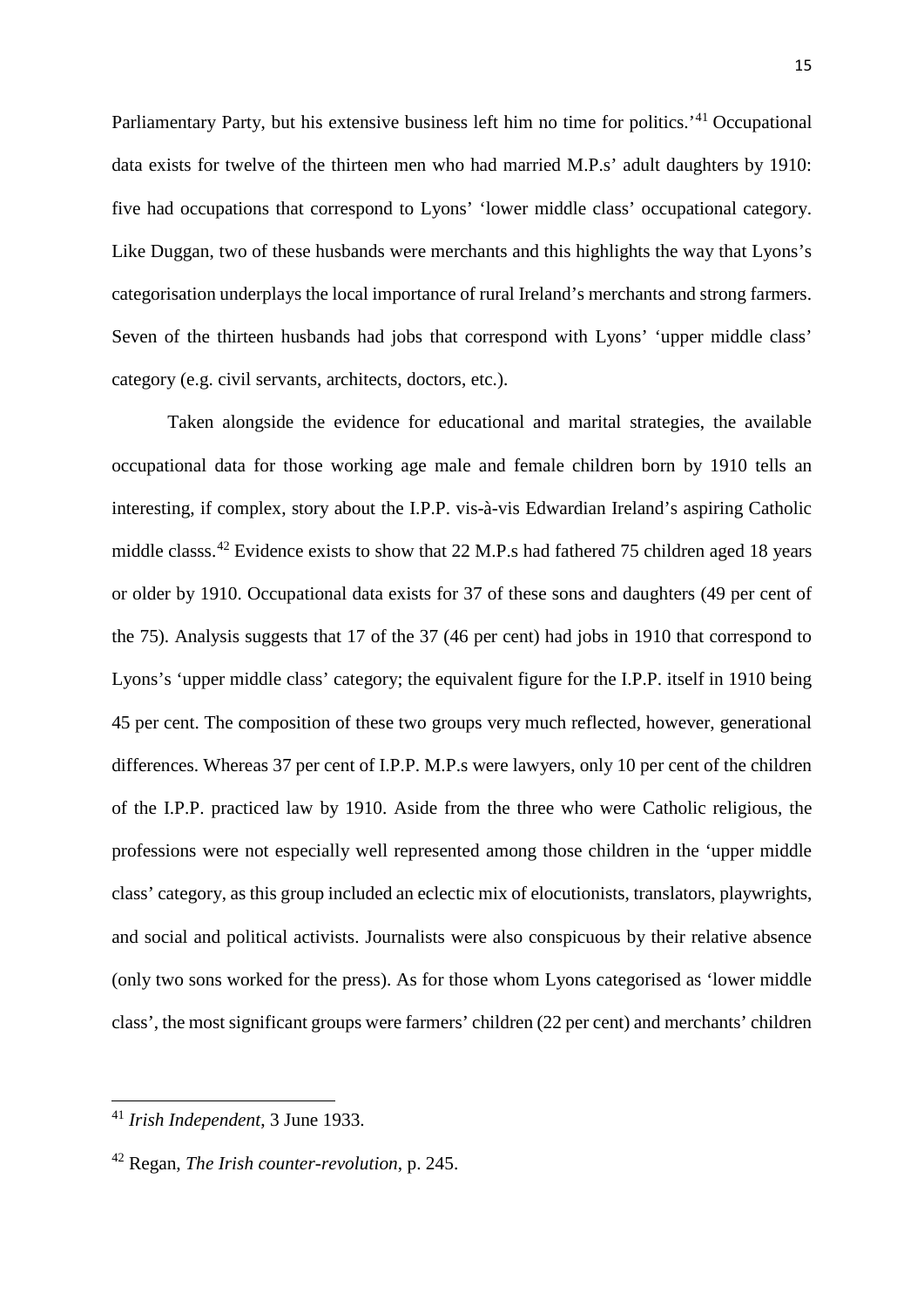(8 per cent), reflecting the fact that these two categories taken together accounted for 29 per cent of nationalist M.P.s in 1910. [43](#page-16-0) That two-thirds of the M.P. fathers in 1910 had 'lower middle class' occupational profiles and that these men accounted for three-quarters of the working-age children born by this date is also suggestive.

Given this profile, it is difficult to see these children as core members of Campbell's 'establishment' of British Ireland. That they did not constitute some form of nationalist Brahminate is further suggested by how few of them secured employment in the service of the British state and empire before 1914. While service to the British government in Ireland seems to have been deemed acceptable by some (Eugene Sheehy was briefly a civil servant in Ireland before being called to the bar in 1910), the only child of an M.P. who appears to have held an official position within the British Empire was Eugene's brother, Richard, who was 'a legal adviser to the governor of St Kitts, in the West Indies'. [44](#page-16-1) Once again, this underlines the aberrant nature of Conor Cruise O'Brien's family, since among the other I.P.P. children who had reached adulthood before the war, the only other child with a known imperial connection was the son of William Abraham, M.P. ( Dublin Harbour constituency), William L. Abraham, who was in the 'East India trade'.<sup>[45](#page-16-2)</sup>

It is possible that this pattern may have reflected underlying nationalist sensitivities; though the Sheehys' self-congratulation on boycotting George IV's visit to Ireland in 1903 clearly did not prevent the sons of the family from serving Dublin Castle or the empire. Other children were even less backwards in coming forwards; Edward Meehan (the third son of the M.P. for the Leix division of Queen's County) was among those pupils who welcomed Queen

<u>.</u>

<span id="page-16-0"></span><sup>43</sup> Lyons, *The Irish Parliamentary Party*, p. 169.

<span id="page-16-1"></span><sup>44</sup> O'Brien, *Memoir*, p.21; Pašeta, *Before the Revolution*, p. 83.

<span id="page-16-2"></span><sup>45</sup> *Longford Leader*, 4 Aug. 1915.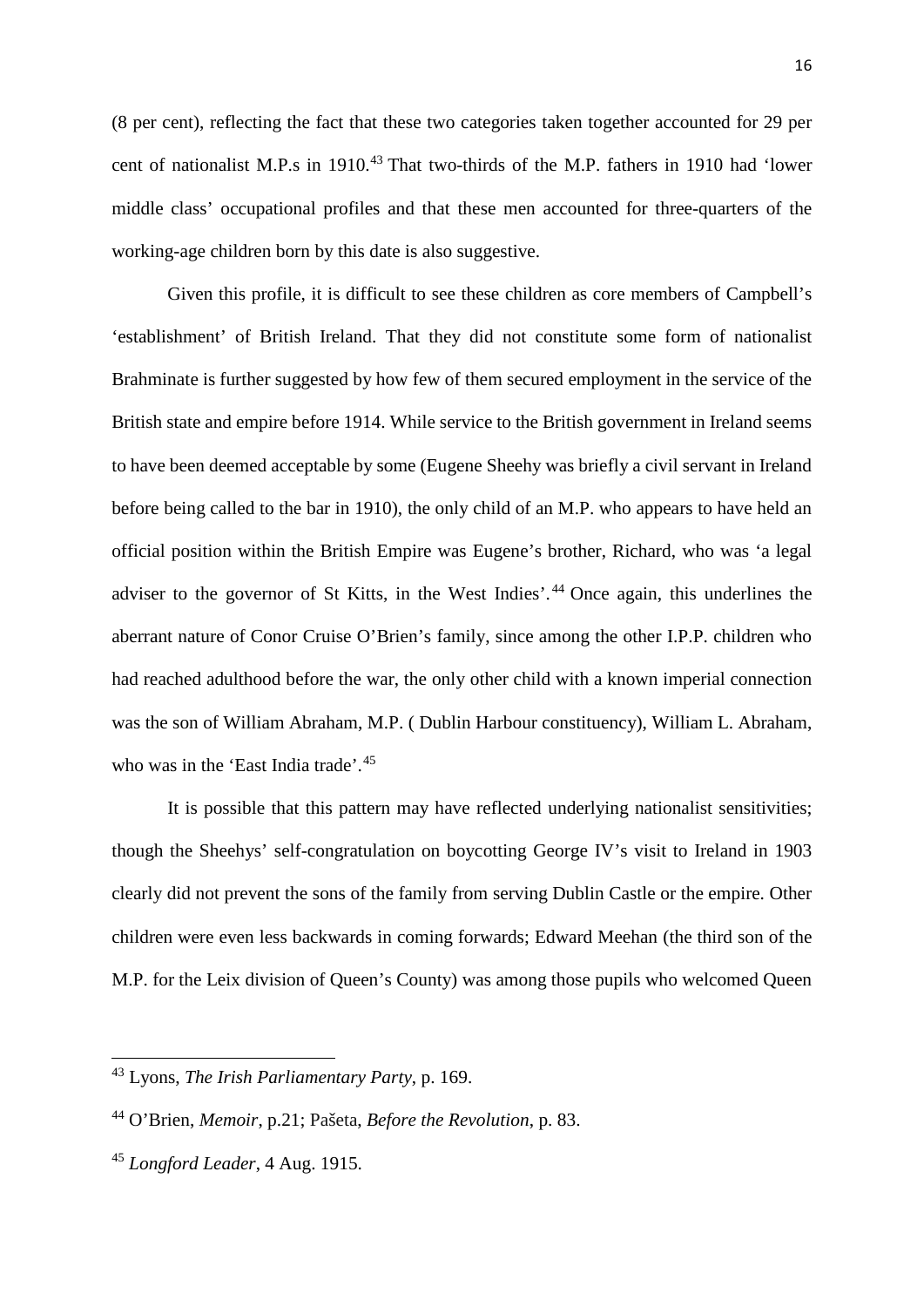Victoria when she visited Castleknock College in 1900.[46](#page-17-0) As such, while the fact that no children were employed as soldiers or policemen in Ireland or elsewhere in the empire in 1910 may reflect the operation of a self-denying ordinance, financial means, educational attainment, and the right sort of connections were probably just as important.

Taken as a whole then, these data suggest that in terms of social reproduction, Edwardian M.P.s and their children reflected the more general trend in the long nineteenth century that 'social transmission from the father to the son' was important in influencing the latter's 'early career position'.<sup>[47](#page-17-1)</sup> The available data for M.P.s' children are suggestive more of a scenario in which they inherited their family's social position (inter-generational mobility), as opposed to one in which they had experienced a significant change in their social situation over the course of their relatively short lives (intra-generational mobility). Very few Edwardian M.P.s were independently wealthy (Lyons estimates that 'a minimum' of 50 per cent of the I.P.P. between 1906 and 1910 was receiving financial support from the party's Parliamentary Fund).<sup>[48](#page-17-2)</sup> Fees for elite schools and universities were expensive and entry costs to the higher professions were often costlier and more time-intensive than joining a family business or working on a family farm. Moreover, while election to parliament provided M.P.s (and to a lesser extent their children) with political capital, this was a function of party allegiance; wealth was neither a prerequisite nor a necessary consequence of sitting at Westminster. Few M.P.s' children were born into 'metropolitan new money or predestined for a life as … comfortable

<span id="page-17-0"></span><sup>46</sup> Whelan, *Conor Cruise O'Brien*, p. 12; Philip Sheppard, 'Protestant society and nationalist popular politics: the Queen's County, 1898–1914', (M.Phil., Newcastle University, 2017), p. 50.

<span id="page-17-1"></span><sup>47</sup> Prandy and Bottero, 'Social reproduction and mobility', p. 273.

<span id="page-17-2"></span><sup>48</sup> Lyons, *The Irish Parliamentary Party*, p. 210.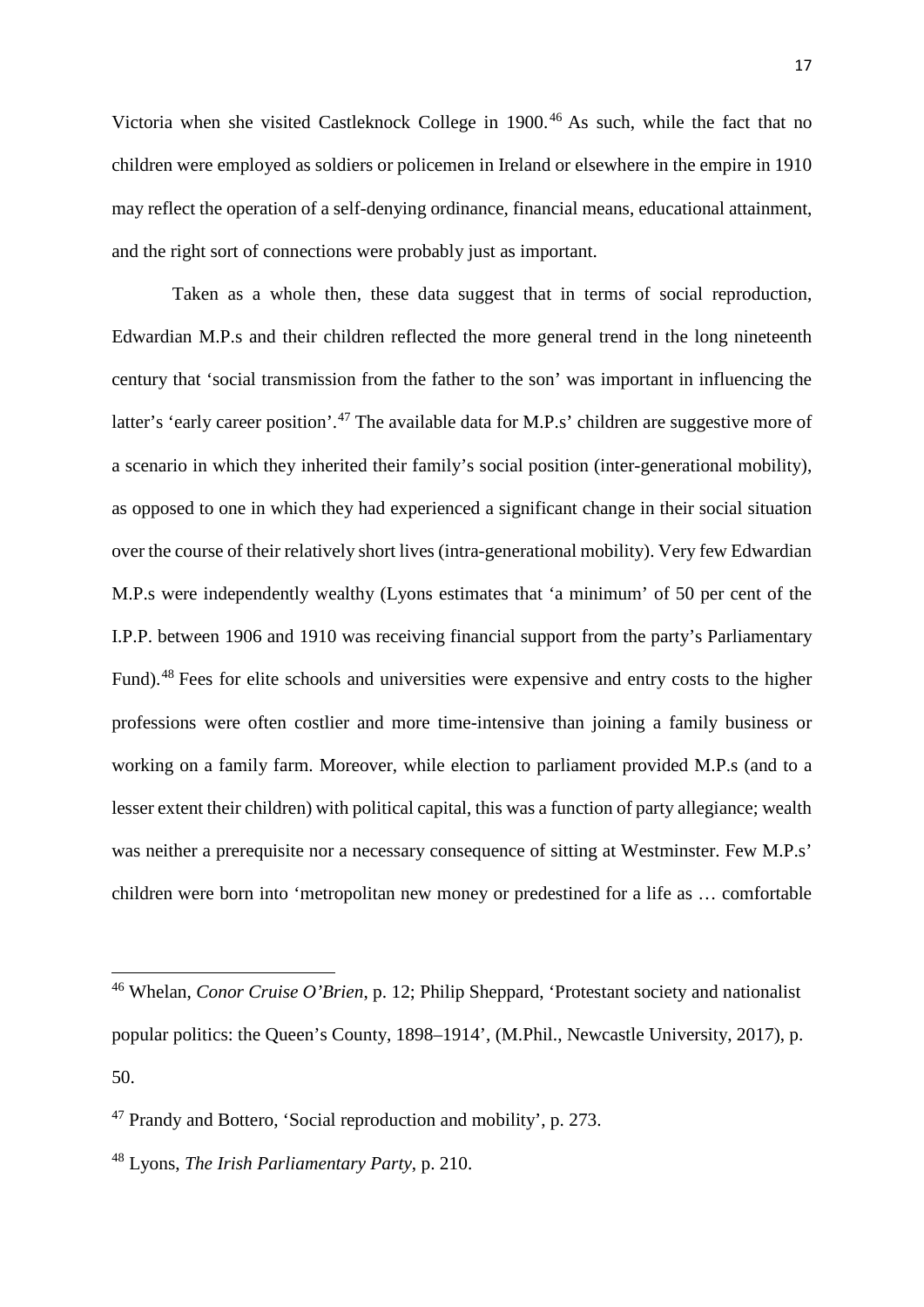country squire[s]'; their educations and occupations suggest that they were not 'Catholics of consequence' as historians have recently defined this stratum.

### II

While the adult children of Edwardian nationalist M.P.s did not come from especially wealthy backgrounds, they nonetheless could be said to have promising futures by virtue of their relationship to the home rule elite-in-waiting, since by 1912 Irish self-government was keenly anticipated. The Sheehy children's social ambition was certainly inseparable from their desire 'to play an important role in the new Ireland' that they believed would be created when an Irish parliament was re-established in Dublin.<sup>[49](#page-18-0)</sup> Like many other children of I.P.P. members, they had grown up in a political household in which their fathers' colleagues were often visitors, they themselves visited the houses of parliament, and they participated in mock parliamentary debates at home.[50](#page-18-1) John Dillon's sons certainly practiced their oratory at home 'in preparation for the day when [t]he[y] would be called upon to address the "House"<sup>'</sup>.<sup>[51](#page-18-2)</sup> Likewise, the daughter of J. P. Boland (M.P. for South Kerry), Bridget, recalled that her father 'loved debate, and encouraged all of us to enjoy the art of argument'.<sup>[52](#page-18-3)</sup> The Sheehy brothers and sisters were prominent members of University College's Historical Debating Society before the war, in

<span id="page-18-0"></span><sup>49</sup> Margaret Ward, *Hanna Sheehy Skeffington: a life* (Cork, 1997), p. 1. Also see Donald

Harman Akenson, *Conor: a biography of Conor Cruise O'Brien* (2 vols, Montreal, 1994), i,

p. 13.

<span id="page-18-1"></span><sup>50</sup> Ward, *Hanna Sheehy Skeffington*, p. 8; Maura Brock to Colonel Josiah Wedgewood, 7 Jan. 1937 (History of Parliament Trust, London, Wedgewood Archive).

<span id="page-18-2"></span><sup>51</sup> Regan, *The Irish counter-revolution*, p. 342.

<span id="page-18-3"></span><sup>52</sup> Bridget Boland, *At my mother's knee* (London, 1978), p. 45.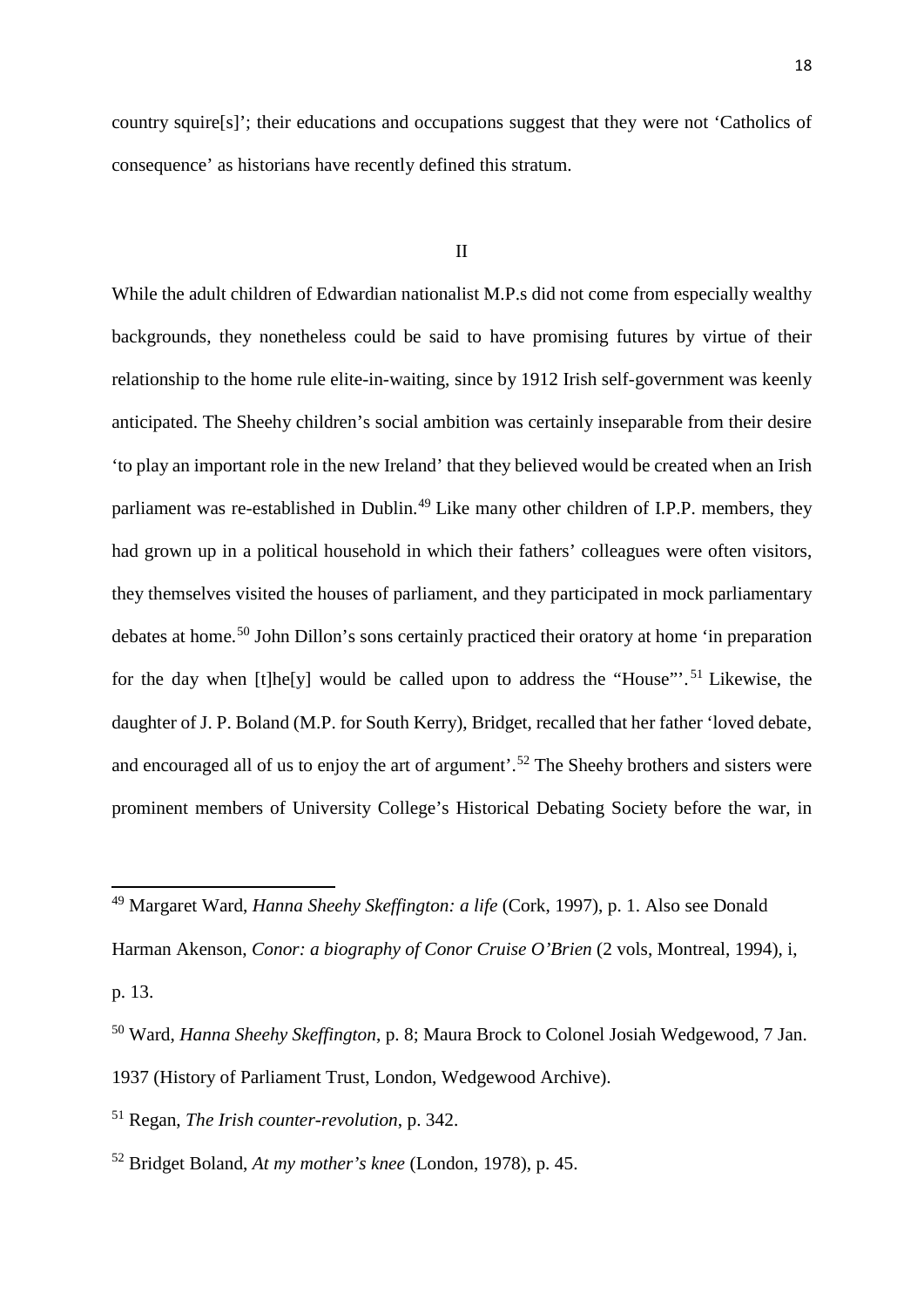which '[a] "British House of Commons" atmosphere during debates underlined the significance of their discussions. For participants, the L&H was a small parliament and a model of the national parliament they might one day participate in'.[53](#page-19-0) As Frank Aiken put it many years later, people like James Dillon had been 'trained to sit, act and talk in another assembly'.<sup>[54](#page-19-1)</sup>

Patricia Lavelle (daughter of the South Kilkenny M.P. James O'Mara) recalled that 'Dad lived ... at the hub of political life and we, as little children, were drawn into the vortex'.[55](#page-19-2) Lavelle remembered tours of Westminster and that '[b]efore we went to kindergarten we were Home Rulers'.<sup>[56](#page-19-3)</sup> Similar experiences doubtless prompted some of the I.P.P. children who were old enough before 1914 to become politically active. The North Dublin M.P. J. J. Clancy's son Charles Parnell Clancy was, for example, an active grassroots campaigner in the nationalist interest during the 1910 general elections. [57](#page-19-4) T. J. Condon's son Jerome attended political meetings and I.P.P. funerals.<sup>[58](#page-19-5)</sup> Three M.P.s' sons joined the I.P.P. between 1909 and 1913, including John Redmond's son William as M.P. for East Tyrone (having been taken to I.P.P. meetings as a boy by his father).<sup>[59](#page-19-6)</sup> Several of the Sheehy children (as well as their current or soon-to-be spouses) were closely involved in setting up the Young Ireland Branch (Y.I.B.) of the United Irish League (the constituency organisation of the I.P.P.).<sup>[60](#page-19-7)</sup> In part because of his

<span id="page-19-0"></span><sup>53</sup> Pašeta, *Before the revolution*, p. 64.

<span id="page-19-1"></span><sup>54</sup> Maurice Manning, *James Dillon: a biography* (Dublin, 1999), p. 108.

<span id="page-19-2"></span><sup>55</sup> O'Mara resigned from the I.P.P. in 1907.

<span id="page-19-3"></span><sup>56</sup> Patricia Lavelle, *James O'Mara: a staunch Sinn Feiner* (Dublin, 1961), pp 141–2.

<span id="page-19-4"></span><sup>57</sup> *Freeman's Journal*, 10 Dec. 1910.

<span id="page-19-5"></span><sup>58</sup> *Freeman's Journal*, 1 Aug. 1899, 1 June 1906.

<span id="page-19-6"></span><sup>59</sup> Information on Redmond provided by Honor Ó Brolcháin to author, 8 Aug. 2016.

<span id="page-19-7"></span><sup>60</sup> Ward, *Hanna Sheehy Skeffington*, pp 25–6.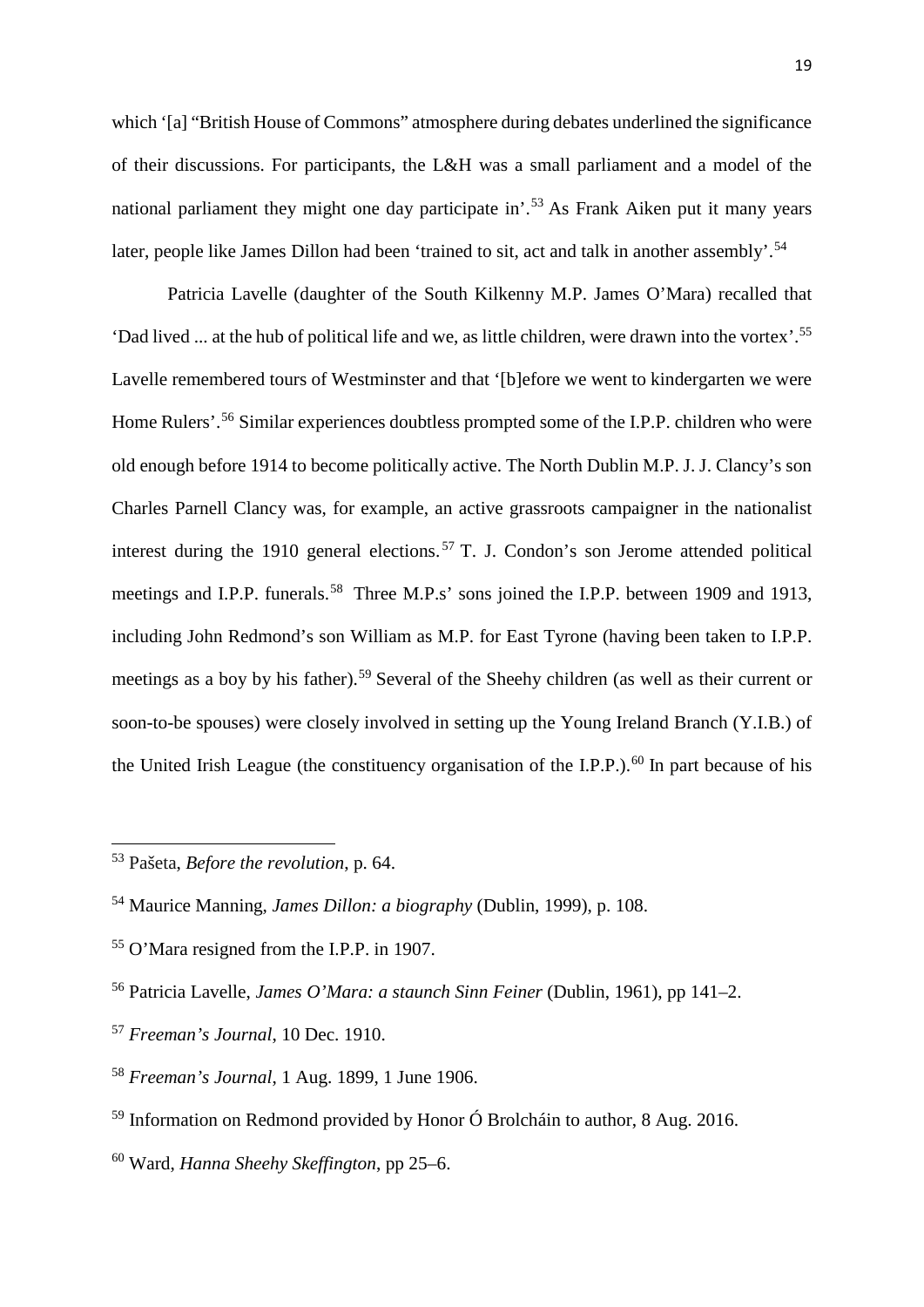prominence as a Y.I.B. activist, Mary Sheehy's husband, Tom Kettle, became a Nationalist M.P., while by 1913–14 her brother Eugene was also being groomed for a parliamentary career.<sup>[61](#page-20-0)</sup> That said, the Y.I.B. was also critical of the party: Richard Sheehy and his brother-inlaw Frank Sheehy Skeffington (husband of Hanna) were among those who openly criticised the Party's alliance with the Liberals, advocating instead a more independent policy.<sup>[62](#page-20-1)</sup> Hanna herself, of course, became a vociferous feminist (and later republican) critic of the I.P.P., though her family background and father's political status were nonetheless important to her political trajectory. Such dynasticism prefigured that of Free State politics after 1922.<sup>[63](#page-20-2)</sup>

A test of these children's political commitment came unexpectedly in August 1914 with the outbreak of the First World War. John Redmond's declaration in September 1914 in favour of nationalist enlistment in the British army prompted demands from opponents that M.P.s should lead by example.<sup>[64](#page-20-3)</sup> Five I.P.P. M.P.s eventually did so, with a slightly larger group (though still a minority of members) being prepared to speak on recruiting platforms.[65](#page-20-4) But some commentators went further and argued that 'if the M.P.s are for recruiting let … their eligible sons [enlist]'.<sup>[66](#page-20-5)</sup> Eugene Sheehy later wrote that 'as the son of an Irish Nationalist Member of Parliament ... it was incumbent on me to answer the call'.<sup>[67](#page-20-6)</sup> In fact, while he publicly supported the war, Eugene did not explicitly endorse enlistment before he received his

<span id="page-20-0"></span><sup>61</sup> *Freeman's Journal*, 14 Apr. 1913, 22 Apr. 1914.

<span id="page-20-1"></span><sup>62</sup> *Freeman's Journal*, 4 May 1908.

<span id="page-20-2"></span><sup>63</sup> On this, see Basil Chubb, *The government and politics of Ireland* (London, 1992), p. 88.

<span id="page-20-3"></span><sup>64</sup> *Sinn Féin*, 31 Oct. 1914.

<span id="page-20-4"></span><sup>65</sup> McConnel, *The Irish Parliamentary Party*, pp 297–313.

<span id="page-20-5"></span><sup>66</sup> *The Leader*, 26 Sept. 1914.

<span id="page-20-6"></span><sup>67</sup> Eugene Sheehy, *May it please the court* (Dublin, 1951), p. 86.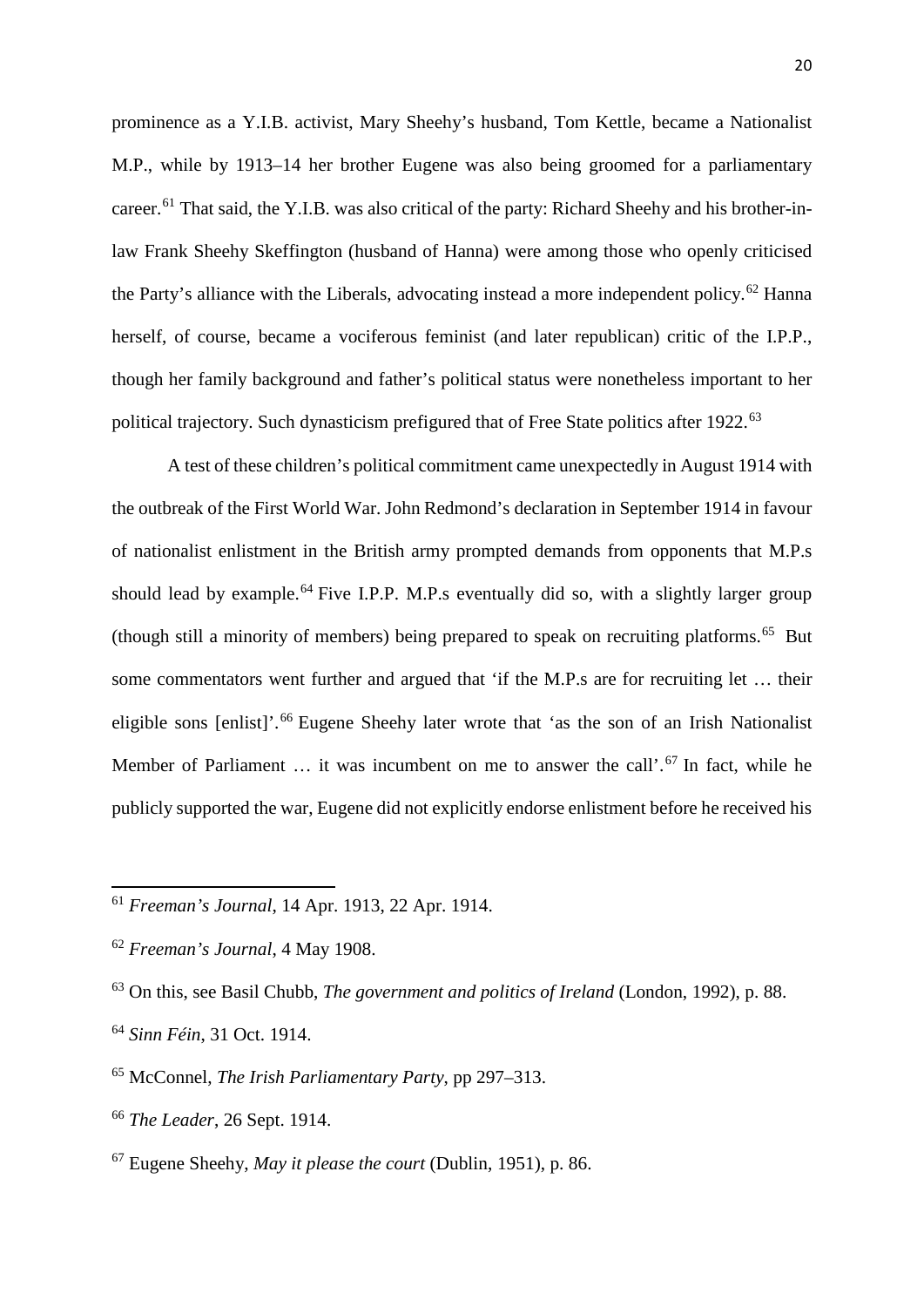commission in April 1915.[68](#page-21-0) By contrast, Denis Gwynn (son of the Galway City M.P. Stephen Gwynn) was 'resolutely opposed to the Irish Party's moral right to encourage young men from Ireland to go to the Front in the absence of Home Rule'.<sup>[69](#page-21-1)</sup> His decision, therefore, to follow his father in joining up in early 1916 probably reflected less a commitment to his father's politics than his admiration for the sacrifices of Irish men at the front.<sup>[70](#page-21-2)</sup>

Along with Sheehy and Gwynn, a further nine sons of M.P.s served in the British army and Royal Navy during the First World War, while the son of Limerick City M.P. Michael Joyce served in the U.S. army during the conflict. These twelve men represent 19 per cent of the sixty three sons eligible to volunteer between 1914 and 1918 (i.e. those aged between 18 and 38 at some point between 1914 and 1918). Estimates that between 'a quarter and a third of the available young men in Ireland' as a whole enlisted suggest that the party's sons were underrepresented by comparison, though the general reluctance of recruits from similar middling and 'commercial' backgrounds to enlist should be noted (nine of the twelve sons came from 'upper middle class' backgrounds).<sup>[71](#page-21-3)</sup> Four of those who served died as a result of

<span id="page-21-0"></span><sup>68</sup> *Freeman's Journal*, 2 Feb. 1915; *Irish Times*, 18 Sept. 1915.

<span id="page-21-1"></span><sup>69</sup> Colin W. Reid, 'Between the Redmondite and revolutionary generations: Denis Gwynn in old and new Ireland' in Senia Pašeta (ed.), *Uncertain futures: essays about the Irish past for Roy Foster* (Oxford, 2016), p. 139.

<span id="page-21-2"></span><sup>70</sup> Ibid., p. 140.

<span id="page-21-3"></span> $71$  Keith Jeffrey, 'Ireland and the First World War: the historical context', Ireland History Live, Queen's University Belfast.<https://goo.gl/2JrCi7> (accessed 11 April 2017); Niamh Puirséil, 'War, work, and labour' in John Horne (ed.), *Our war: Ireland and the Great War* (Dublin, 2008), p. 186; Timothy Bowman, *Irish regiments in the Great War: discipline and morale* (Manchester, 2003), p. 76.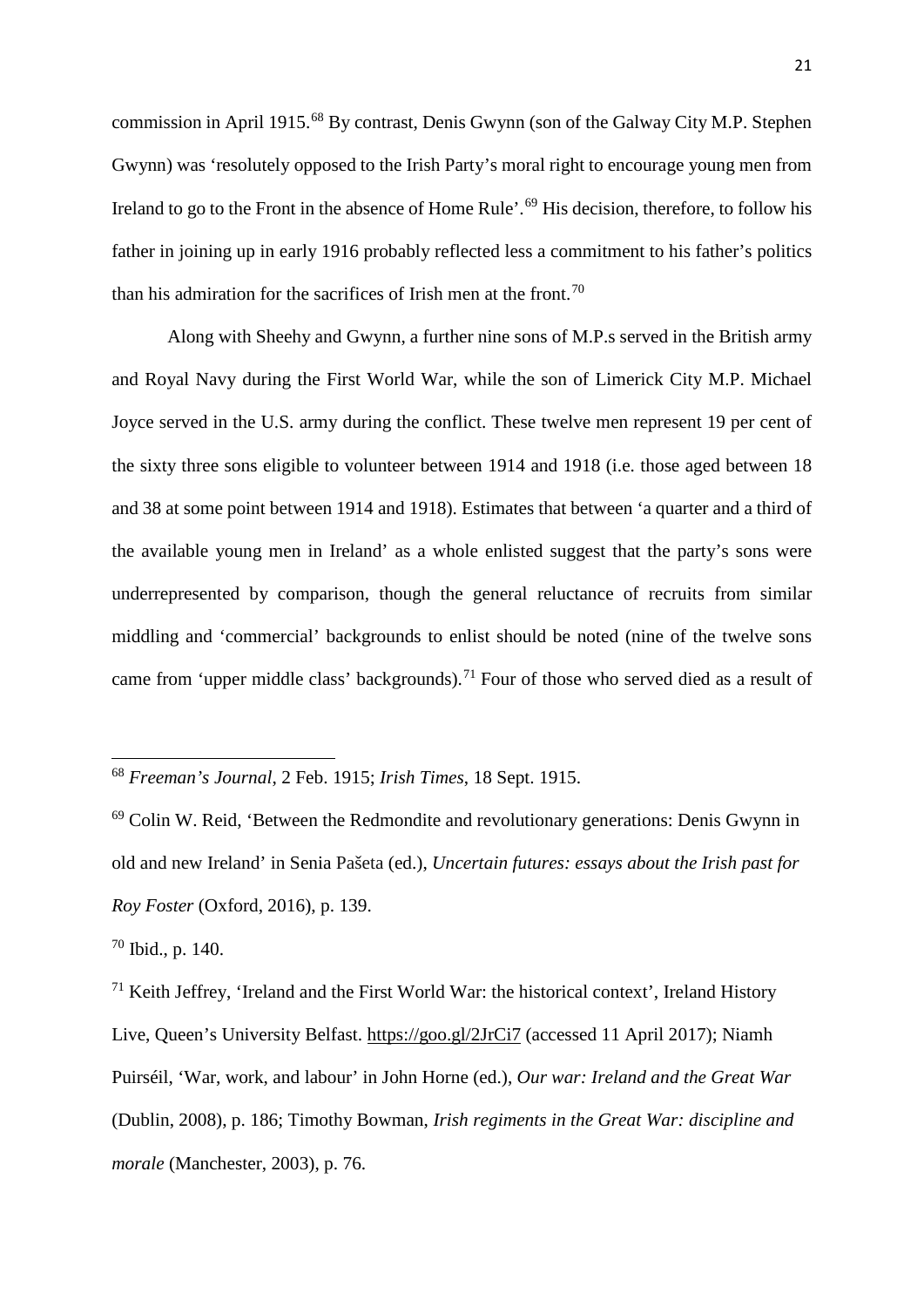their war service. William O'Malley was deaf in one ear and his father (M.P. for Connemara) privately lobbied the War Office to prevent him from being sent to the front, but O'Malley junior evaded his father's efforts to protect him.<sup>[72](#page-22-0)</sup> Others, who survived, nonetheless experienced considerable hardship. John Redmond's son William (M.P. for East Tyrone) wrote to him from a 'dug-out' in July 1916. Describing himself as in '[m]ud [up] to the waist and a week's growth of beard!'. William wrote to his father that 'my nerves have not given way yet, [but] the strain of the last couple of weeks has been appalling. I am still in the best of health and spirits … It is a terrific strain, and the longer you are out here the more you feel the awfulness and gravity of the whole business.'[73](#page-22-1)

In enlisting, parliamentary nationalists envisaged that they would be fighting Germany (and, indirectly, advancing the cause of an unpartitioned Ireland), but the events of Easter 1916 meant that several M.P.s' sons ended up fighting their fellow Irishmen instead. In early 1916, Lieutenant Eugene Sheehy was training in Templemore, Co. Tipperary, with the 4<sup>th</sup> Battalion Royal Dublin Fusiliers in advance of being sent to the Western Front. The outbreak of the rising, however, led to his deployment to Dublin. Decades later, Sheehy recalled his feelings at the time, 'The Rising in Easter week was a source of heartbreak to me and to the many tens of thousands of Irish Nationalists who joined the British Army. We had done so at the request of our leaders – who were the elected representatives of the people – and the vast majority of the Nation applauded our action.<sup>', [74](#page-22-2)</sup> Captain John Lymbrick Esmonde, who had only succeeded

<span id="page-22-0"></span><sup>72</sup> William O'Malley, *Glancing back: 70 years' experiences and reminiscences of press man, sportsman and member of parliament* (London, 1933), p. 164.

<span id="page-22-1"></span><sup>73</sup> W. A. Redmond to John Redmond, 14 July 1916, cited in Meleady, *Redmond*, p. 391.

<span id="page-22-2"></span><sup>74</sup> Sheehy, *May it please the court*, p. 91.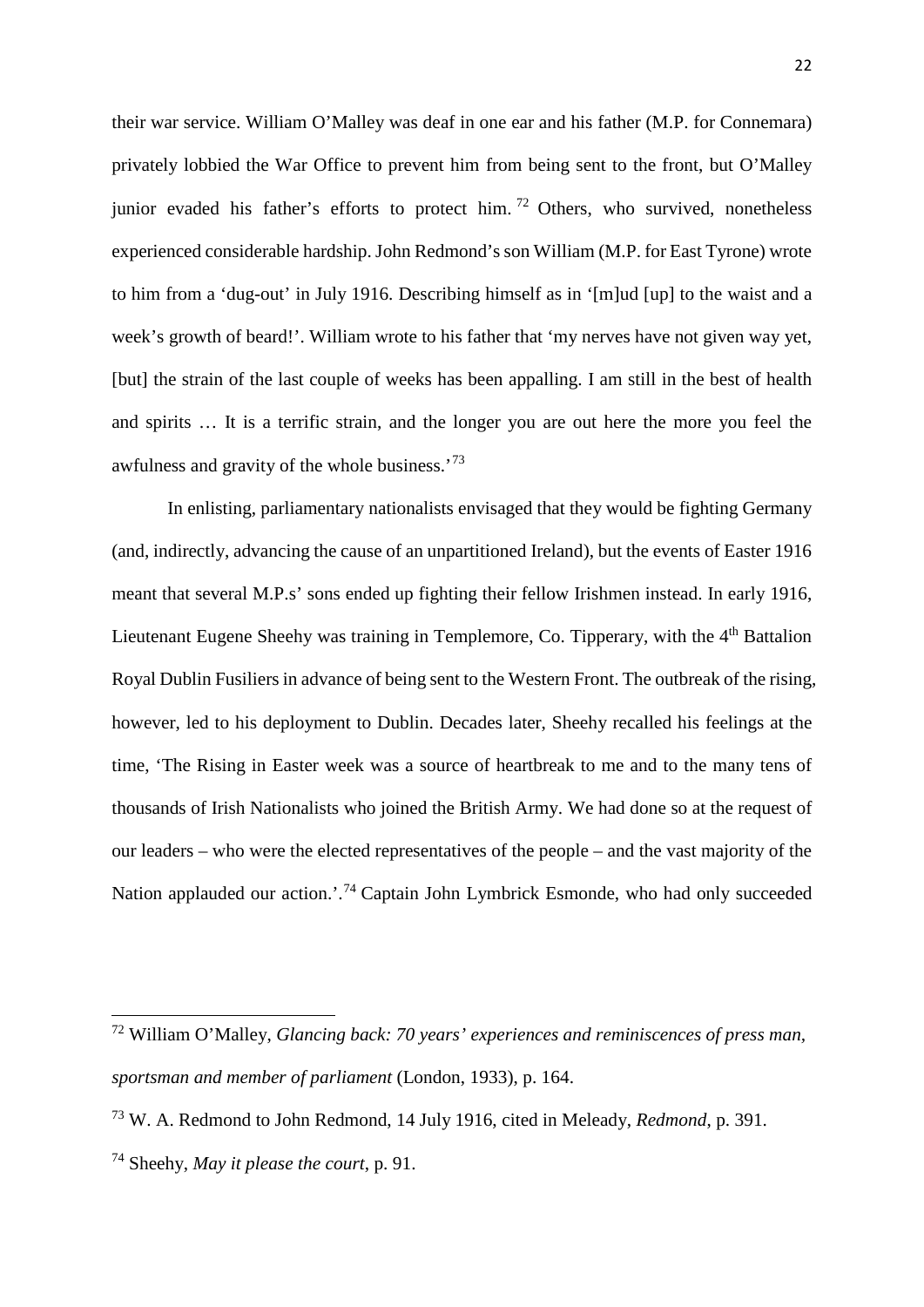his father as M.P. for North Tipperary the previous year, also served in Dublin with the  $10<sup>th</sup>$ battalion of the Royal Dublin Fusiliers during the rebellion.<sup>[75](#page-23-0)</sup>

Other M.P.s' children were also caught-up in the rising to varying degrees. The most closely implicated was, of course, Hanna Sheehy Skeffington, who, while not 'out', was one of five people originally selected to be a 'Civil Administrator of the Government of the Republic'. She was actively involved in ferrying supplies to, and transporting messages between, the rebels.[76](#page-23-1) Her husband, Francis, was also among those summarily executed during the rising. More prosaically, the rising disrupted the working lives of several M.P.s' children. Following the damage sustained by the premises of the *Freeman's Journal* newspaper during the fighting, one of its employees, J. P. Nannetti (son of the former Dublin M.P. for College Green, Dublin, of the same name) was involved in efforts to get its presses running again.<sup>[77](#page-23-2)</sup> J. J. Clancy's son, Aubrey, later submitted a claim for compensation on behalf of the Dublin Rates Office for the loss of commission due to the non-payment of rates during the rebellion.<sup>[78](#page-23-3)</sup>

The rebellion provoked a range of responses from the children of the I.P.P. During the rising itself, Captain W. A. Redmond was in Ireland and reportedly 'felt a thrill of national

<span id="page-23-0"></span><sup>75</sup> Neil Richardson, *According to their lights: stories of Irishmen in the British army, 1916* (Dublin, 2015), p. 79.

<span id="page-23-1"></span><sup>76</sup> Charles Townshend, *Easter 1916: the Irish rebellion* (London, 2005), p. 161; Ward, *Hanna Sheehy Skeffington*, p. 155.

<span id="page-23-2"></span><sup>77</sup> *Freeman's Journal*, 12 Nov. 1917.

<span id="page-23-3"></span><sup>78</sup> Aubrey E. Clancy and Andrew J. Kettle, 'Claim for loss of commission on rates due to rebellion in Dublin' (N.A.I., Property Losses (Ireland) Committee, 1916, PLIC/1/6371) (accessed online: [http://centenaries.nationalarchives.ie/reels/plic/PLIC\\_1\\_6371.pdf\)](http://centenaries.nationalarchives.ie/reels/plic/PLIC_1_6371.pdf) (26 Nov. 2017).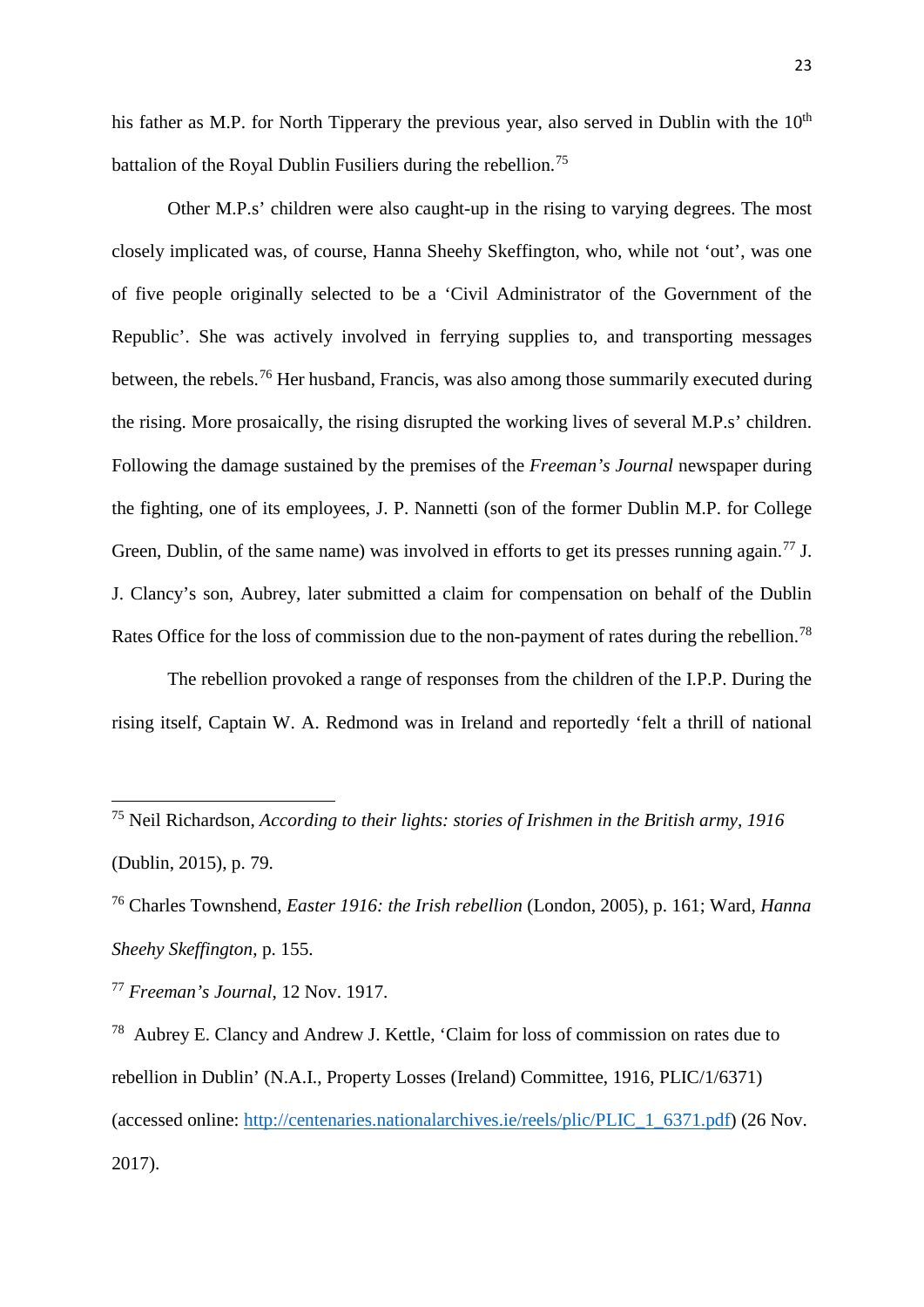pride at the sight of the Irish flag flying over that Government building', while the young James Dillon later wrote poetry about the courage and gallantry of the Easter rebels.<sup>[79](#page-24-0)</sup> In the failed rebellion's aftermath, the sons of the late P. A. Meehan M.P., Father Edward Meehan and P. J. Meehan, M.P. (Leix constituency of Queen's County), lobbied the government for clemency on behalf of Eamonn De Valera, who had taught at the Meehan's alma mater, Castleknock College.<sup>[80](#page-24-1)</sup> Another Meehan son, Joseph (then serving with the Irish Guards), privately wrote to his brother William 'condemning the execution' of the rebel leaders. $81$ 

The gradual shift of public opinion in favour of Sinn Féin and away from the I.P.P. after 1916 was disconcerting for the children of Ireland's home rule establishment-in-waiting. For those like Eugene Sheehy who had joined up, the years following the rising led them to question their earlier decisions. Writing over thirty years later, he recalled how,

As the tide of Irish public opinion gradually changed and hostility to England grew we did not quite know where we stood, or where our duty lay. The threat of conscription in 1918, and the ultimate betrayal of Redmond by the British Parliament, made those of us who survived feel that the thousands of Irishmen who died in Flanders, France and Gallipoli had made their sacrifice in vain.<sup>[82](#page-24-3)</sup>

As Sinn Féin gained strength, some I.P.P. children publicly associated themselves with the politics of their fathers. With funerals in Ireland becoming even more politicised in the wake of the rising, the fact that all three sons of J. J. Clancy, M.P., and both of the sons of the late J.

<span id="page-24-0"></span><sup>79</sup> *Irish Independent*, 19 Apr. 1932; Manning, *James Dillon*, p. 25.

<span id="page-24-1"></span><sup>&</sup>lt;sup>80</sup> 'The Meehan brothers & "Dev" at Knock' [\(https://www.knockunion.ie/news/the-meehan](https://www.knockunion.ie/news/the-meehan-brothers-dev-at-knock-10320)[brothers-dev-at-knock-10320\)](https://www.knockunion.ie/news/the-meehan-brothers-dev-at-knock-10320) (accessed 26 Nov. 2017).

<span id="page-24-2"></span><sup>81</sup> *Leinster Express*, 16 Dec. 1916, 30 July 1977.

<span id="page-24-3"></span><sup>82</sup> Sheehy, *May it please the court*, p. 91.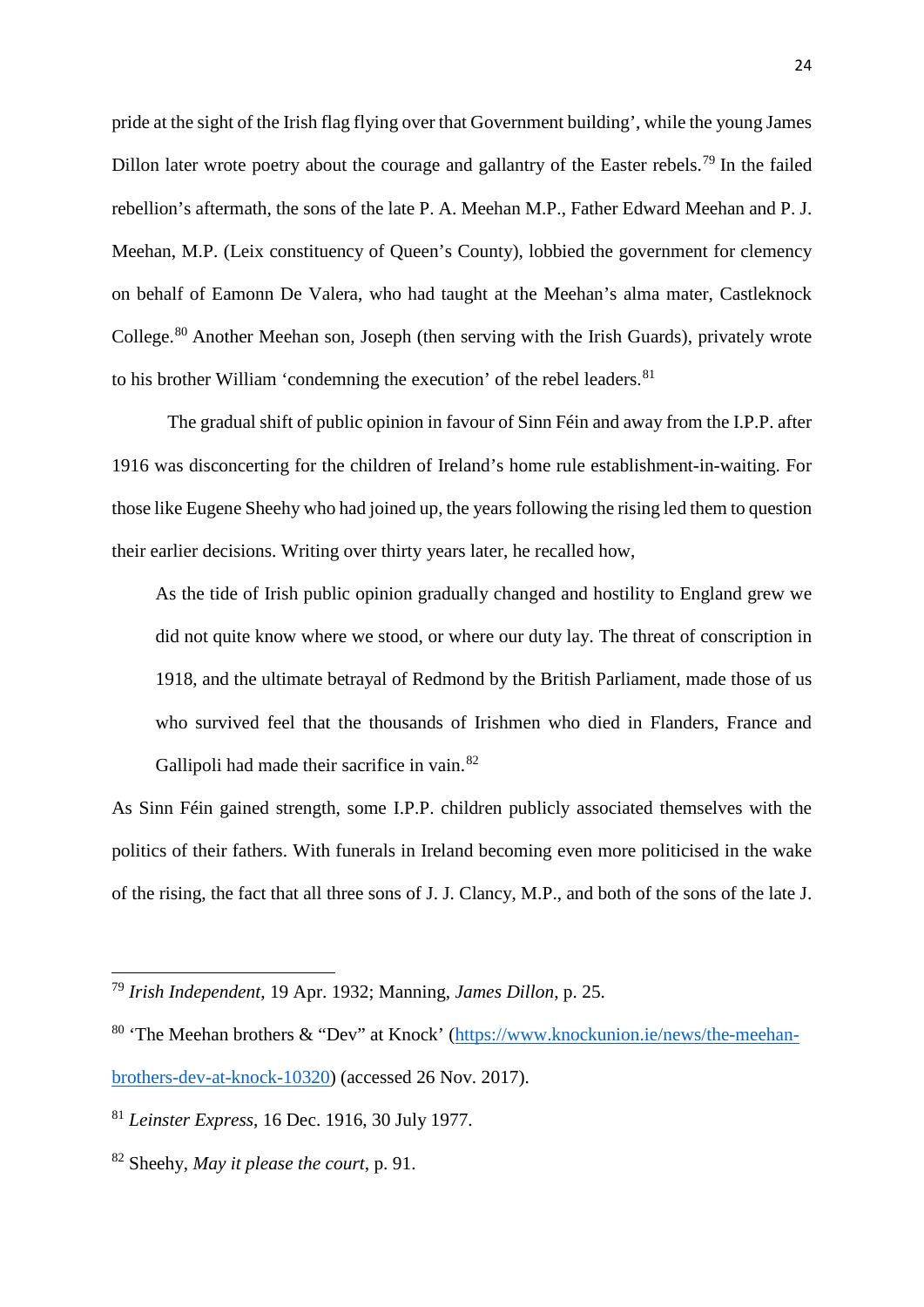P. Nannetti, M.P., attended the funeral of John Redmond's close political ally Pat O'Brien, M.P. (Kilkenny City), in 1917 may be significant.<sup>[83](#page-25-0)</sup> Several M.P.s' children later attended or sent their condolences to John Redmond's funeral in March 1918, which was one of the last great public demonstrations of Redmondism before the end came ten months later.<sup>[84](#page-25-1)</sup> By contrast, William Meehan's public statements as a town commissioner for Maryborough (now Port Laoise) gradually shifted between August 1917 and September 1918, from criticising Sinn Féin, to condemning the actions of crown forces in Ireland.<sup>[85](#page-25-2)</sup>

Two decades after independence, Frank Aiken attacked James Dillon's lack of a revolutionary record with the words, 'he was quite a young man when this country required soldiers ... where was he then?<sup>[86](#page-25-3)</sup> In fact, this charge could be levelled at almost all of the children of M.P.s who lived through the years 1919 to 1921. Honor Boland, daughter of J. P. Boland M.P., later married Fred Crowley, who had been in the I.R.A. during the War of Independence, while Gertrude English (daughter of John Fitzgibbon M.P.) was the sister-inlaw of Ada English, who served with Cumman na mBan in Galway in 1916. But these were indirect links to the republican movement. In fact, Niall Harrington (son of the veteran Dublin Dublin Harbour M.P. Tim Harrington) was the only M.P.s' son known to have joined the I.R.A. in these years. Harrington's radicalisation predated the I.P.P.'s political annihilation in 1918. After Harrington senior died in 1910 (thereby removing a potentially restraining influence), Niall Harrington had completed his education before being apprenticed to a chemist in County Roscommon. Although Harrington became sympathetic to advanced nationalism after he heard

<span id="page-25-0"></span><sup>83</sup> *Freeman's Journal*, 16 July 1917.

<span id="page-25-1"></span><sup>84</sup> *Irish Examiner*, 11 Mar. 1918; *Freeman's Journal*, 11, 12, 16 Mar. 1918.

<span id="page-25-2"></span><sup>85</sup> *Leinster Express*, 11 Aug. 1917, 14 Sept. 1918.

<span id="page-25-3"></span><sup>86</sup> Manning, *James Dillon*, p. 108.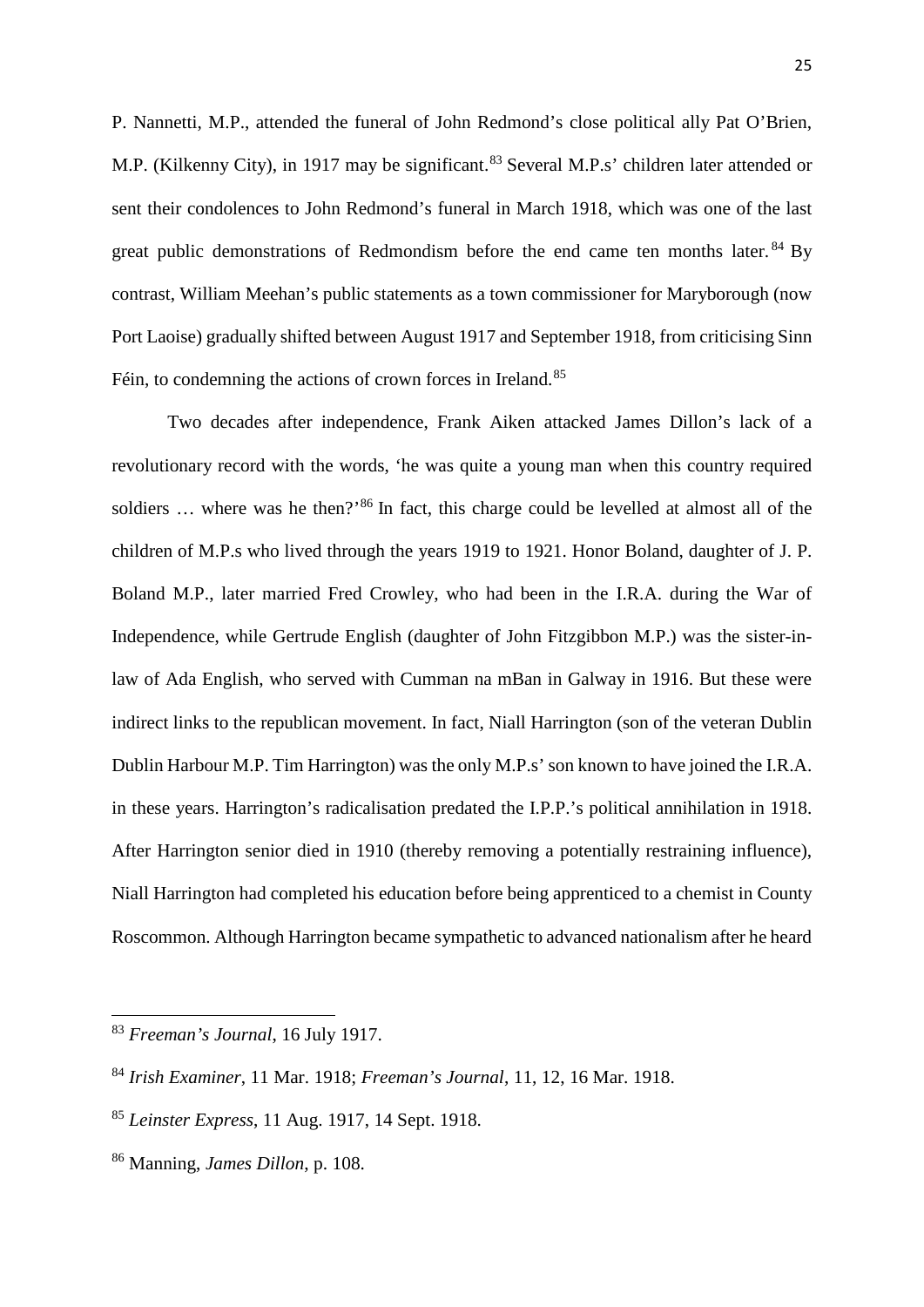Patrick Pearse speak in early 1916, he saw his decision to join the Irish Volunteers in early 1919 as consistent with his father's Land War activism. As a Volunteer and later I.R.B. member in Roscommon, Harrington was involved in arms raids, attacks on empty R.I.C. barracks, and the enforcement of the Belfast trade boycott before the threat of arrest forced him to flee to Dublin. He was serving with the Dublin I.R.A. when the Truce came into effect.<sup>[87](#page-26-0)</sup>

Osmond Esmonde was another child whose politics took a different path to that of his father, Sir Thomas Esmonde, M.P. (North Wexford). Sir Thomas had briefly flirted with prewar Sinn Féin, but he ultimately 'went down with the ship of constitutional nationalism' in 1918.[88](#page-26-1) Osmond was a university student during the war but he was '[p]oliticised by the … rising'. [89](#page-26-2) His name was considered by Sinn Féin's South Wexford candidate selection convention in advance of the 1918 general election and while he was not chosen, Esmonde supported the successful candidate against the incumbent, his own father.  $90$  (Interestingly, James Dillon, son of John Dillon, M.P. (East Mayo), campaigned at the election in favour of

<span id="page-26-0"></span><sup>87</sup> Niall C. Harrington, *Kerry landing: an episode of the Irish Civil War* (Dublin, 1992), pp 47–61.

<span id="page-26-1"></span><sup>88</sup> McConnel, *The Irish Parliamentary Party*, pp 125–9. See also Richard Keogh and James McConnel, 'The Esmonde family of Co. Wexford and Catholic loyalty' in Oliver P. Rafferty (ed.), *Irish Catholic identities* (Manchester, 2013), pp 272–91. The phrase is Michael Wheatley's. See his *Nationalism and the Irish Party: provincial Ireland, 1910–1916* (Oxford, 2005), p. 136.

<span id="page-26-3"></span><span id="page-26-2"></span><sup>89</sup> Pauric J. Dempsey and Shaun Boylan, 'Esmonde, Sir Osmond Thomas Grattan', in James McGuire and Janes Quinn, (eds), *Dictionary of Irish Biography*, 3 (Cambridge, 2009), p. 649. <sup>90</sup> *Freeman's Journal*, 24 Sept. 1918.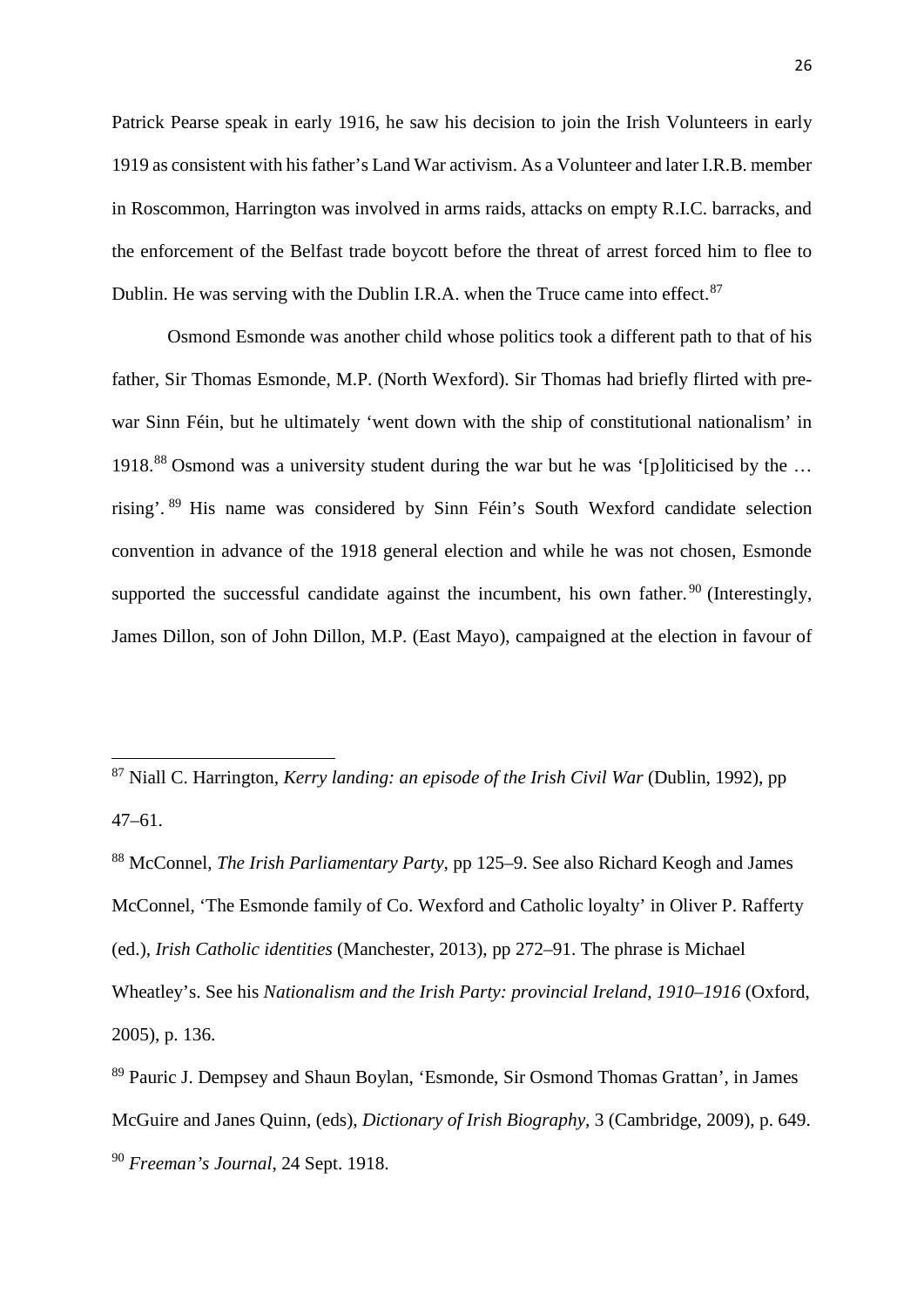Sir Thomas).<sup>[91](#page-27-0)</sup> Rather than joining the I.R.A., Osmond worked as a republican diplomat in England, North America, and Australasia. On a diplomatic world tour in 1921, he was not allowed to disembark in Australia or New Zealand, he was deported from Fiji, and, in Canada, he was detained and put on trial. $92$ 

Mary (Moya) O'Connor was also caught up in the War of Independence. She was the only surviving daughter of the ex-Fenian, turned M.P. (West Wicklow), James O'Connor, her mother and four siblings having all died as a result of poisoned shellfish during the 'Seapoint tragedy' of 1890. Following her father's remarriage, she moved to England and later became active in the Edwardian-era Women's Liberal Association.<sup>[93](#page-27-2)</sup> In 1909, she married Crompton Llewelyn Davies, a one-time member of the Cambridge Apostles (an intellectual society at Cambridge University that included Lytton Strachey and J. M. Keynes), a prominent Liberal land reform advocate, and (from 1912) official solicitor to the post office. The 1916 Easter Rising had a 'profound effect' on Moya, making her realise 'for the first time [that] … she was really an Irish woman'.<sup>[94](#page-27-3)</sup> She and her husband both worked for the reprieve of Sir Roger Casement behind the scenes, but her revolution really began after 1918. Accounts differ as to

<span id="page-27-0"></span><sup>91</sup> Maurice Manning, 'Dillon, James Matthew', in *D.I.B.*; idem, *James Dillon*, p. 23.

<span id="page-27-1"></span><sup>92</sup> Dempsey & Boylan, 'Esmonde, Sir Osmond Thomas Grattan'; *Freeman's Journal*, 12, 15

Jan., 1 July, 9 Sept. 1921; Osmonde Esmonde, 'Report on mission to New Zealand and

Australia', undated, No. 105, Department of Foreign Affairs, ES, Box 32, File 220.

<span id="page-27-2"></span><sup>&</sup>lt;sup>93</sup> Mrs George Gavan Duffy statement (N.A.I., B.M.H., W.S. 712).

<span id="page-27-3"></span> $94$  Ibid.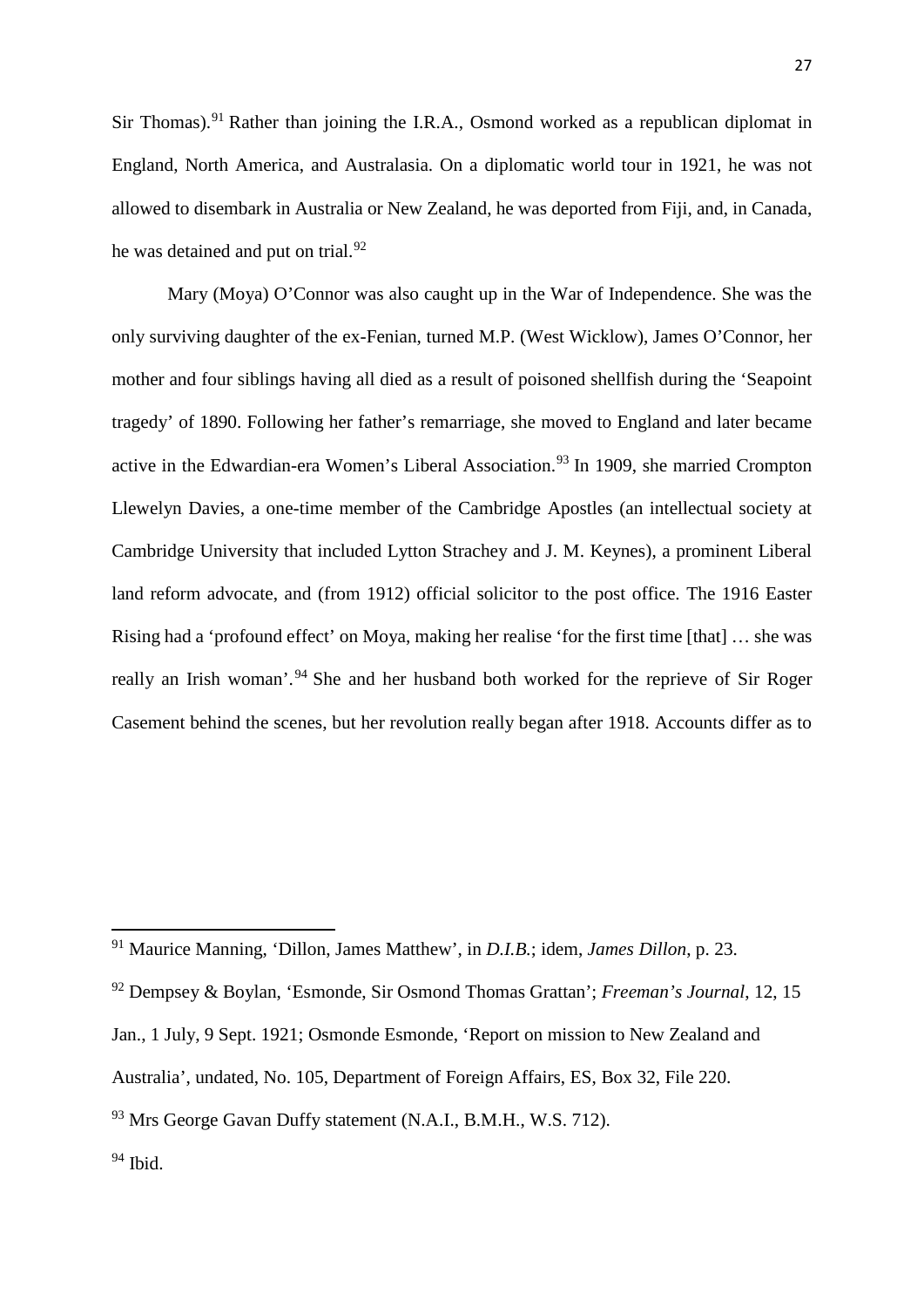when she first met Michael Collins but they definitely encountered one another in 1919 when she and her husband helped Collins in his efforts to contact President Woodrow Wilson. [95](#page-28-0)

Historians have viewed Moya's career during the War of Independence very differently. Meda Ryan has argued that in these years she was 'an essential part of Collins' intelligence network' and that her links to the British establishment made her one of Collins' 'strong team of intelligence women'.[96](#page-28-1) By contrast, Peter Hart presented Moya as a 'lonely and vulnerable figure' who became 'something of a stalker' of Collins.<sup>[97](#page-28-2)</sup> Others have speculated that she may have been a British spy or even that she bore Collins a child, whose existence was used to blackmail him into signing the Treaty.<sup>[98](#page-28-3)</sup> What is beyond doubt is that this 'tall, thin, agile, extremely elegant' women clearly relished revolutionary politics. When, in March 1921, she was arrested and incarcerated in Dublin's Mountjoy prison, she wrote that 'revolutions are splendid and I now understand the Russian and French ones in a way which I never could have done before'.[99](#page-28-4)

Joseph Meehan had privately criticised the executions of the rebel leaders in 1916 and, following his demobilisation from the army, he became an increasingly vocal critic of Dublin Castle. As a Maryborough town commissioner, he condemned the 'murder' of Thomas McCurtain, lord mayor of Cork, in March 1920, declaring that 'I am ashamed that I am an ex-

<span id="page-28-0"></span><sup>95</sup> Meda Ryan, *Michael Collins and the women who spied for Ireland* (Dublin, 2006), p. 51;

Tim Pat Coogan, *Michael Collins: a biography* (London, 1990), p. 108.

<span id="page-28-1"></span><sup>96</sup> Ryan, *Michael Collins and the women who spied for Ireland*, pp 12, 64.

<span id="page-28-2"></span><sup>97</sup> Peter Hart, *Mick: the real Michael Collins* (London, 2005), p. 352.

<span id="page-28-3"></span><sup>98</sup> Coogan, *Michael Collins*, p. 287–7; *Southern Star*, 12 Oct. 1996.

<span id="page-28-4"></span><sup>99</sup> Coogan, *Michael Collins*, p. 109; W. C. Lubenow, *The Cambridge Apostles, 1820–1914: liberalism, imagination, and friendship* (Cambridge, 1998), p. 195.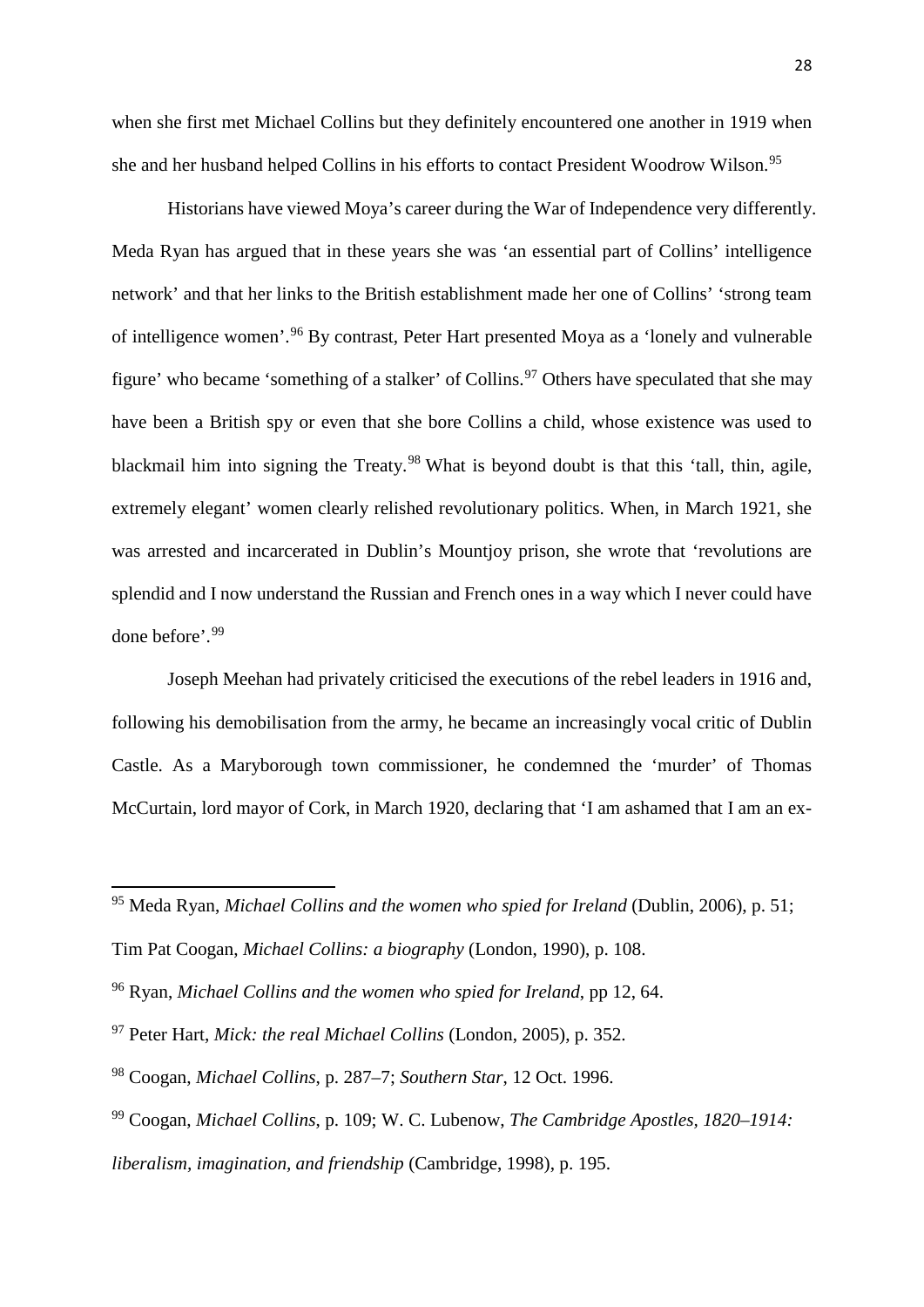officer of the Army who allowed the Lord Mayor to be murdered by Lloyd George's gang of blackguards.'[100](#page-29-0) And following the death on hunger strike of Terence MacSwiney, in October 1920, Meehan paid tribute to MacSwiney's 'heroic fortitude'. Meehan was arrested alongside a number of other local men and taken to the Curragh the following month.[101](#page-29-1) His brother, the former M.P. P. J. Meehan, apparently secured his release but Joseph Meehan refused to accept unless his fellow prisoners were freed and since this was not granted he remained interned until after the Truce. [102](#page-29-2) Another former soldier whose father had been an I.P.P. M.P., Louis Abraham, was president of the Cambridge Union (the University debating society) in 1920 and in that role condemned 'the policy of the Government in Ireland during the Black and Tan war'.[103](#page-29-3)

Unlike Harrington, Esmonde, O'Connor, and Meehan, most ex-M.P.s' children did not publicly side or express sympathy with Sinn Féin in the years 1919–21. Some, like James Dillon, clung to the politics of the old order (at U.C.D. after 1919 he was known as one of 'the last frontiersmen' of the I.P.P.), while others sought to find non-republican alternatives to Sinn Féin (Mary Kettle supported the Irish Dominion League).<sup>[104](#page-29-4)</sup> A number, though not combatants, were nonetheless caught up in the turbulence of these years. Johanna Redmond and her husband had to persuade the local I.R.A. not to burn down the Redmond family home, Aughavanagh,

<span id="page-29-0"></span><sup>100</sup> *Leinster Express*, 30 July 1977.

<span id="page-29-1"></span><sup>101</sup> *Leinster Express*, 27 Nov. 1920.

<span id="page-29-2"></span><sup>102</sup> *Leinster Express*, 30 July 1977.

<span id="page-29-3"></span><sup>103</sup> *Irish Times*, 13 Feb. 1965.

<span id="page-29-4"></span><sup>104</sup> Manning, *James Dillon*, p. 27; Senia Pašeta, 'Women and civil society: feminist responses to the Irish constitution of 1937' in Jose Harris (ed.), *Civil society in British history: ideas, identities, institutions* (Oxford, 2005), p. 224.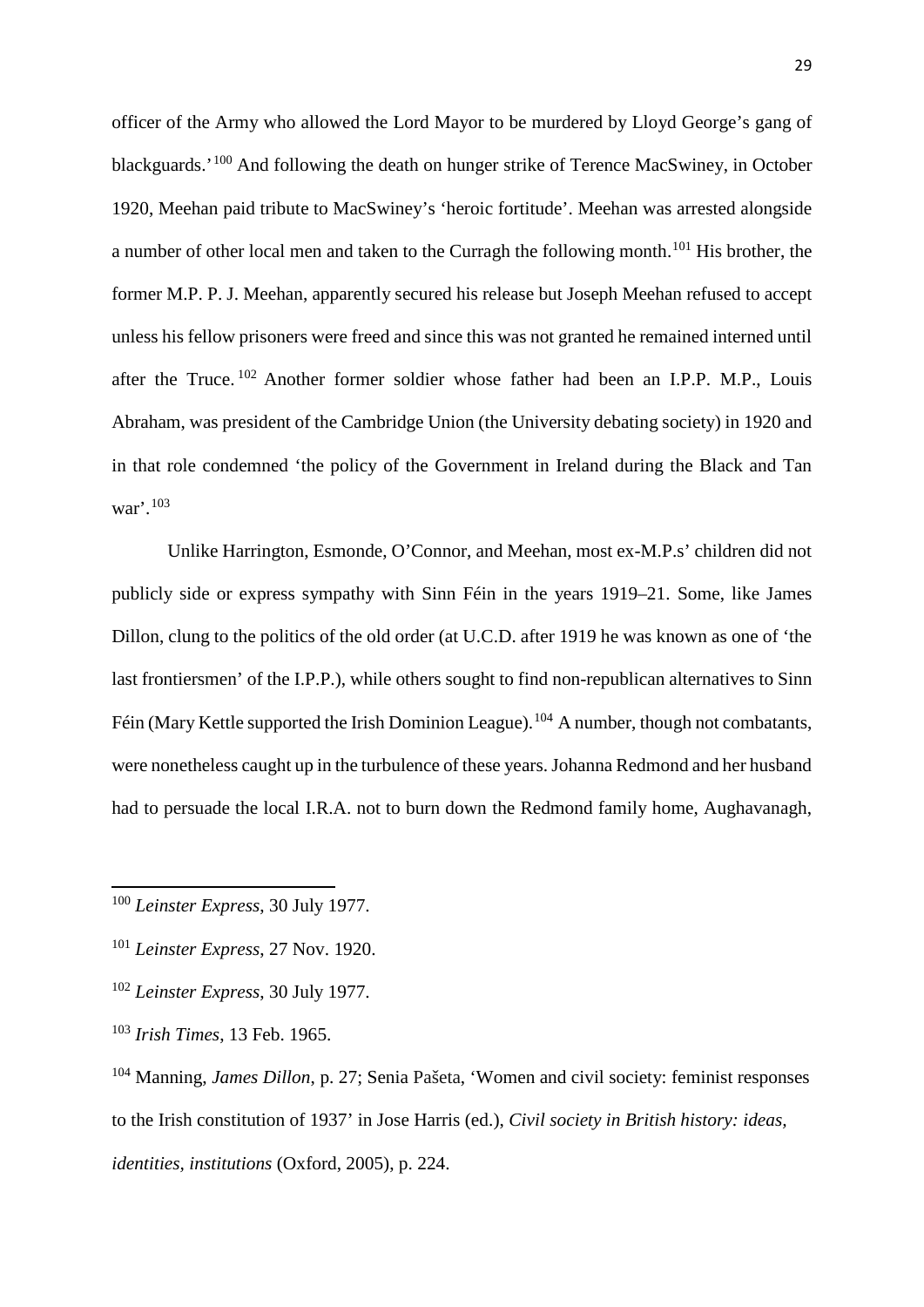in the summer of 1920.<sup>[105](#page-30-0)</sup> The Castlerea home of Gertrude English (née Fitzgibbon) was raided in 1920, perhaps owing to the republican activities of her sister-in-law.<sup>[106](#page-30-1)</sup> But most I.P.P. children seem to have 'taken the revolution in their stride', having become, as John Dillon wrote of his own children in these years, 'absolutely hardened'; they 'go and come by day and night as if they were living in a civilised country', he wrote.<sup>[107](#page-30-2)</sup> For those like Herbert J. Clancy, appointed secretary to Dublin County Council in 1919 (with some help from the veteran ex-M.P. William Field), their lives do not seem to have been significantly affected by contemporary events. Likewise, for Francis Meehan, who took over the family shop in 1919, Anne O'Dowd, who continued her medical studies at UCD throughout these years, Aloysius Farrell, who took over the Longford Printing and Publishing Company following his father's death in 1921, and James Dillon, who undertook an apprenticeship at Selfridges in London, life continued. [108](#page-30-3)

Of course, the establishment of the Free State in 1922 posed certain challenges for the children of the old regime. Their fathers' ambition of a restored parliament had finally been achieved, but only for twenty-six counties, and by the sworn enemies of the party they had served, who now became independent Ireland's new political establishment. While most ex-M.P.s withdrew from Irish public life after 1918, a number of their children sought to come to

<span id="page-30-0"></span><sup>105</sup> Katherine Barry-Moloney statement (N.A.I., B.M.H., W.S. 731).

<span id="page-30-1"></span><sup>106</sup> *Freeman's Journal*, 27 July 1920.

<span id="page-30-2"></span><sup>107</sup> John Dillon to T.P. O'Connor, 8 Feb. 1923, cited in F.S.L. Lyons, *John Dillon: a biography* (London, 1968), p. 472.

<span id="page-30-3"></span><sup>108</sup> *Irish Independent*, 19 Sept. 1919; *Leinster Express*, 3 Oct. 1981; Laura O'Kelly, *Irish women in medicine,* c*.1880s–1920s: origins, education, and careers* (Manchester, 2012), p. 227; *Leinster Express*, 27 Aug. 1949; Manning, *James Dillon*, p. 31.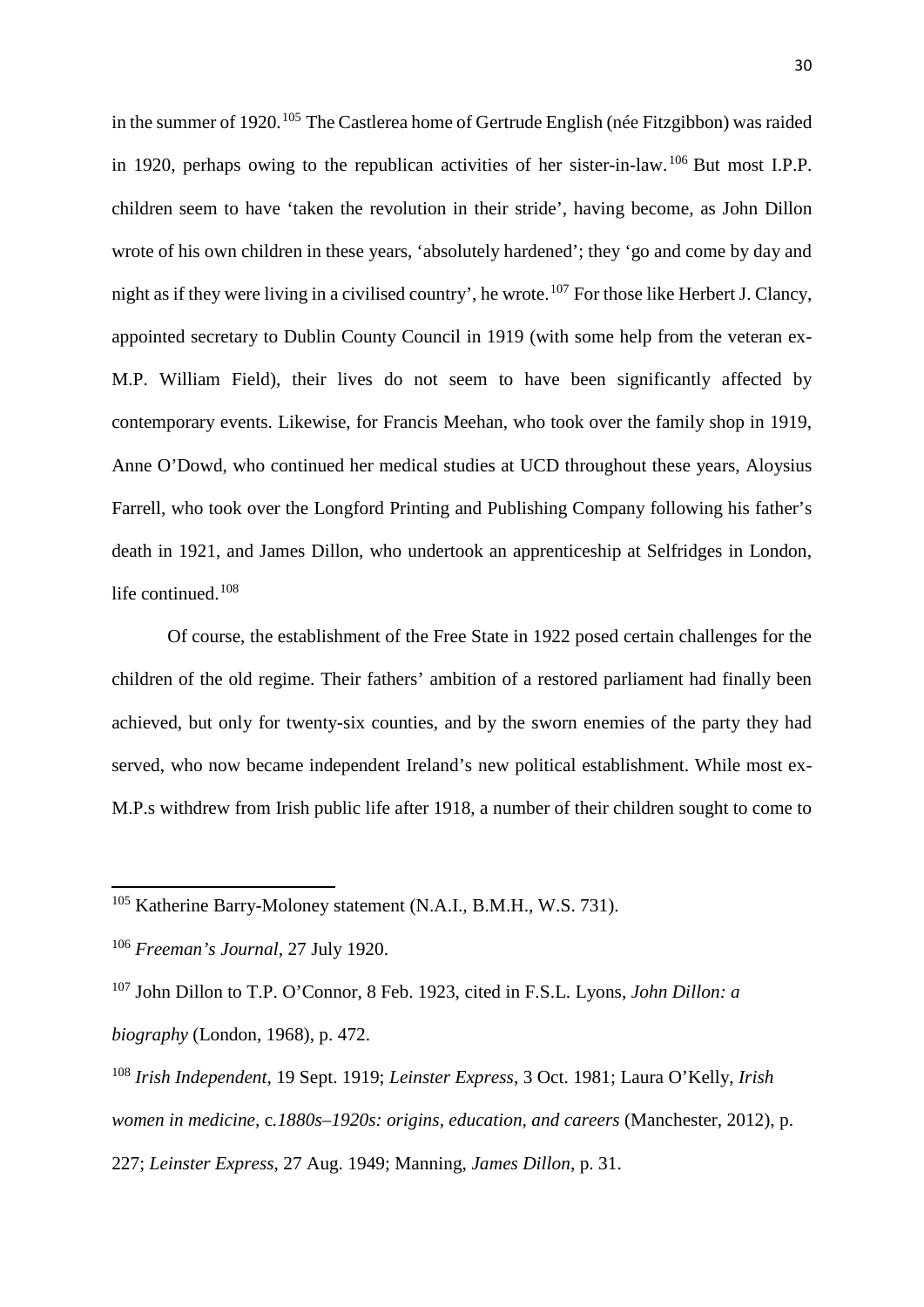terms with the new regime from an early stage. Shaun Dillon, for example, was willing to give the Free State the benefit of the doubt, telling his more sceptical brother James 'by the time you resume residence in Ireland our Parliament will be in full swing'.[109](#page-31-0) P. J. Meehan became the Free State solicitor for Laois (having occupied the equivalent office under Dublin Castle until 1922) and served the new state until his death in 1929.<sup>[110](#page-31-1)</sup> Eugene Sheehy's earlier uncertainty was replaced by a willingness to support, if never 'whole heartedly', the new state, as he accepted the role of judge advocate general to the new National Army in June 1922, and from June 1923 to January 1925 he acted as a judicial commissioner for the [Dáil](https://www.google.co.uk/url?sa=t&rct=j&q=&esrc=s&source=web&cd=2&cad=rja&uact=8&ved=0ahUKEwiWz5_NkM3OAhUaM8AKHUY0AFwQFggnMAE&url=https%3A%2F%2Fen.wikipedia.org%2Fwiki%2FD%25C3%25A1il_%25C3%2589ireann_(Irish_Republic)&usg=AFQjCNHr1QVl74SNL7RSKETNfSJCKkPSyg&bvm=bv.129759880,d.d24) courts.<sup>[111](#page-31-2)</sup> Thereafter he enjoyed a distinguished judicial career in the service of the Free State and its successor, becoming in the process a 'minor pillar' of the new order.  $^{112}$  $^{112}$  $^{112}$  According to his nephew, 'The new government needed such allies, but its relations were necessarily a little constrained … Allies like Eugene were needed, in the struggle against the extreme Republicans, but they were compromising allies.'<sup>[113](#page-31-4)</sup> Though Sheehy continued to be associated with the remnants of the old Irish Party after 1922, his re-alignment with the Free State heightened existing tensions with his sister Hanna (who remained a bitter critic of the Treaty), though 'they never broke with one another'.<sup>[114](#page-31-5)</sup>

<span id="page-31-0"></span><sup>109</sup> Shaun Dillon to James Dillon, 24 Nov. 1921, cited in Manning, *James Dillon*, p. 34.

<span id="page-31-1"></span><sup>110</sup> *Meath Chronicle*, 20 Jan. 1923.

<span id="page-31-2"></span><sup>111</sup> O'Brien, *States of Ireland*, p. 104.

<span id="page-31-3"></span><sup>112</sup> Daire Hogan, 'Sheehy, Eugene', in D.I.B; *Irish Times*, 18 Feb. 1928; O'Brien, *States of Ireland*, p. 105.

<span id="page-31-4"></span><sup>113</sup> O'Brien, *States of Ireland*, p. 105.

<span id="page-31-5"></span><sup>114</sup> *Irish Examiner*, 1 May 1925; *Evening Herald*, 1 Jan. 1927; O'Brien, *Memoir*, p. 62; O'Brien, *States of Ireland*, p. 106.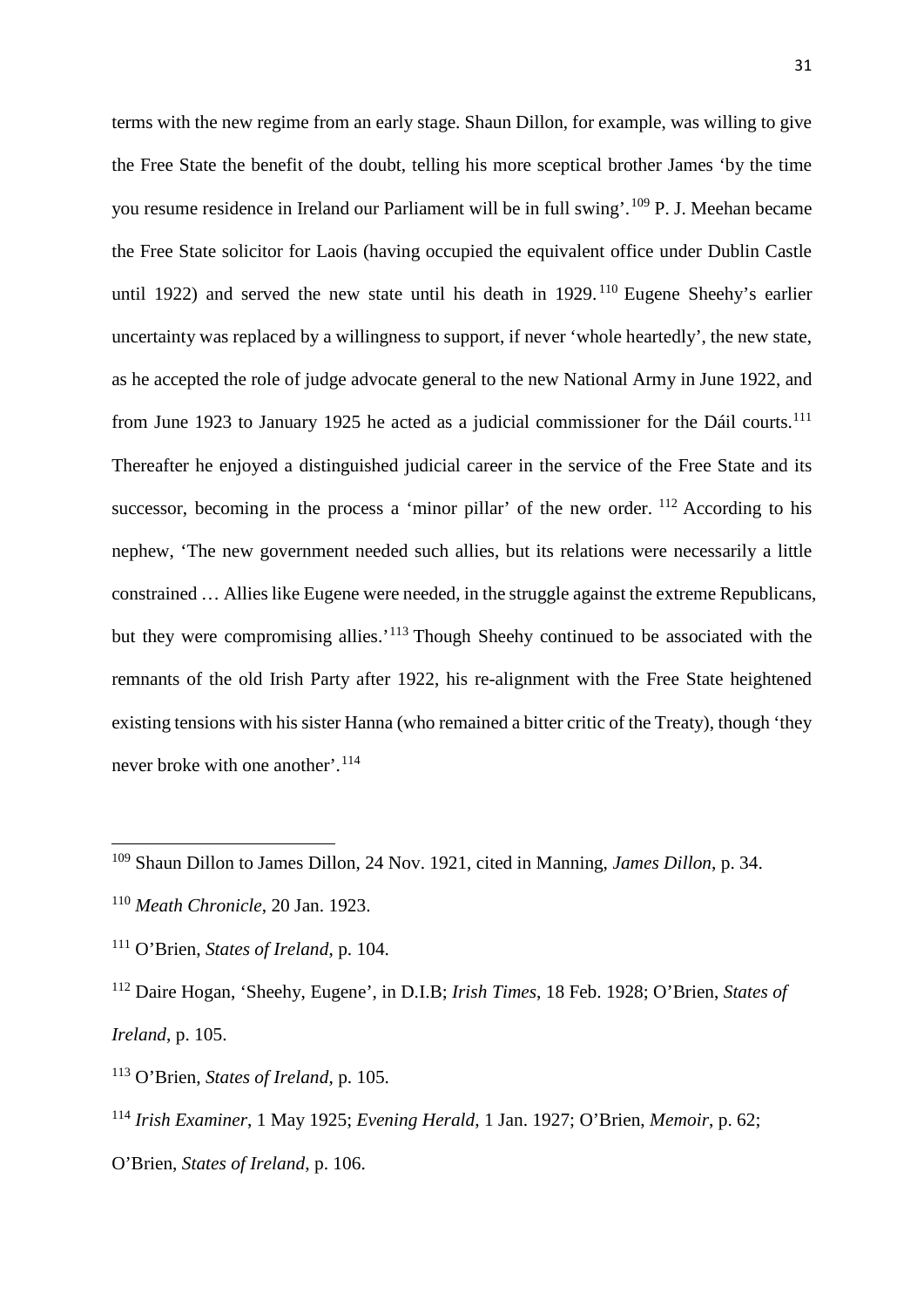For those who had supported Sinn Féin before 1922, the early days of the new state were 'exciting and tumultuous' ones.<sup>[115](#page-32-0)</sup> Niall Harrington recalled that in late 1921 the 'air was full of wishful speculation' about the future. Consequently, what he termed the 'unhappy conflict of brother against brother' that followed the Treaty debates produced 'disillusionment' and 'shameful deeds' on both sides. Harrington served in Dublin with Free State forces during the early stages of the Civil War and then with the Dublin Guards in Kerry. Promoted to second lieutenant for his bravery in action, he became a captain in 1923 and for the next fifty years served the new state as a professional soldier.

Like Harrington, Moya O'Connor's optimism of late 1921 gave way to disenchantment (in a manner not untypical of the revolutionary generation considered in Roy Foster's *Vivid faces* and Frances Flanagan's *Remembering the revolution*). [116](#page-32-1) As O'Connor wrote to one correspondent, 'M[ichael Collins] saw in it [the Treaty] enormous potentialities if we got a few months breathing space. But all that is altered now. The glory is all gone – there is nothing but sadness and pain and disillusion left behind.<sup>'[117](#page-32-2)</sup> Like Harrington and O'Connor, Osmond Esmonde sided with the Treatyites in 1922. In a continuation of his role as a republican diplomat, he had been sent to Paris following the Truce to help Sean T. O'Kelly's efforts to gain the Republic's admission to the Versailles peace treaty negotiations. After 1922 he held a

<span id="page-32-0"></span><sup>115</sup> Harrington, *Kerry landing*, pp 47–61.

<span id="page-32-1"></span><sup>116</sup> Foster, *Vivid faces*; Frances Flanagan, *Remembering the revolution: dissent, culture, and nationalism in the Irish Free State* (Oxford, 2015).

<span id="page-32-2"></span><sup>117</sup> Margaret O'Callaghan, 'Introduction' in Angela Bourke et al, (eds), *The Field Day anthology of Irish writing,* v*: Irish women's writing and traditions* (Cork, 2002), p. 123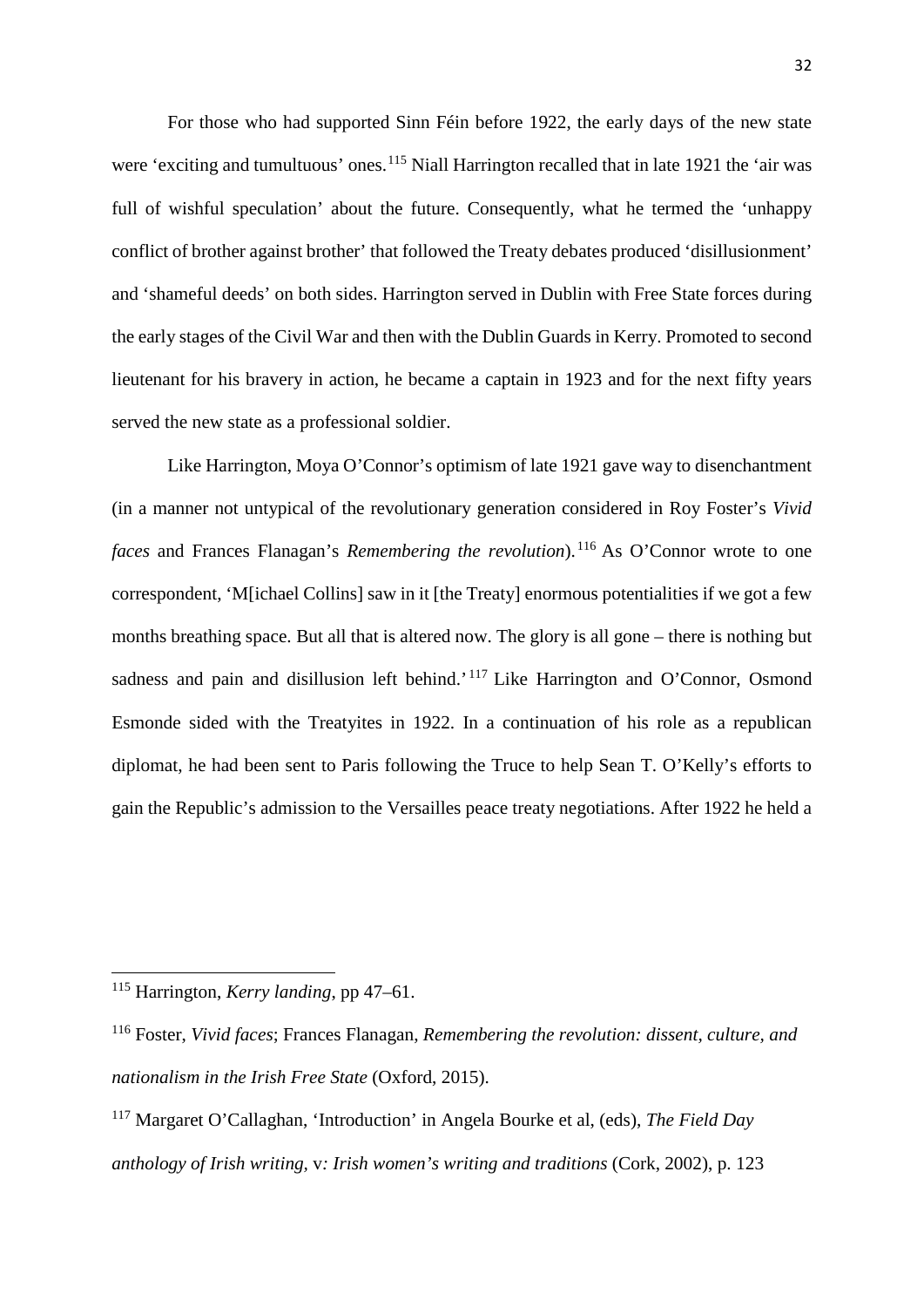series of Free State diplomatic posts in England, Spain, and Italy, and he was a member of its delegation to the League of Nations in 1923.[118](#page-33-0)

The children of other ex-M.P.s were also caught up in Ireland's Civil War. Two of the Dillon sons were sent to Roscommon during the conflict to try to protect the family's property there.<sup>[119](#page-33-1)</sup> James Dillon lost university friends who fought with the Irregulars.<sup>[120](#page-33-2)</sup> Brian Dillon was almost arrested by troops in late 1922, while his sister Anne was forced to remain indoors on one occasion owing to a 'furious' firefight that went on for two hours outside.<sup>[121](#page-33-3)</sup> Anti-Treaty forces briefly kidnapped P. J. Meehan in April 1923.<sup>[122](#page-33-4)</sup> When a letter written by the former Kerry M.P. Tom O'Donnell's young son Tom was intercepted by the authorities, its expression of 'total support' for the anti-treatyites apparently led to a visit by Free State soldiers and the mistaken arrest of another son, Michael. Appeals to the governor general, the former Nationalist M.P. Tim Healy, secured the boy's release.<sup>[123](#page-33-5)</sup> Johanna Redmond's husband Max Green was killed trying to stop a bank robbery in early 1922, in an event which, if not directly connected to the Civil War, was influenced by the breakdown in public order associated with the period.

<span id="page-33-0"></span><sup>118</sup> Dempsey & Boylan, 'Esmonde, Sir Osmond Thomas Grattan'; *Irish Examiner* , 8 Jan.

<sup>1923;</sup> *Ulster Herald*, 13 Jan. 1923.

<span id="page-33-1"></span><sup>119</sup> Manning, *James Dillon*, p. 33.

<span id="page-33-2"></span><sup>120</sup> Ibid., p. 28.

<span id="page-33-3"></span><sup>&</sup>lt;sup>121</sup> Brian Dillon to Theo Dillon, 17 Nov. 1922; John Dillon to Myles Dillon, 25 Nov. 1922, cited in Joachim Fischer and John Dillon (eds), *The correspondence of Myles Dillon, 1922– 1925* (Dublin 1999), pp 47, 53.

<span id="page-33-4"></span><sup>122</sup> *Southern Star*, 14 Apr. 1923.

<span id="page-33-5"></span><sup>123</sup> Gaughan, *A political odyssey*, pp 141–2.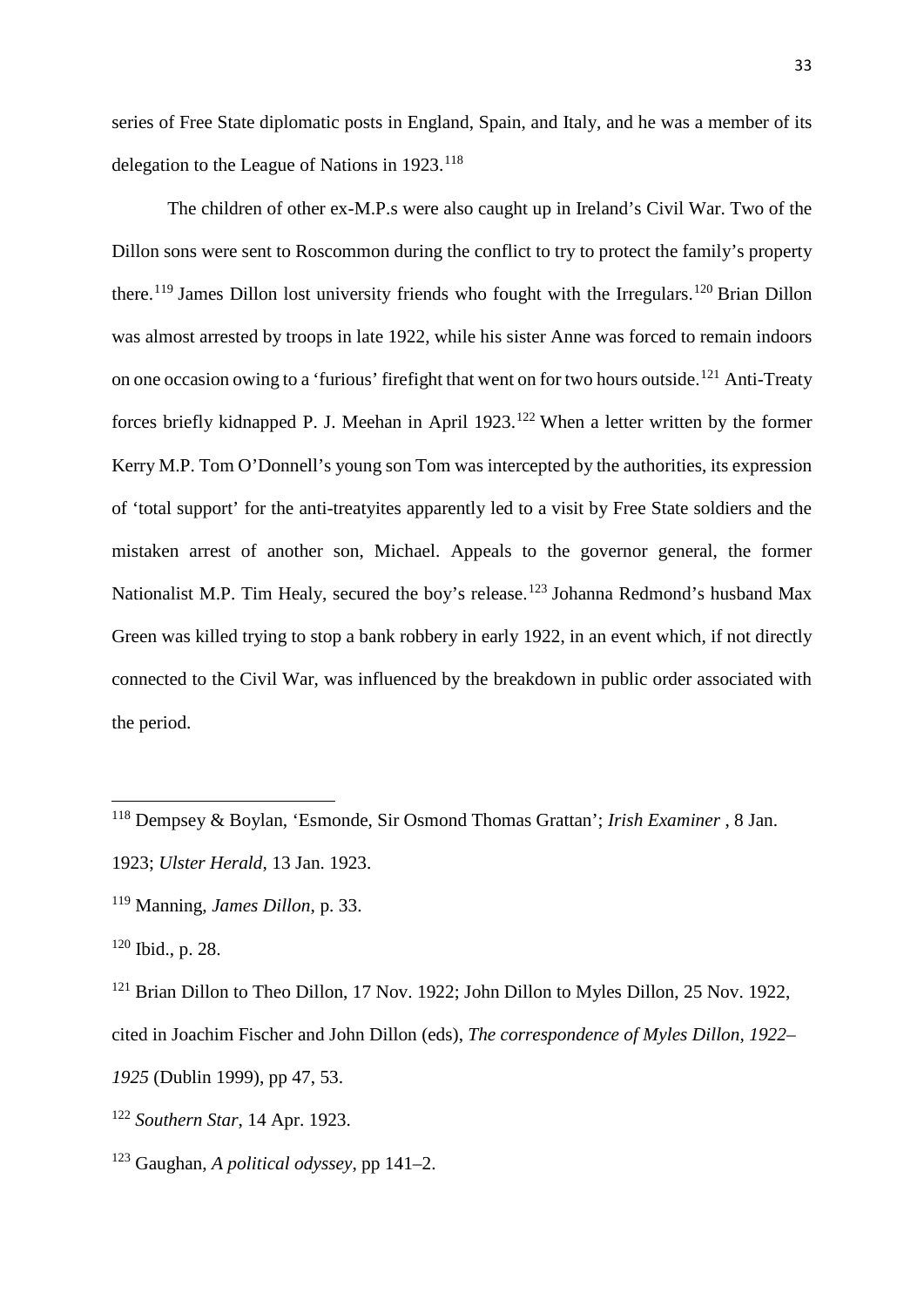III

The promise of an end to the political instability and violence of the revolutionary years led some old parliamentary nationalists, like John Dillon, initially to advocate 'support[ing] the new government and do[ing] all in their [power] to give it a fair chance to restore order'.<sup>[124](#page-34-0)</sup> But whereas for Dillon and most of his former colleagues (whose average age was now well over 60) this meant watching from the sidelines, their sons and daughters had to find ways of coming to terms with the new regime. If their earlier dreams of debating in College Green were now gone, this disappointment was tempered in many cases by their ambition, ability, and pragmatism. Rather than being unable to 'adapt to Ireland's changed political circumstances', the children of a number of former MPs mustered their residual political capital to engage with, but also shape, the politics of the new state.<sup>[125](#page-34-1)</sup> After all, the great majority of them shared the religious preferences of the new state's rulers (with 11 of the 247 children becoming Catholic priests, monks, or nuns), while most were able to accommodate themselves to the privileged status given to the Irish language and culture after 1922.

John Regan has advanced the thesis that a two-phase 'counter-revolution' was carried out in Ireland during the 1920s by the pro-Treaty party, Cumman na nGaedheal, under the direction of Kevin O'Higgins. O'Higgins was the Clongowes and U.C.D. educated grandson of an I.P.P. M.P. (who had retired in 1900), while his close ally Patrick McGilligan had a similar background and was the son of a former anti-Parnellite M.P. The second phase of this

<span id="page-34-0"></span><sup>124</sup> John Dillon to T.P. O'Connor, 27 Jan. 1921, cited in Lyons, *John Dillon*, p. 469.

<span id="page-34-1"></span><sup>&</sup>lt;sup>125</sup> Senia Pašeta, 'Ireland's last home rule generation: the decline of constitutional nationalism in Ireland, 1916–30' in Michael Cronin and John M. Regan (eds), *Ireland: the politics of independence, 1922–49* (Basingstoke, 2000), p. 26.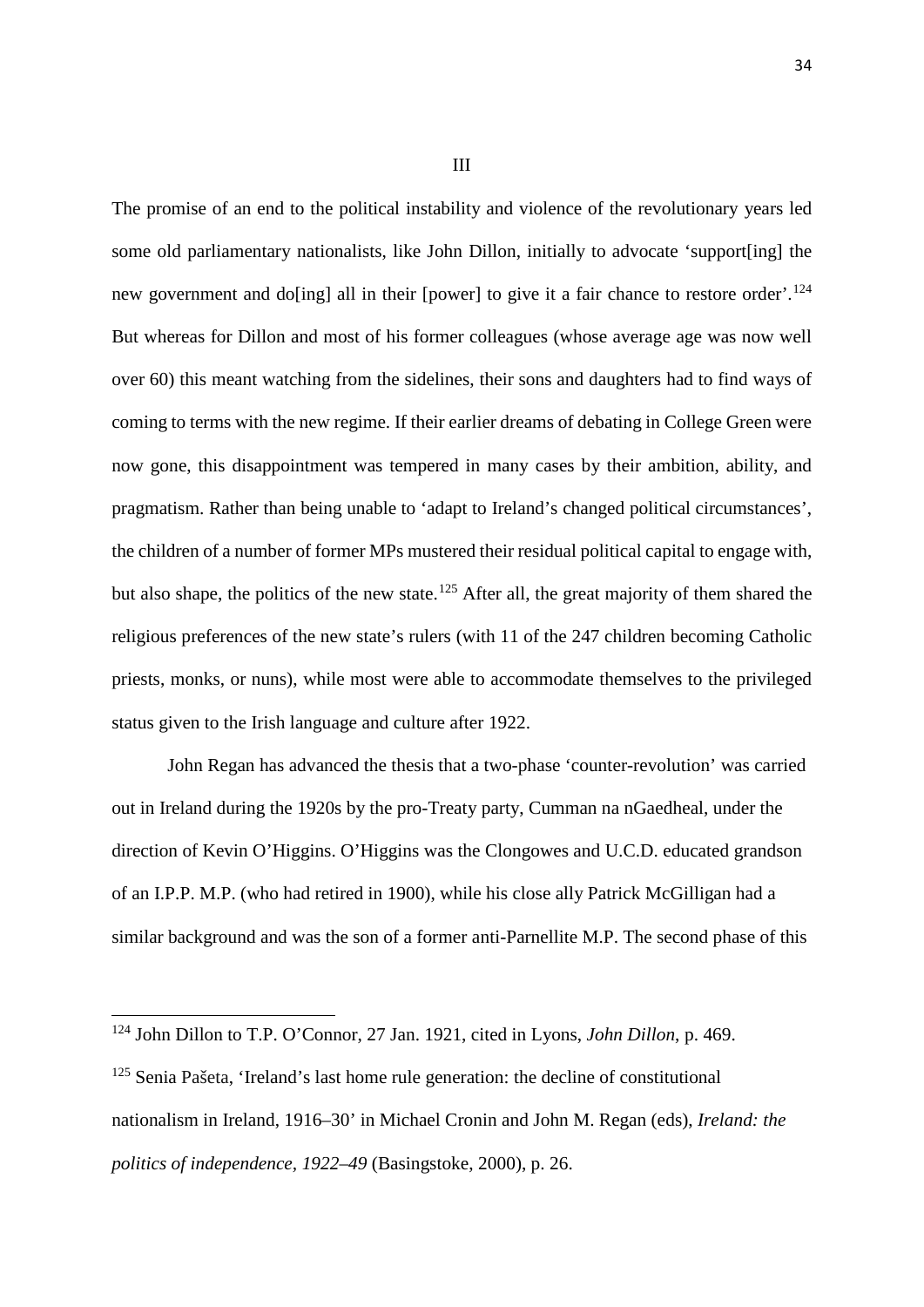counter-revolution involved the 'O'Higginisation of Cumman na nGaedheal … [so] that …the post-revolutionary elite, in terms of its composition and its dominant political culture, appeared to share much in common with the pre-revolutionary nationalist elite'.<sup>[126](#page-35-0)</sup> If so, this did not facilitate the smooth or immediate assimilation of former home rulers, such as the children of I.P.P. M.Ps. Instead, Regan notes that during the 1920s, the 'treatyites were at all times vulnerable on their right flank, relying on the latent support of a disaffected, and in the wake of the collapse of the Irish parliamentary party after 1918, a disorganised, non-Sinn Féin nationalist constituency'.<sup>[127](#page-35-1)</sup> Evidence of this can be seen in the political choices made by several ex-M.P.s' children during the early 1920s. Henry M. Fitzgibbon (son of the former Roscommon M.P. John Fitzgibbon) stood at the 1923 general election as an independent candidate for Roscommon, on a platform that demanded 'impartial' trials for republican prisoners, while supporting the Treaty as 'the shortest and best course to absolute freedom'.[128](#page-35-2) Frank Phillips (son of the former South Longford M.P.) was a 'large farmer' and a member of the County Longford Farmer's Association.[129](#page-35-3) In 1923 he was selected as a [Dáil](https://www.google.co.uk/url?sa=t&rct=j&q=&esrc=s&source=web&cd=2&cad=rja&uact=8&ved=0ahUKEwiWz5_NkM3OAhUaM8AKHUY0AFwQFggnMAE&url=https%3A%2F%2Fen.wikipedia.org%2Fwiki%2FD%25C3%25A1il_%25C3%2589ireann_(Irish_Republic)&usg=AFQjCNHr1QVl74SNL7RSKETNfSJCKkPSyg&bvm=bv.129759880,d.d24) candidate – alongside another former I.P.P. supporter Patrick McKenna – for the Farmers' Party (the political vehicle of the Irish Farmers' Union) at the general election, and he also stood as a candidate at local elections in 1925.<sup>[130](#page-35-4)</sup> Despite internal divisions, the Farmer's Party was broadly supportive of the governing Cumman na nGaedheal party.<sup>[131](#page-35-5)</sup> James

<span id="page-35-0"></span><sup>126</sup> Regan, *The Irish counter-revolution*, pp 244–9, 378.

<span id="page-35-1"></span><sup>127</sup> Regan, *The Irish counter-revolution*, pp 264–5.

<span id="page-35-2"></span><sup>128</sup> *Freeman's Journal*, 17 Aug. 1923.

<span id="page-35-3"></span><sup>129</sup> *Longford Leader*, 23 Oct. 1920, 12 May 1923.

<span id="page-35-4"></span><sup>130</sup> *Freeman's Journal*, 10 Aug. 1923; *Longford Leader*, 6 June 1925.

<span id="page-35-5"></span><sup>131</sup> Regan, *The Irish counter-revolution*, p. 241.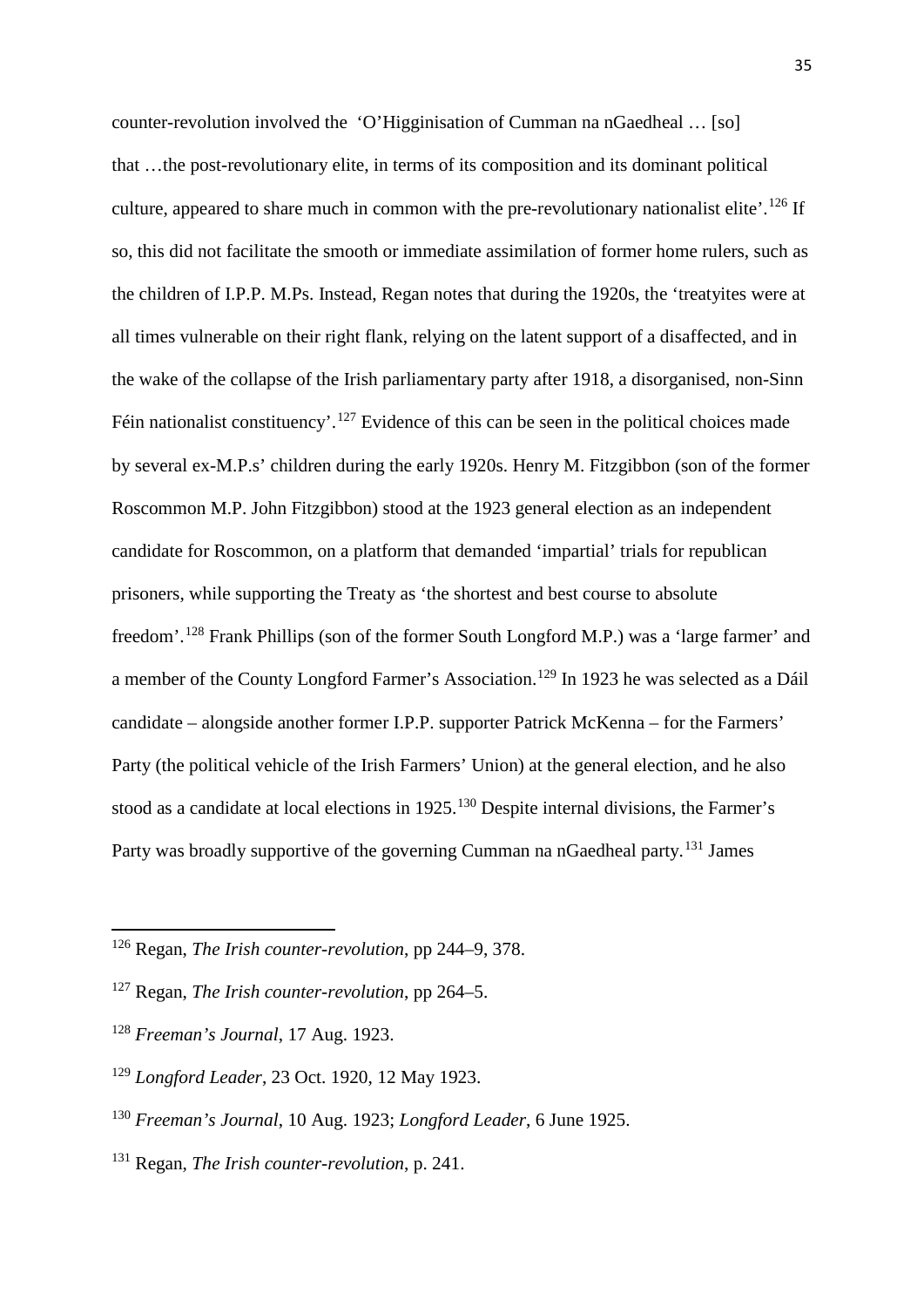Nugent (one of the sons of the former College Green Dublin M.P. J. D. Nugent) was friendly with McKenna when the latter was a Farmer's Party T.D. in the mid-1920s.<sup>[132](#page-36-0)</sup>

Falling support for the Farmers' Party led it to consider merging with the governing party in the later 1920s but also with the new National League Party. The latter was founded in late 1926 by the former M.P.s W. A. Redmond and Tom O'Donnell in an effort to bring the remnants of the I.P.P. back into public life, provide a constitutional pro-Treaty opposition to the government, and 'break the Civil War mould' into which Free State politics was threatening to settle.<sup>[133](#page-36-1)</sup> Redmond had been elected as an independent T.D. as early as 1923, despite efforts by Cumman na nGeadheal to recruit him.[134](#page-36-2) The emergence of the National League Party highlighted the threat to the government of independent pro-Treaty parties on its right flank. Kevin O'Higgins saw the National League and Farmers' Party as 'wretched little parties vigorously sawing the bough they are sitting on'.[135](#page-36-3) The decision of Fianna Fáil to enter the Dáil in August 1927 changed the dynamics of Free State politics and created an opportunity for the National League to help oust Cumman na nGeadheal from government. The same month a vote of no confidence in the government was supported by a coalition of Labour-National League T.D.s, with Fianna Fáil backing. A coalition ministry was envisaged (and portfolios earmarked accordingly), but the unwillingness of some National League T.D.s to depose the

<span id="page-36-0"></span><sup>132</sup> *Evening Herald*, 25 June 1926.

<span id="page-36-1"></span><sup>133</sup> Manning, *James Dillon*, p. 43; Marie Coleman, 'Redmond, William Archer Redmond', in *D.I.B.*

<span id="page-36-2"></span><sup>134</sup> Regan, *The Irish counter-revolution*, p. 142.

<span id="page-36-3"></span><sup>135</sup> Kevin O'Higgins to Frank McDermott, 18 May 1927, cited in Manning, *James Dillon*, p. 60.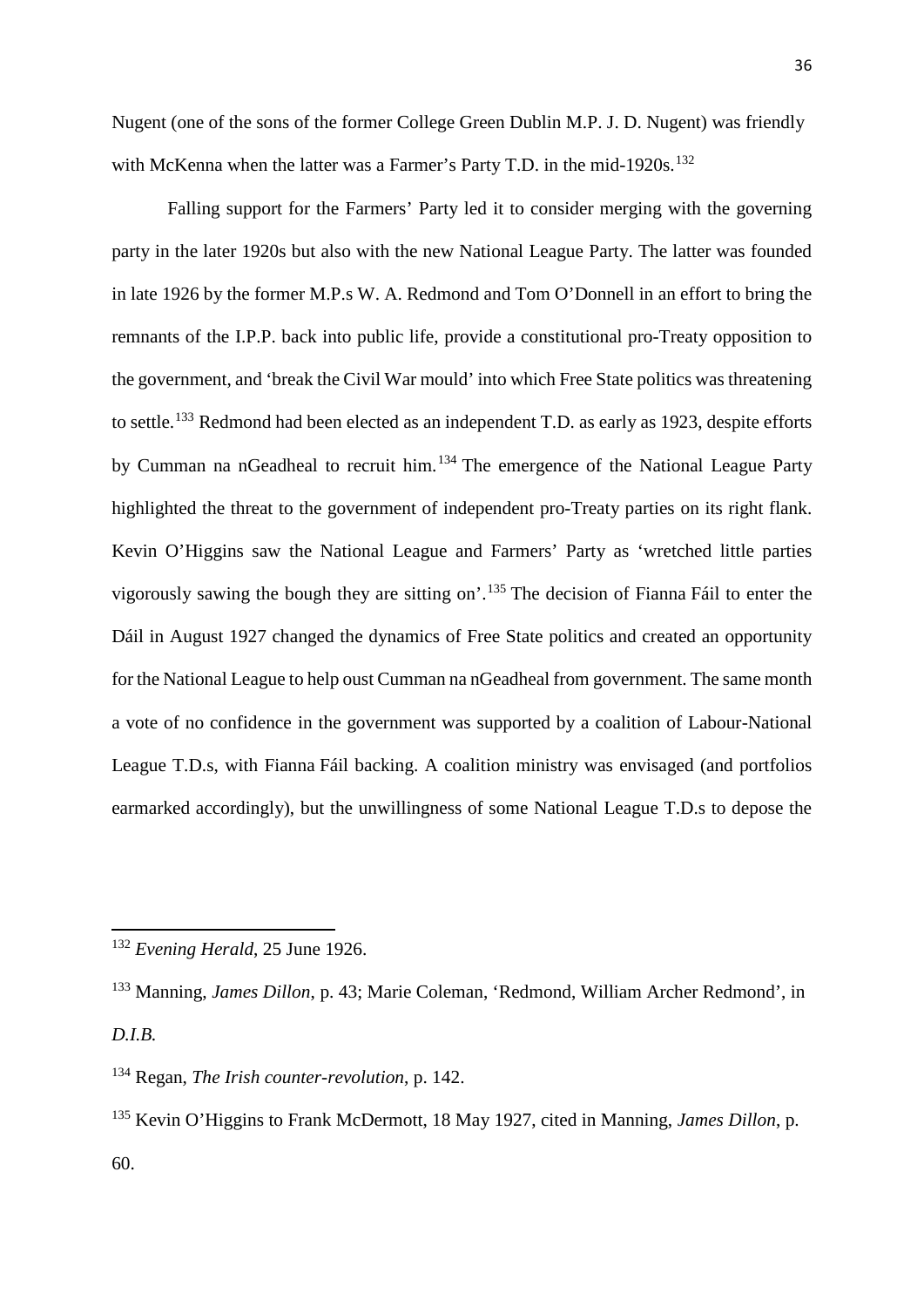government contributed to the motion's defeat by the narrowest of margins. Had it succeeded, Redmondites would finally have achieved power in a Dublin parliament.<sup>[136](#page-37-0)</sup>

The unsuccessful Dáil vote highlighted the National League's internal divisions and 'severely dented' its political credibility; at the September 1927 general election it slumped from eight to two seats.<sup>[137](#page-37-1)</sup> It struggled to be more than a 'disparate coalition ... of ... licensed trade[rs], Hibernians, ex-servicemen and political opportunists who hoped to capitalise on [the] Government['s] unpopularity'. [138](#page-37-2) Along with W. A. Redmond, two of Tom O'Donnell's daughters supported the League, as did Desmond Duffy (son of the former South Galway M.P. William Duffy), and J. P. Nannetti.<sup>[139](#page-37-3)</sup> But other I.P.P. children only flirted with it. John L. Esmonde showed some initial interest but ultimately opted to throw his weight behind Cumman na nGaedheal in 1927.<sup>[140](#page-37-4)</sup> James Dillon campaigned for the League at the June 1927 general election, but he refused an offer to stand for parliament. He regarded the National League Party's 1927 manifesto as 'insipid' and he held a low opinion of the political abilities of W. A. Redmond.[141](#page-37-5) His opinion was not improved by the abortive Labour-National League gambit of August 1927.[142](#page-37-6)

<span id="page-37-0"></span><sup>136</sup> Ciara Meehan, *The Cosgrave party: a history of Cumman na nGaedheal*, *1923–33*

<sup>(</sup>Dublin, 2010), pp 100–5.

<span id="page-37-1"></span><sup>137</sup> Manning, *James Dillon*, p. 44.

<span id="page-37-2"></span><sup>138</sup> Regan, *The Irish counter-revolution*, p. 265.

<span id="page-37-3"></span><sup>139</sup> Gaughan, *A political odyssey*, p. 167; *Connacht Tribune*, 28 May 1927; *Irish Independent*, 14 Dec. 1926.

<span id="page-37-4"></span><sup>140</sup> Gaughan, *A political odyssey*, p. 161, 168; Manning, *James Dillon*, p. 43.

<span id="page-37-5"></span><sup>141</sup> Gaughan, *A political odyssey,* pp 151–3; *Irish Times*, 25 May 1927.

<span id="page-37-6"></span><sup>142</sup> Manning, *James Dillon*, p. 32, 47.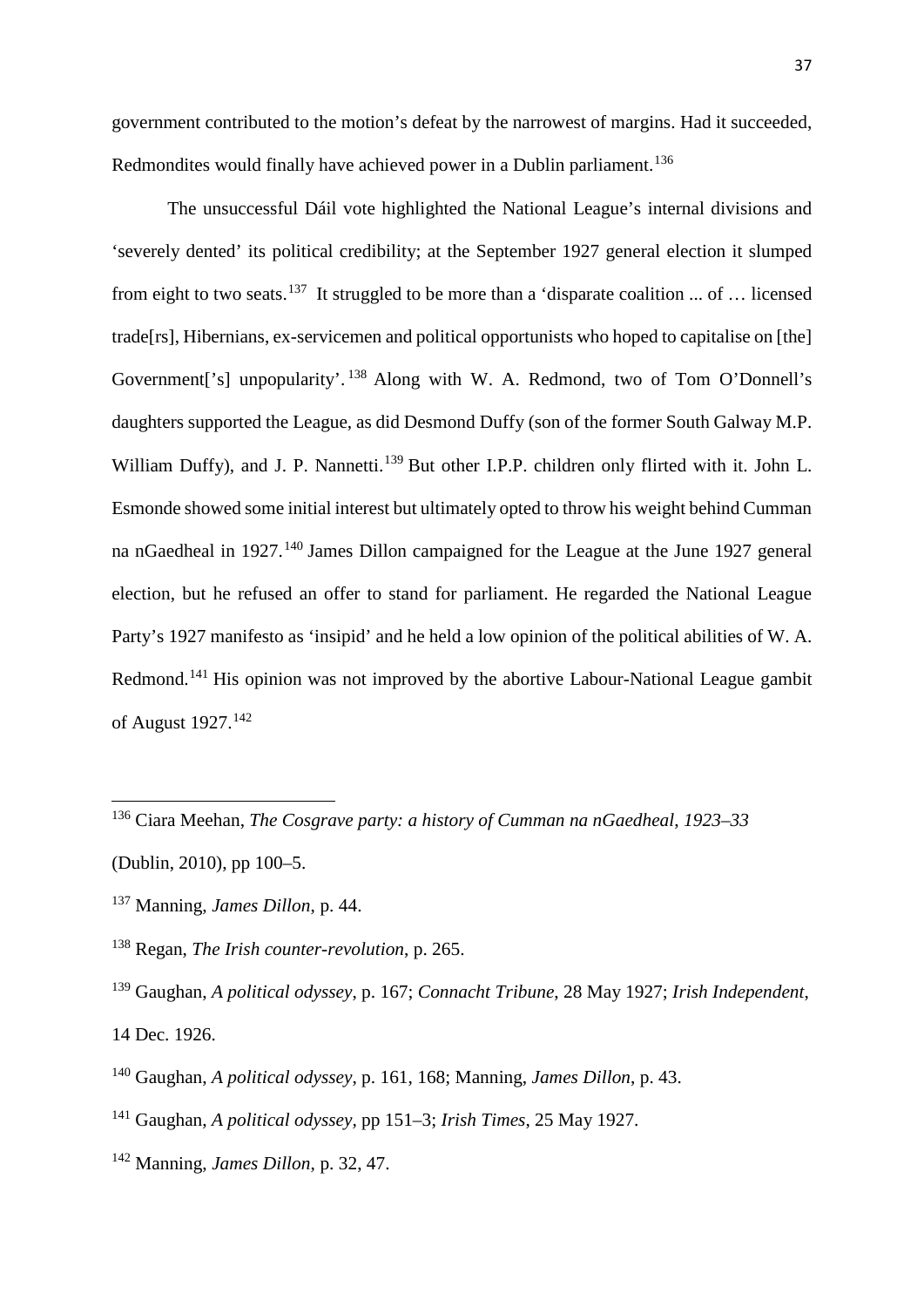The emergence of Fianna Fáil and the demise of the National League meant that by the early 1930s Cumman na Gaedheal was increasingly becoming the 'natural party' for supporters of the old I.P.P.<sup>[143](#page-38-0)</sup> Owen Esmonde (son of Dr John Esmonde M.P. for North Tipperary) was associated with Cumman na Gaedheal from at least 1930, while the husband of Mary Duggan (daughter of John Fitzgibbon) was a former staunch Redmondite now turned 'a warm supporter of Cumman na nGaedheal'.[144](#page-38-1) Following the winding up of the now moribund National League Party in 1931, W. A. Redmond joined Cumman na nGaedheal and shortly before his early death he was successfully elected on its ticket at the 1932 general election. Despite Cumman na nGaedheal's overtures to James Dillon, he continued to remain aloof from both of the post-Civil War parties and instead campaigned for the National Farmers' and Ratepayers' League candidate in Roscommon at the 1932 general election, while standing himself as an independent candidate for Donegal (supported by the former M.P. for Dublin College Green and Ancient Order of Hibernians (A.O.H.) general secretary, J. D. Nugent, and his son Peter).<sup>[145](#page-38-2)</sup> But Dillon's increasing hostility to the Fianna Fáil government eventually persuaded him to ally with other 'neo-Redmondite[s]' (such as John L. Esmonde) in forming the National Centre Party in 1933, and he was also instrumental in the subsequent merger of parties that produced Fine Gael in 1933.[146](#page-38-3) Alongside Dillon, Peter Nugent was one of the six inaugural

<span id="page-38-0"></span><sup>143</sup> Manning, *James Dillon*, p. 47.

<span id="page-38-1"></span><sup>144</sup> *Nenagh Guardian*, 5 Apr. 1930; *Irish Independent*, 3 June 1933.

<span id="page-38-2"></span><sup>145</sup> Manning, *James Dillon*, pp 27–51.

<span id="page-38-3"></span><sup>146</sup> Michael Gallagher, *Political parties in the Republic of Ireland* (Manchester, 1985), p. 102; Lawrence William White, 'Esmonde, Sir John Lymbrick, in *Dictionary of Irish Biography*, 3, p. 647.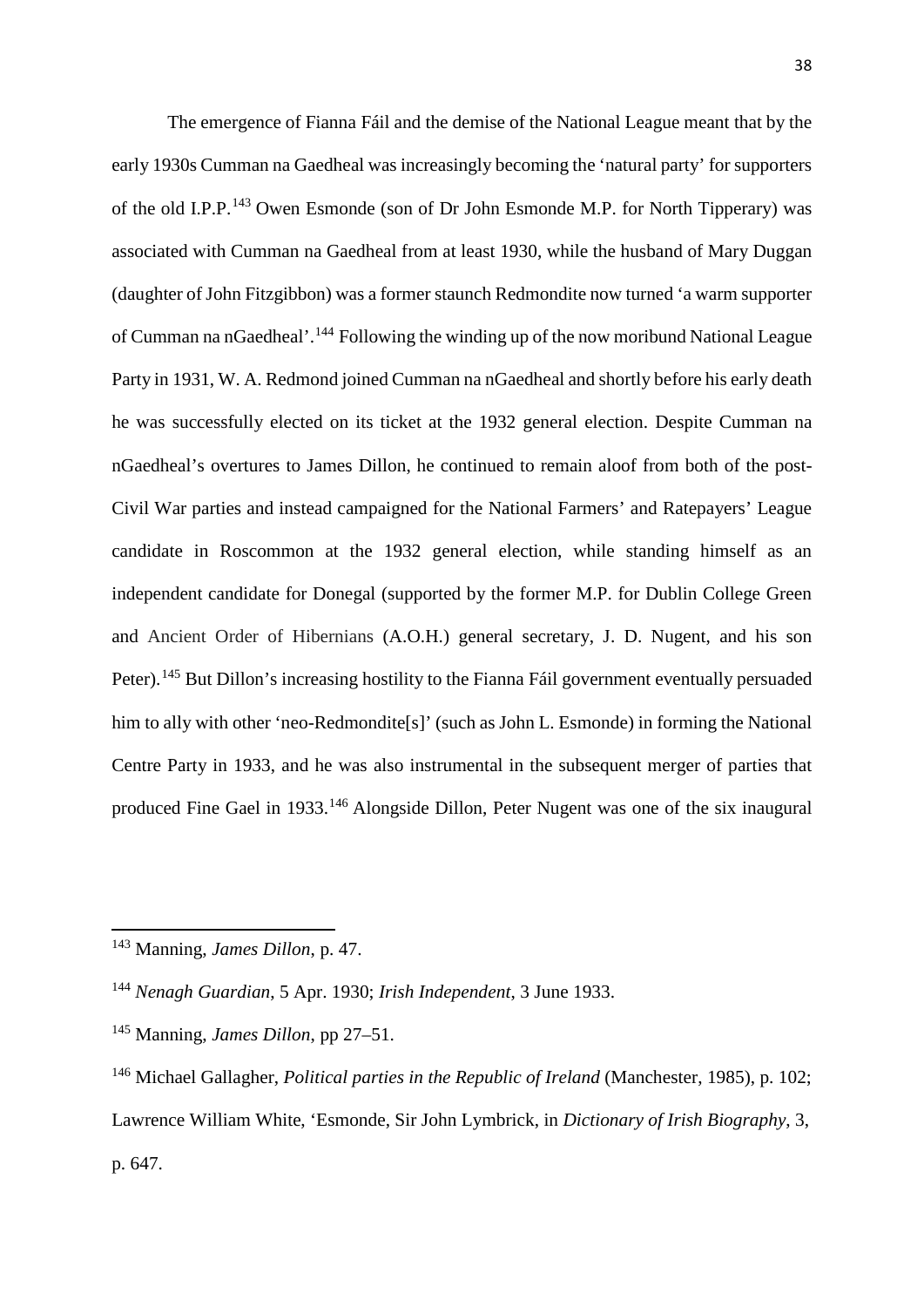vice-presidents of the new party. In addition, his brother James supported Fine Gael, as did Frank Phillips (formerly of the Farmers' Party), and Desmond Duffy.<sup>[147](#page-39-0)</sup>

Fine Gael was formed against a backdrop of anxiety regarding the activity of the I.R.A., the effects of the economic war, and the determination of the Fianna Fáil government to alter the constitution. This context also contributed to the creation of the Army Comrades Association (the so-called 'Blueshirts'). While James Dillon and Desmond Duffy associated themselves with the Blueshirts, among the children of the I.P.P. Osmonde Esmonde was by far the most closely connected with this organisation.<sup>[148](#page-39-1)</sup> Having been a Cumman na nGeadheal T.D. as early as 1923, Esmonde had defected to the National Group in 1924, only returning to the governing party in 1927. He was re-elected to the Dáil that year, and later joined Fine Gael on its foundation. [149](#page-39-2) In the 1930s he was a member of the national council of the Army Comrades Association, a co-founder of the later League of Youth (as the Blueshirts became), and an associate of Eoin O'Duffy. His 1935 description of Mussolini as the 'Abraham Lincoln of Africa' lent credence to accusations that the Blueshirts were crypto-fascists.[150](#page-39-3)

More than any other Irish political party founded after 1922, the formation of Fine Gael in 1933 provided the children of the I.P.P. with a way back into mainstream Irish politics. That they gravitated so overwhelmingly towards Fine Gael is revealing not only of their post-1922 political alignments but also of the formative political influences so many had experienced. After all, with the exception of Honor Crowley (who succeeded her husband as Fianna Fáil

<span id="page-39-0"></span><sup>147</sup> *Longford Leader*, 14 Oct. 1933; *Connacht Tribune*, 7 Nov. 1933

<span id="page-39-1"></span><sup>148</sup> *Connacht Tribune*, 7 Nov. 1933; Manning, *James Dillon*, p. 73.

<span id="page-39-3"></span><span id="page-39-2"></span><sup>&</sup>lt;sup>149</sup> Pauric J. Dempsey and Shaun Boylan, 'Esmonde, Sir Osmond Thomas Grattan', in *Dictionary of Irish Biography*, 3, p. 650.  $150$  Ibid.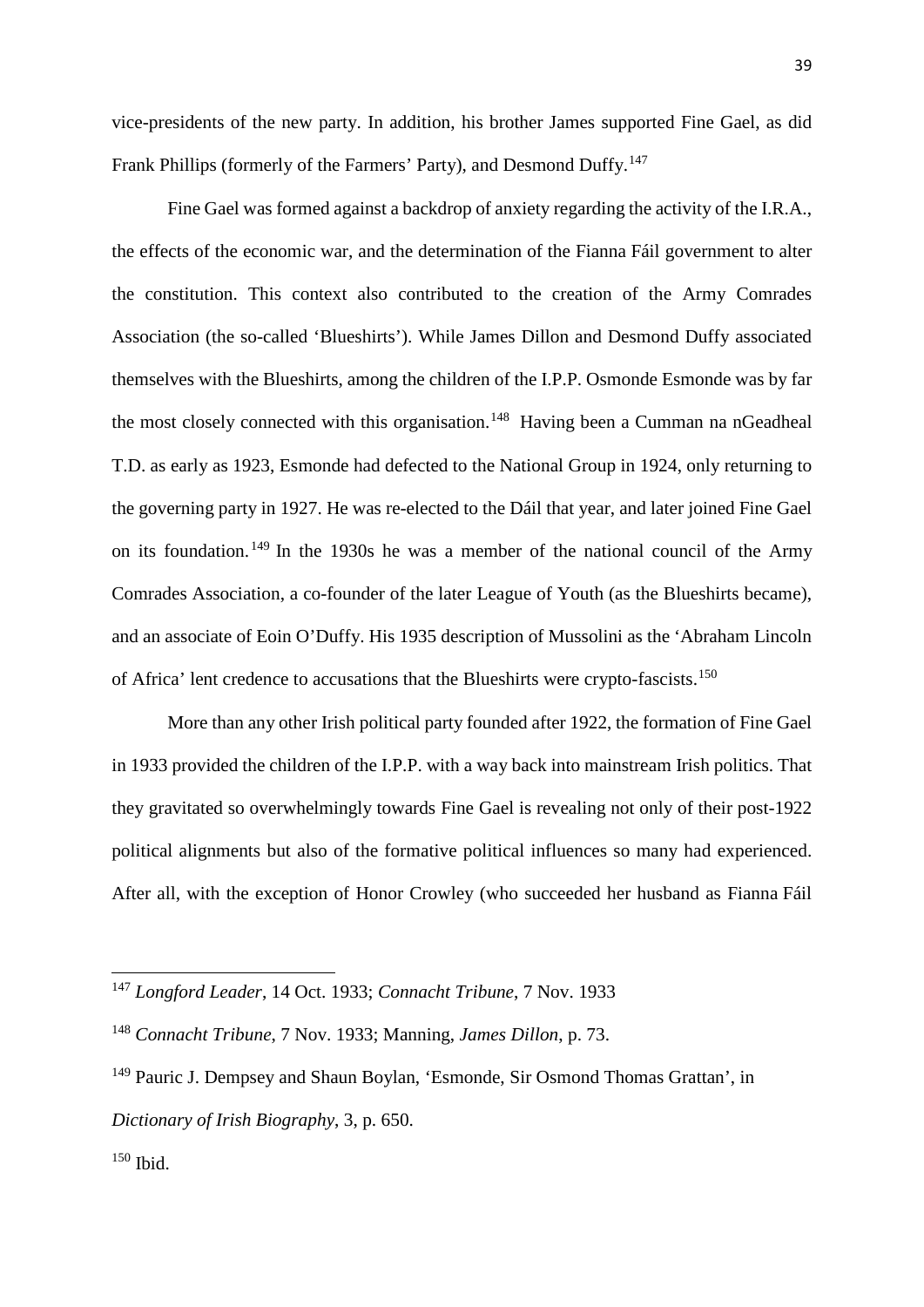T.D. for Kerry South in 1945), six of the seven other I.P.P. children who were in the Dáil after 1933 were members of Fine Gael. Likewise, with the exception of Hanna Sheehy Skeffington's role in the founding of Fianna Fáil, at least six I.P.P. children were active grassroots supporters of Fine Gael (especially in the 1930s), with John Witham Esmonde standing as a local government candidate for Fine Gael as late as 1974. [151](#page-40-0) Sir John L. Esmonde, the former nationalist M.P., one-time Royal Dublin Fusilier, and (from 1937) Fine Gael T.D., was even considered as a possible taoiseach during the formation of the 1948 inter-party government, on the basis that he had not taken sides during the Civil War.<sup>[152](#page-40-1)</sup> The possession of a baronetcy, however, apparently counted against Esmonde (because of its perceived connections to the British crown).<sup>[153](#page-40-2)</sup> Nonetheless, he was also considered as a possible minister for external affairs in 1949 and for attorney general in  $1950$ .<sup>[154](#page-40-3)</sup> He resigned from Fine Gael that year, complaining (among other things) that the party was ignoring the old National League Party element that had helped form Fine Gael in 1933.[155](#page-40-4) When Esmonde died in 1958, the president,

- <span id="page-40-2"></span><sup>153</sup> J. H. Whyte, 'To the declaration of the Republic and the Ireland act, 1945–9' in J.R. Hill, (ed.), *A new history of Ireland,* vii*: Ireland, 1921–1984* (Oxford, 2003), p. 269.
- <span id="page-40-3"></span><sup>154</sup> Patrick Lynch, 'More pages from an Irish memoir' in Richard English and Joseph Morrison Skelley (eds), *Ideas matter: essays in honour of Conor Cruise O'Brien* (Oxford, 2000), p. 130.

<u>.</u>

<span id="page-40-0"></span><sup>151</sup> *Nenagh Guardian*, 5 Apr. 1930; Manning, *James Dillon*, p. 386; *Longford Leader*, 14 Oct. 1933; *Connacht Tribune*, 7 Nov. 1933; *Irish Press*, 16 Apr. 1937; *Irish Examiner*, 24 May 1974.

<span id="page-40-1"></span><sup>152</sup> D. R. O'Connor-Lysaght, *The Republic of Ireland: an hypothesis in eight chapters and two intermissions* (Cork, 1970), p. 142.

<span id="page-40-4"></span><sup>155</sup> *Irish Times*, 25 Sept. 1950.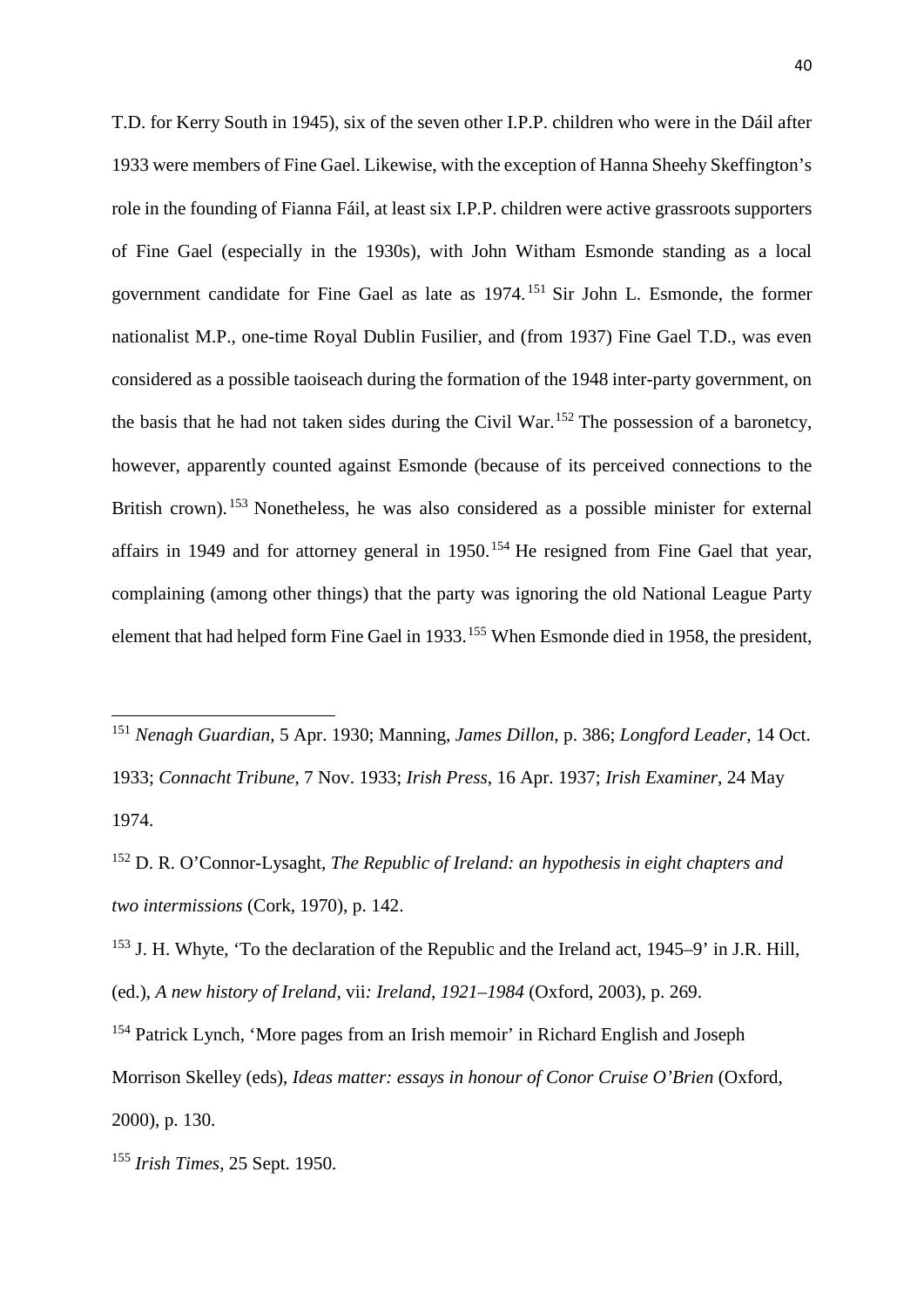Sean T. O'Kelly, was represented at his funeral, while Sean Lemass, John A. Costello, Liam Cosgrave, and Sean MacEoin all attended.[156](#page-41-0)

James Dillon himself might have become taioseach in 1948 but for his resignation from the party in 1942 over the question of Irish neutrality during the Second World War (his lifelong friend Peter Nugent also resigned from Fine Gael on the same issue). <sup>[157](#page-41-1)</sup> An advocate of Ireland's continued membership of the British Commonwealth and a critic of the Nazis, Dillon found himself out of sympathy with Irish policy during the war. In this, he was not alone among the children of nationalist M.P.s. John Redmond Hayden (son of the former South Roscommon M.P. John Hayden) served as an officer in the Royal Artillery during the war in Madagascar and Burma.[158](#page-41-2) Hayden's wife, Cilla, also 'spent an active period of her life attached to the army' during the war.'[159](#page-41-3) Peter Nugent (son of the South Westmeath M.P. Sir Walter Nugent) enlisted in the Irish Guards and served with the Indian army at the jungle warfare training school in Bombay during the war.<sup>[160](#page-41-4)</sup> His sister Gloria married an officer in the Irish Guards in 1946.<sup>[161](#page-41-5)</sup> The son of Hugh Law (M.P. for West Donegal), Francis, had fought in the First World War with the Irish Guards and remained in the British Army until 1931. He led a territorial battalion of the Border Regiment to France in 1940 and was evacuated at Dunkirk.<sup>[162](#page-41-6)</sup> Two of Law's

<span id="page-41-0"></span><sup>156</sup> *Irish Independent*, 9 July 1958.

**.** 

<span id="page-41-5"></span><sup>161</sup> *Irish Independent*, 30 Nov. 1946.

<span id="page-41-1"></span><sup>157</sup> Maurice Manning, 'Dillon, James Matthew', in *Dictionary of Irish Biography*, 3, p. 294; *Irish Independent*, 20 Feb. 1942.

<span id="page-41-2"></span><sup>158</sup> *Westmeath Examiner*, 30 Aug. 1997.

<span id="page-41-3"></span><sup>159</sup> *Westmeath Examiner*, 10 May 2003

<span id="page-41-4"></span><sup>160</sup> *Daily Telegraph*, 26 Dec. 2002.

<span id="page-41-6"></span><sup>162</sup> Francis Law, *A man at arms: memoirs of two world wars* (London, 1983), pp 157–70.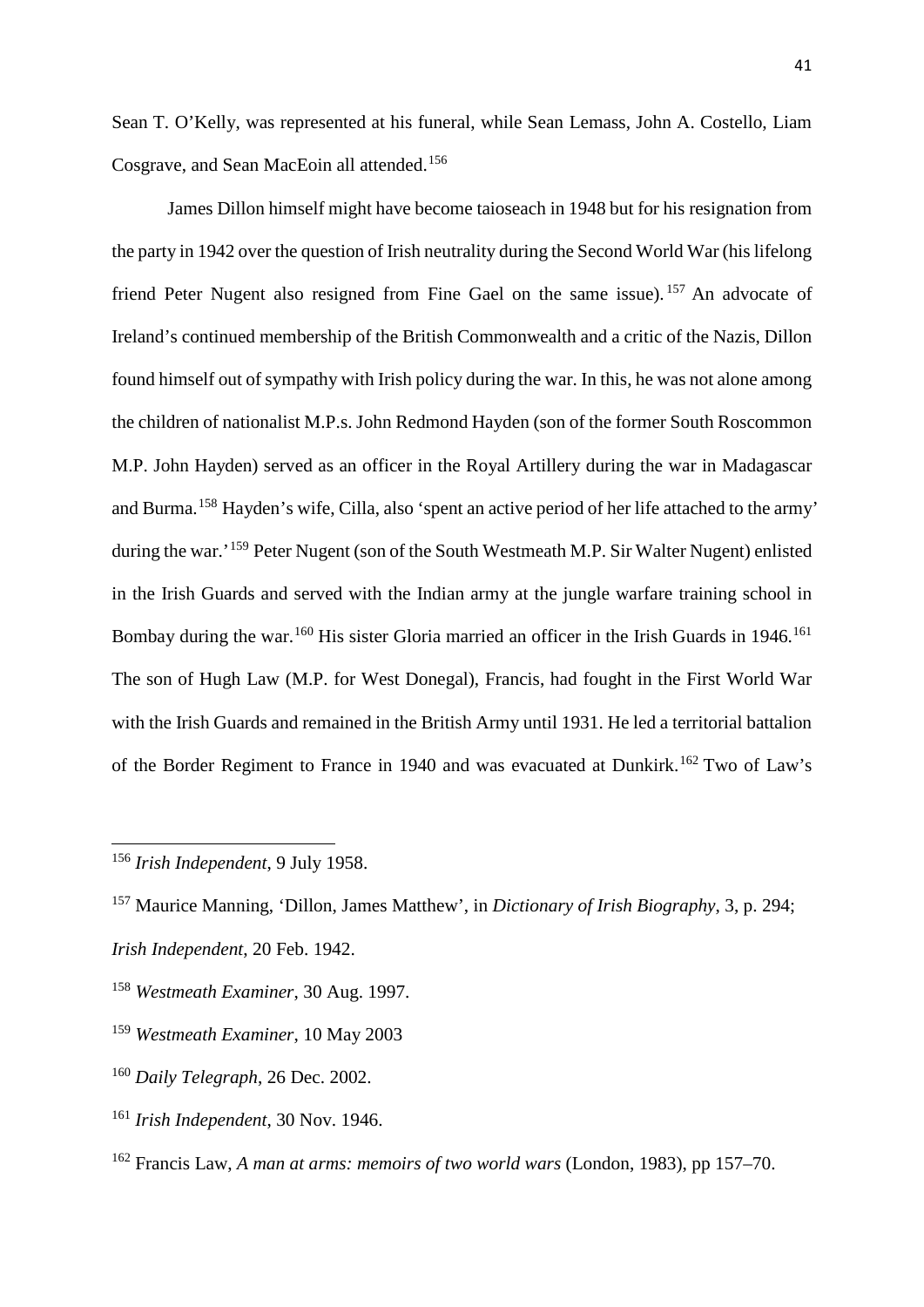sisters were married to high-ranking officers who served in the war. Four of the children of Dr John Esmonde M.P. fought in the Royal Navy during the war; among them, Eugene Esmonde was posthumously awarded the Victoria Cross in 1942 for leading the 825 Swordfish Squadron of torpedo bombers in a desperate attack on two German battle cruisers in the English Channel.<sup>[163](#page-42-0)</sup> Their cousin Patricia (the daughter of Sir Thomas Esmonde) was married to a U.S. naval officer who by 1941 was U.S. Destroyer Division Commander in the Atlantic.<sup>[164](#page-42-1)</sup> Bridget Boland (sister of Honor) worked in the War Office writing plays for the troops.<sup>[165](#page-42-2)</sup> William, the son of Tom Lundon M.P. was an R.A.F. fighter pilot who was killed in 1942.<sup>[166](#page-42-3)</sup> Two sons of one ex-M.P. deserted from the British forces during the war and were later convicted for burglary in the late 1940s.<sup>[167](#page-42-4)</sup>

While this military service may well reflect what Conor Cruise O'Brien termed the supposedly 'genetically transmitted inclination to be pro-British' of family members of ex-M.P.s, that tens of thousands of Irishmen and women fought against the Axis powers during the war means that the children of the I.P.P. were hardly unique.<sup>[168](#page-42-5)</sup> Likewise, that so many M.P.s' children chose to live and work in Britain before, and especially after, the Second World War reflected not only a degree of Anglophilia but also economic realities. Father Patrick

- <span id="page-42-2"></span><sup>165</sup> *Irish Independent*, 1 June 1966.
- <span id="page-42-3"></span><sup>166</sup> *Irish Independent*, 12 June 1942.
- <span id="page-42-4"></span><sup>167</sup> *Irish Press*, 27 July 1948.
- <span id="page-42-5"></span><sup>168</sup> O'Brien, *Memoir*, p. 8; *Irish Times*, 13 Feb. 2016.

<span id="page-42-0"></span><sup>163</sup> *Nenagh Guardian*, 21 Feb. 1942; *Irish Press*, 13 Apr. 1942; Chaz Bowyer, *Eugene* 

*Esmonde, VC, DSO* (London, 1983).

<span id="page-42-1"></span><sup>164</sup> *Irish Press*, 7 Dec. 1957.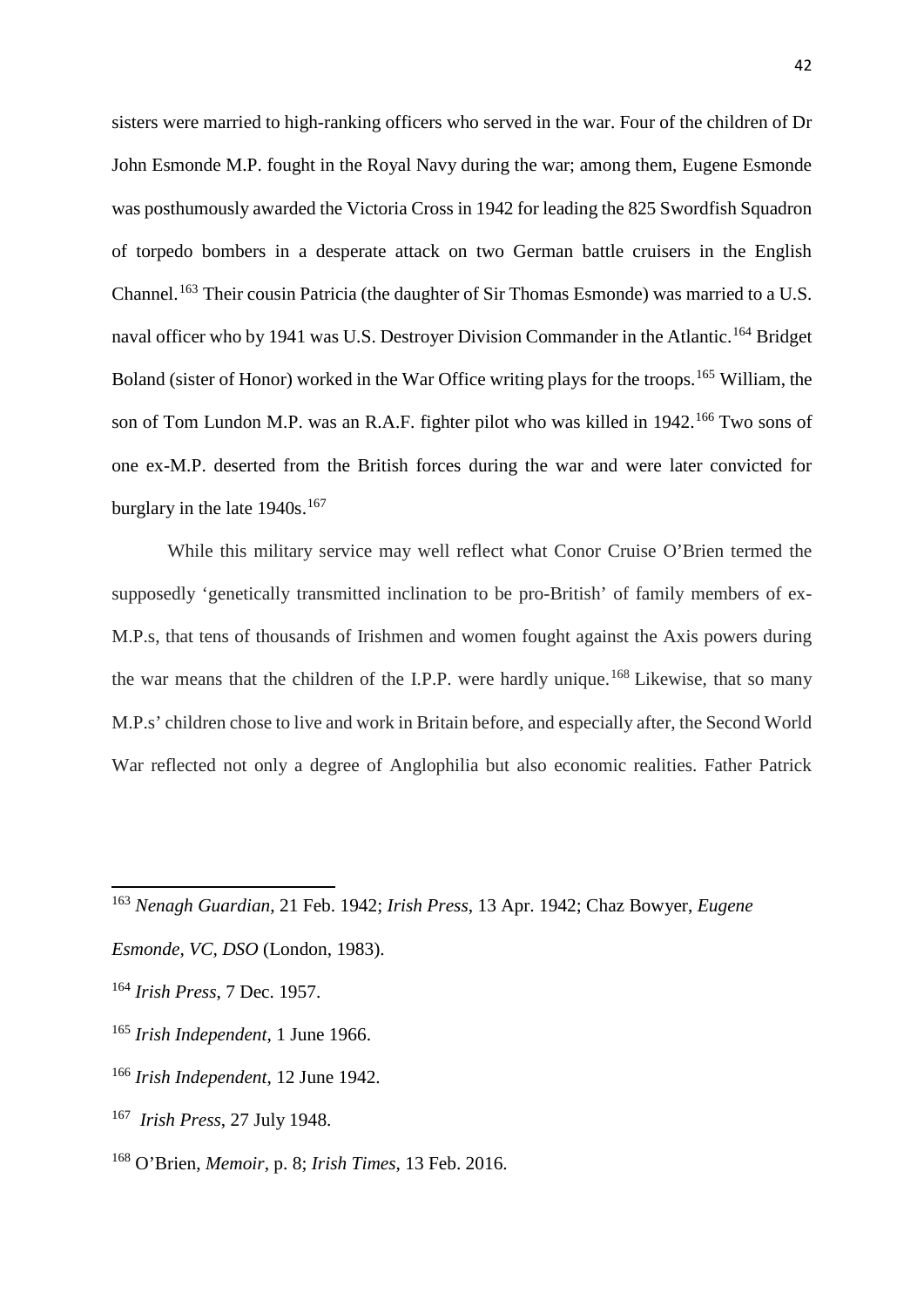Reddy served as a priest in Manchester until 1940.<sup>[169](#page-43-0)</sup> After the war, J.R. Hayden became a stockbroker in Liverpool.<sup>[170](#page-43-1)</sup> The son of Richard McGhee M.P. (Mid Tyrone), Henry George McGhee, was the Labour M.P. for Penistone, West Yorkshire, from 1935 until 1959, and was associated with the Friends of Ireland and the Anti-Partition League.[171](#page-43-2) Dr John O'Donnell and Dr C. Donnelly both practiced as G.P.s in England.[172](#page-43-3) The Blackrock College educated son of the longest-living I.P.P. member was a chartered accountant in Birmingham.<sup>[173](#page-43-4)</sup>

Many, of course, made their homes in London. As Enda Delaney has noted for an earlier period, 'For middle class [Irish] professionals seeking to improve career prospects, London was the place to go. Opportunities for advancement and preferment far exceeded those in Dublin or provincial Ireland.<sup>'</sup> [174](#page-43-5) While some of the same advantages applied to the other English metropolitan destinations that I.P.P. children settled in, London's Irish population was not only large and socially diverse, but also a place that many of them had been familiar with since childhood. By the mid-1960s, one in five of the London-Irish was middle class.<sup>[175](#page-43-6)</sup> In this environment, Bridget Boland became a screenwriter and playwright. Alec Guinness appeared in the film of her play *The prisoner* (1955), though it was banned in Ireland for being 'anti-

- <span id="page-43-2"></span><sup>171</sup> *Ulster Herald*, 17 Nov. 1945.
- <span id="page-43-3"></span><sup>172</sup> *Irish Press*, 14 Nov. 1947; Gaughan, *A political odyssey*, p. 139.
- <span id="page-43-4"></span><sup>173</sup> *Irish Examiner*, 24 Sept. 1956.
- <span id="page-43-5"></span><sup>174</sup> Enda Delaney, *The Irish in post-war Britain* (Oxford, 2007), p. 89.

<span id="page-43-6"></span> $175$  Ibid., p. 92.

<span id="page-43-0"></span><sup>169</sup> *Irish Press*, 31 Dec. 1940.

<span id="page-43-1"></span><sup>170</sup> *Westmeath Examiner*, 30 Aug. 1997.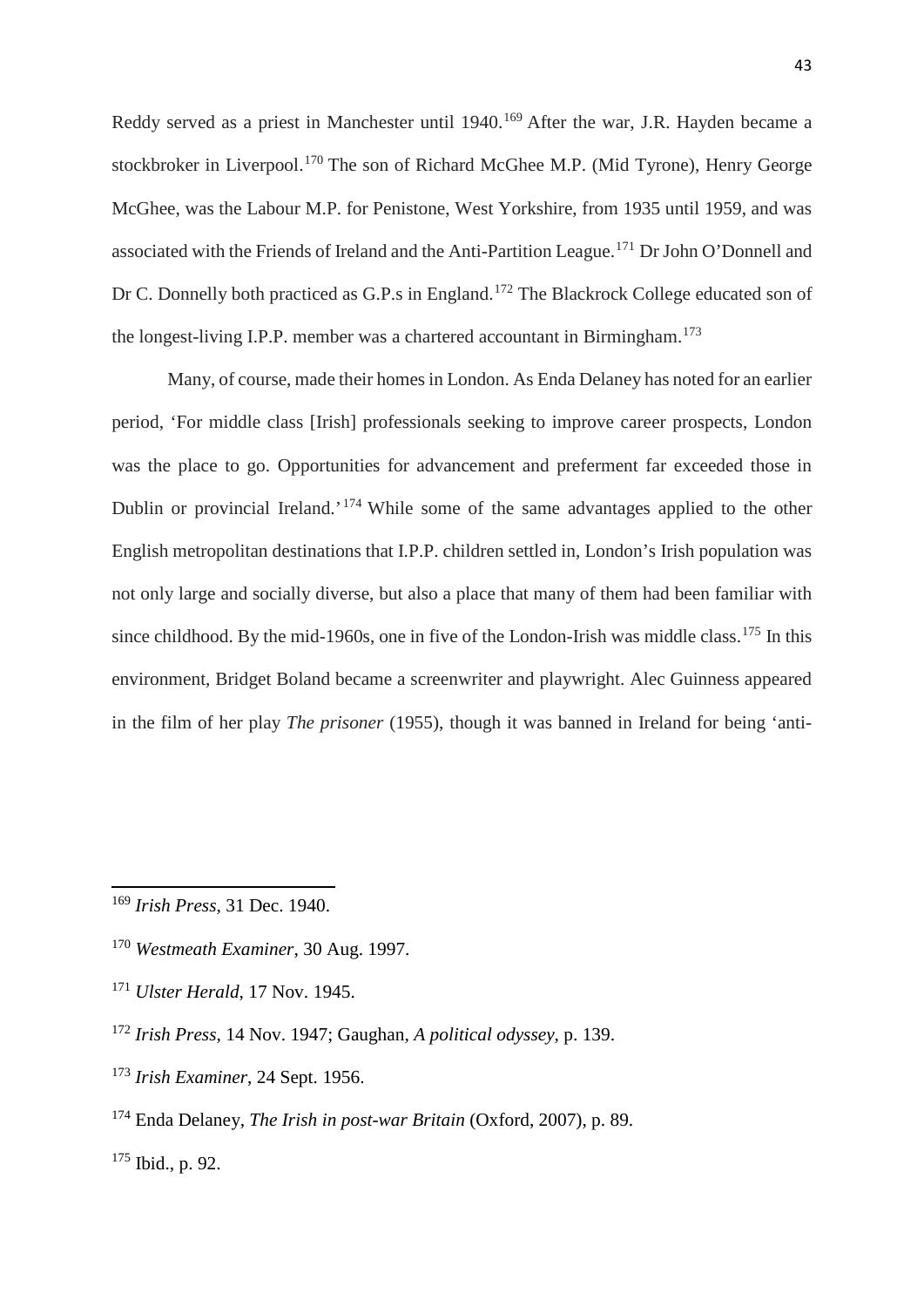Catholic' and pro-communist. [176](#page-44-0) She also adapted the screenplay for *War and Peace* (1956) and wrote the screenplay for *Anne of a thousand days* (1969), for which she won an Oscar. Gloria Nugent (daughter of Sir Walter Nugent M.P.) married the Irish actor Jack MacGowran in 1963 in London, with Peter O'Toole as best man.<sup>[177](#page-44-1)</sup> Louis Abraham C.B. C.B.E. became a senior parliamentary clerk in the House of Commons. [178](#page-44-2) Another of Sir Walter Nugent's daughters, Lady Pritchard Jones, co-founded the Westmeath Association in London, while Mary Byrne (daughter of Alfie Byrne, M.P. for Dublin Harbour) helped found the Dublin Association of London and the Martin House Association (which rehabilitated women offenders in London).[179](#page-44-3)

When taken together, this evidence suggests that these children moved freely between post-war Ireland and Britain for family and professional reasons by choice. Indeed, when examining the cohort as a whole at the mid-century point, the socio-economic profile of the children of ex-M.P.s clearly places them among the Free State's upper middle class, while the prominence of quite a number of them means that quite a few were also members of independent Ireland's establishment. This is not to deny that some (possibly most) of the children felt that the defeat of the I.P.P. had dented their prospects; but the available evidence does not suggest arrested development. In this regard, Tom Garvin's comparison of the I.P.P. in 1910 with Dáil deputies from 1918 and 1948 provides a useful perspective when considering the upper middle class position of the children of the I.P.P. by the mid-twentieth century:

<span id="page-44-0"></span><sup>176</sup> *Irish Independent*, 1 June 1966; Tony Shaw, *British cinema and the Cold War: the state, propaganda, and consensus* (New York, 2006), p. 81.

<span id="page-44-1"></span><sup>177</sup> *Irish Examiner*, 22 Mar. 1963.

<span id="page-44-2"></span><sup>178</sup> *The Times*, 2 Feb. 1982.

<span id="page-44-3"></span><sup>179</sup> *Westmeath Examiner*, 8 June 1974; *Irish Independent*, 28 Aug. 1951, 20 Feb. 1967.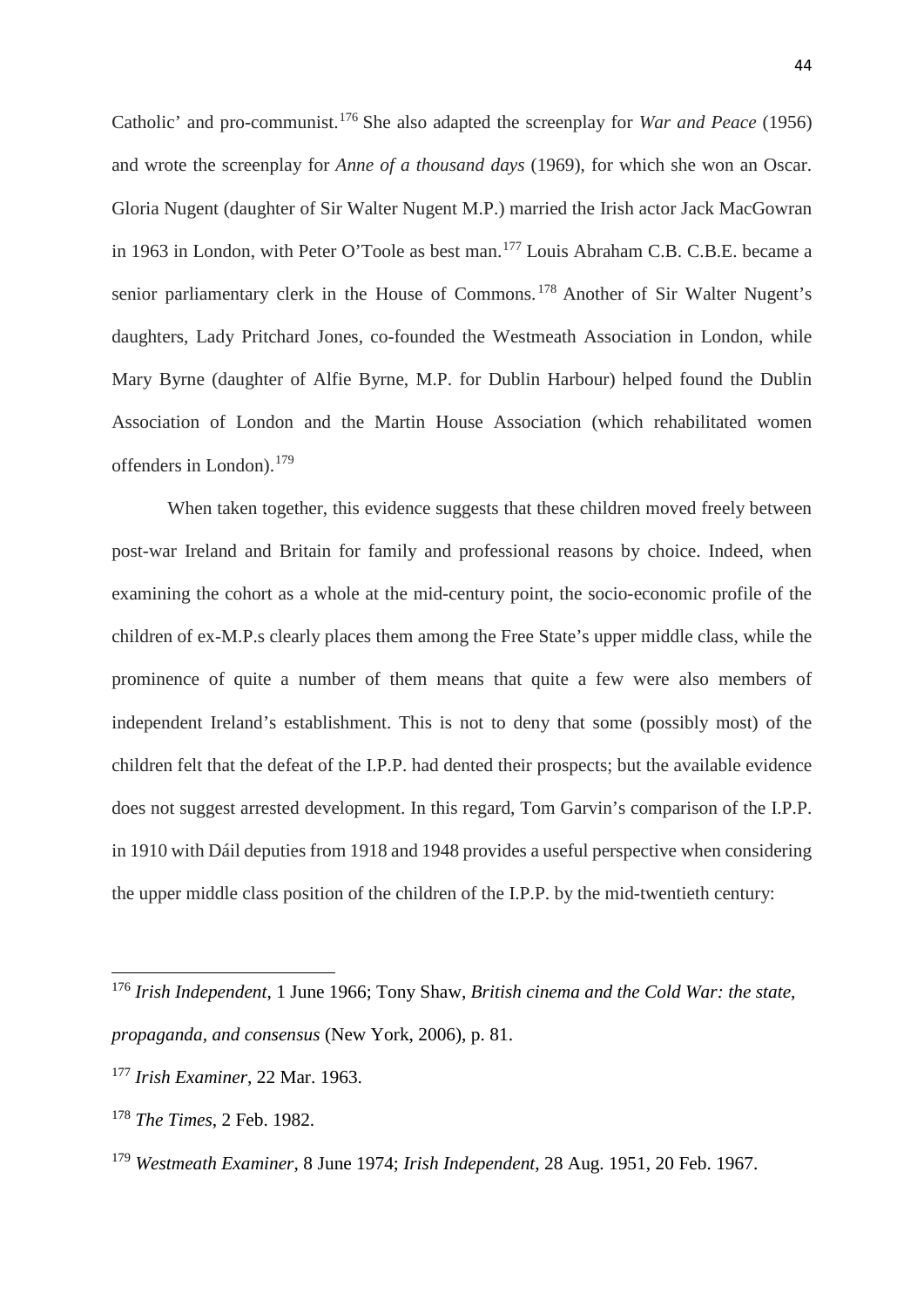The separatists [of 1918] were far more bourgeois, in the strict sense, than their Redmondite predecessors. They … were far less likely to be members of the higher professions. Comparison is difficult, as the revolutionary leaders came into politics at a period when their own careers had not yet become clearly defined. A comparison of the Irish Party MPs with the Dáil deputies of 1918 does not reveal an enormous gap in status, but a comparison … with the separatist elite in middle age is quite revealing: by 1948 Dáil deputies were only half as likely to be members of the higher professions as the 1910 group had been, and were far more likely to be businessmen, farmers, or trade union officials.[180](#page-45-0)

Of the I.P.P. children considered in this article, 99 men and women were definitely alive in 1948 and occupational data exist for 59 of them (i.e., 60 per cent of the 99). 83 per cent of this cohort of 59 had 'higher' (in the sense that Lyons' used it) occupational profiles by 1948. 17 per cent of the 59 were lawyers (both solicitors and barristers), 10 per cent were engineers, while politicians (both T.D.s and M.P.s) and Catholic religious accounted for 9 per cent each. Among those of the 59 with 'lower' middle-class occupational profiles, merchants and farmers taken together only accounted for 7 per cent in 1948. Additionally, occupational data exist for ten of the husbands of M.P.s' daughters alive in 1948, of whom five were married to doctors and nine overall were members of the higher professions. Of the 50 sons alive in 1948, 13 (or 26 per cent) had been educated at one of Ireland's elite schools (a further 4 had been educated at Downside in England). The equivalent figure before the war had been 13 per cent. And of

<u>.</u>

<span id="page-45-0"></span><sup>180</sup> Tom Garvin, *Nationalist revolutionaries in Ireland, 1858–1928* (Oxford, 1987), p. 56. See also Tom Garvin, 'Declonisatation, nationalism, and electoral politics in Ireland, 1832–1945', in Otto Büsch, (ed.), *Wählerbewegung in der Europäischen geschichte* (Berlin, 1980), p. 279.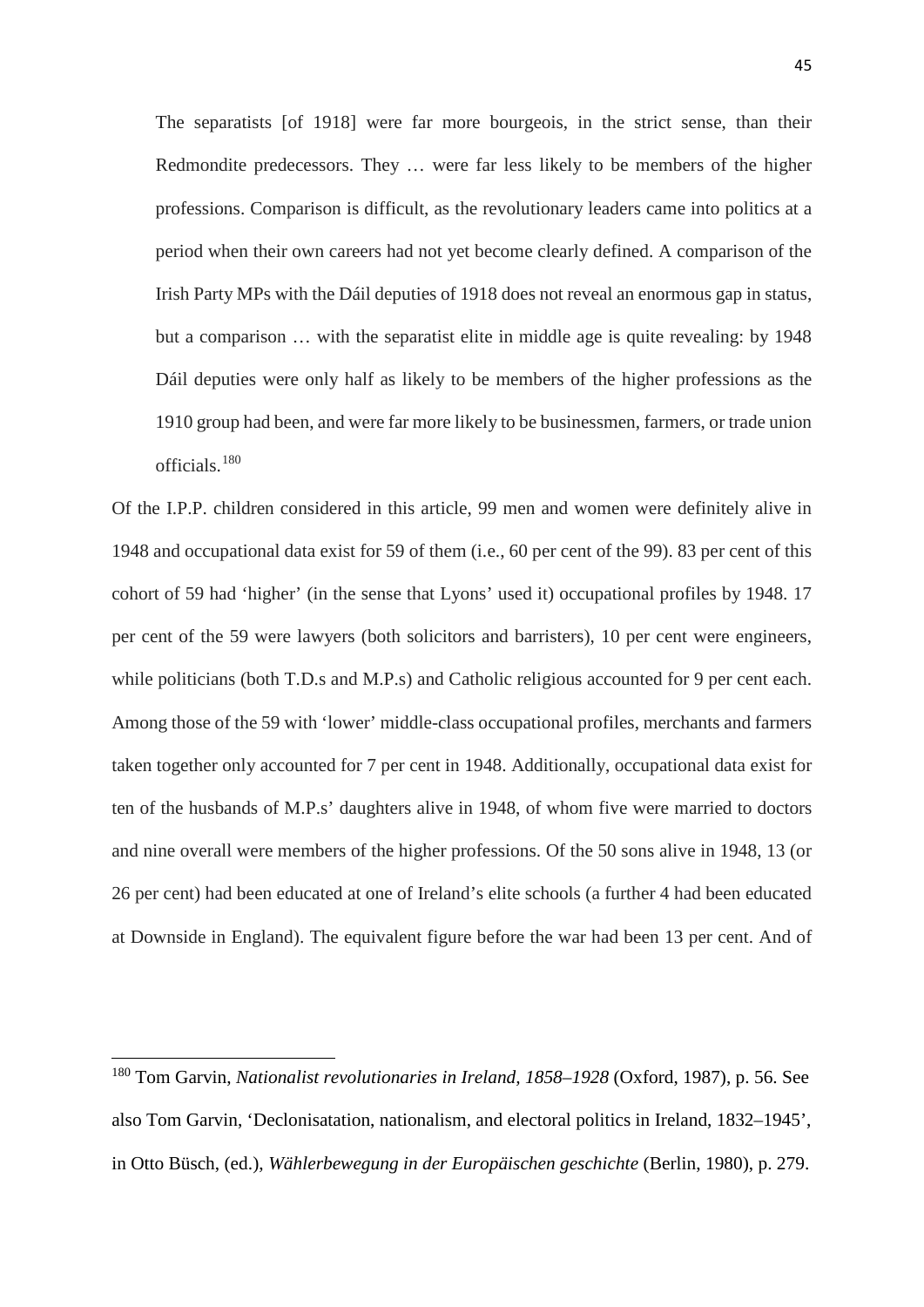the 99 sons and daughters definitely alive in 1948, 19 per cent had been university educated (in 1910 this figure had been 11 per cent).

While only one I.P.P. child actually reached ministerial rank after 1922, other I.P.P. children made a considerable contribution to the public life of the Free State and its successor, whether as activists, local government civil servants, higher-education lecturers, lawyers, soldiers, and so on. As chair of the Joint Committee of Women's Societies and Social Workers, Mary Kettle played a 'prominent role' in the feminist campaign concerning women's rights and the 1937 constitution, in relation to which she referred approvingly of 'the classic simplicity of the language of the Proclamation of the Republic'.<sup>[181](#page-46-0)</sup> James Nugent served as the first chairman of Bord Fáilte from 1950 onwards.<sup>[182](#page-46-1)</sup> Desmond Duffy was a member of the Irish Greyhound Board in the 1960s. <sup>[183](#page-46-2)</sup> Others were connected to the state via more informal networks: Eileen Esmonde, for example, was married to Dermod St John Gogarty, the second son of Senator Oliver St John Gogarty.[184](#page-46-3)

Of course, had the First World War and the 1916 Easter Rising not happened, it is likely that more of these children would have been prominent in the public life of self-governing Ireland. The operation of what political scientists have termed 'legacy advantage' for the sons and daughters of political representatives seeking election was already a feature of Irish politics

<span id="page-46-0"></span><sup>181</sup> *Irish Examiner*, 15 July 1937; Pašeta, 'Women and civil society', pp 224–5; Senia Pašeta, *Irish nationalist women, 1900–1918* (Cambridge, 2013), p. 271

<span id="page-46-1"></span><sup>182</sup> *Irish Times*, 5 Oct. 1950.

<span id="page-46-2"></span><sup>183</sup> *Connacht Tribune*, 28 May 1960.

<span id="page-46-3"></span><sup>184</sup> *Irish Independent*, 11 July 1935.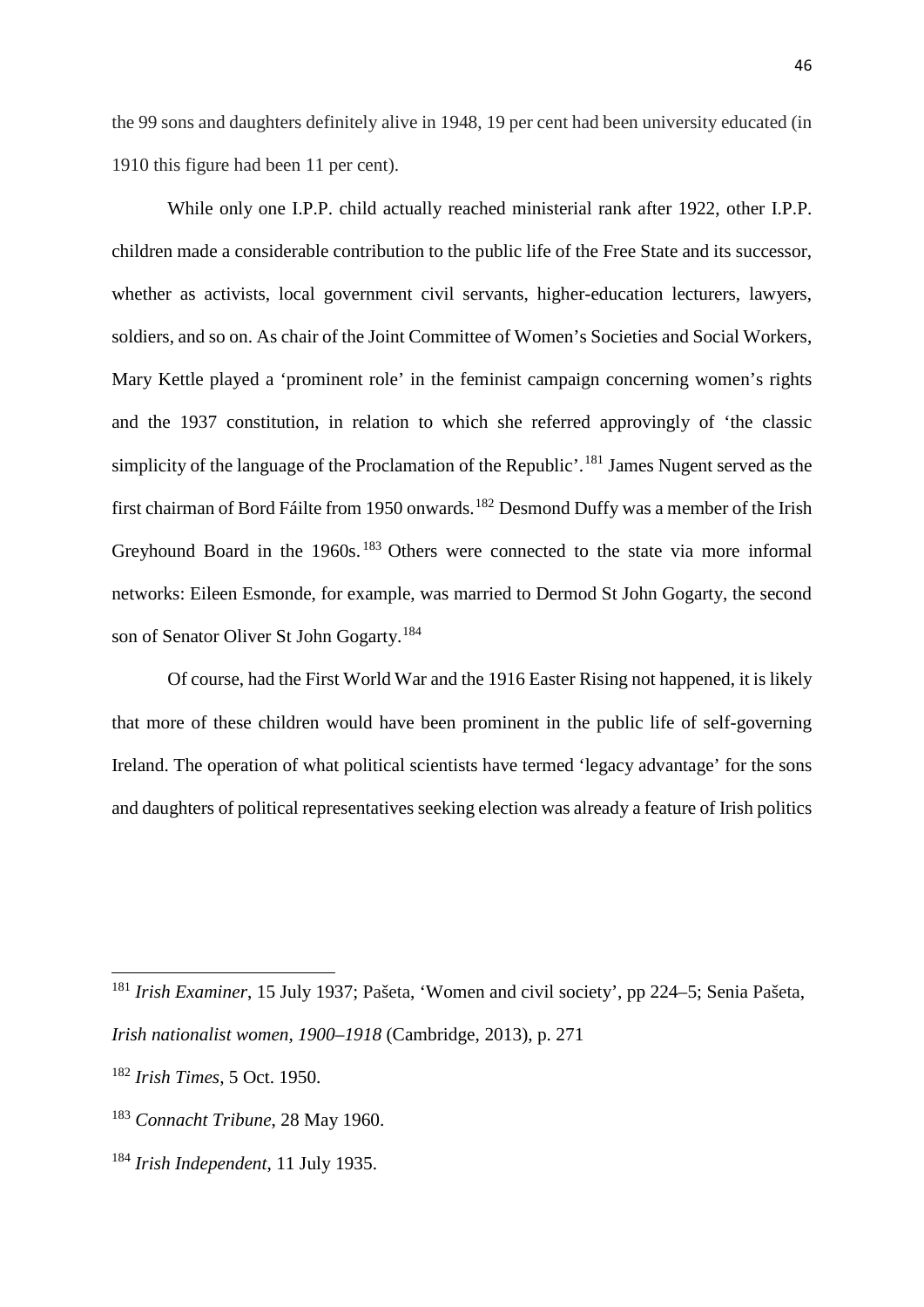before 1922 and it intensified after 1918.<sup>[185](#page-47-0)</sup> Moreover, there is some anecdotal evidence to suggest that after 1922 being the sons and daughters of their fathers did sometimes hinder the professional opportunities of I.P.P. children. Myles Dillon's failure to succeed Douglas Hyde in 1932 to the chair in Irish at U.C.D. has been attributed 'in part to his unpopular view that home rule would have been better for Ireland than the settlement that emerged after the Anglo-Irish war'.[186](#page-47-1)

That said, with or without home rule, the great majority of the 247 children born to nationalist M.P.s elected between 1910 and 1918 would almost certainly still have led interesting, if politically unremarkable, lives. In all likelihood, they would still have ended up running greyhound tracks in Kerry, prospecting for oil around the globe, working as travel agents in Limerick, selling insurance, training racehorses, treading the boards of inter-war British and Irish music halls, and raising families. But even these more mundane trajectories have significance, since what these men and women did not do after 1922 was leave Ireland, let alone disappear. Despite the turbulence of the years after 1916, many of the children of the I.P.P. quickly found their feet under the new regime. If very few of them had James Dillon's 'unshakeable belief' that he belonged at the centre of Irish public life no matter what, many of them possessed professional and political ambitions that were undimmed by the events of 1916–23. [187](#page-47-2) Moreover, while some of their fathers may have brooded over the 'incomplete' nature of Irish nationhood after 1922, the great majority of their children seem to have been

<span id="page-47-0"></span><sup>&</sup>lt;sup>185</sup> Daniel M. Smith and Shane Martin, 'Political dynasties and the selection of cabinet ministers' in *Legislative Studies Quarterly*, xli, (Feb. 2017), p. 3.

<span id="page-47-2"></span><span id="page-47-1"></span><sup>186</sup> Eoghan O Raghallaigh, 'Dillon, Myles Patrick, in *Dictionary of Irish Biography*, 3, p. 311. <sup>187</sup> Manning, 'Dillon, James Matthew', in *Dictionary of Irish Biography*, 3, p. 292; Manning, *James Dillon*, p. 3.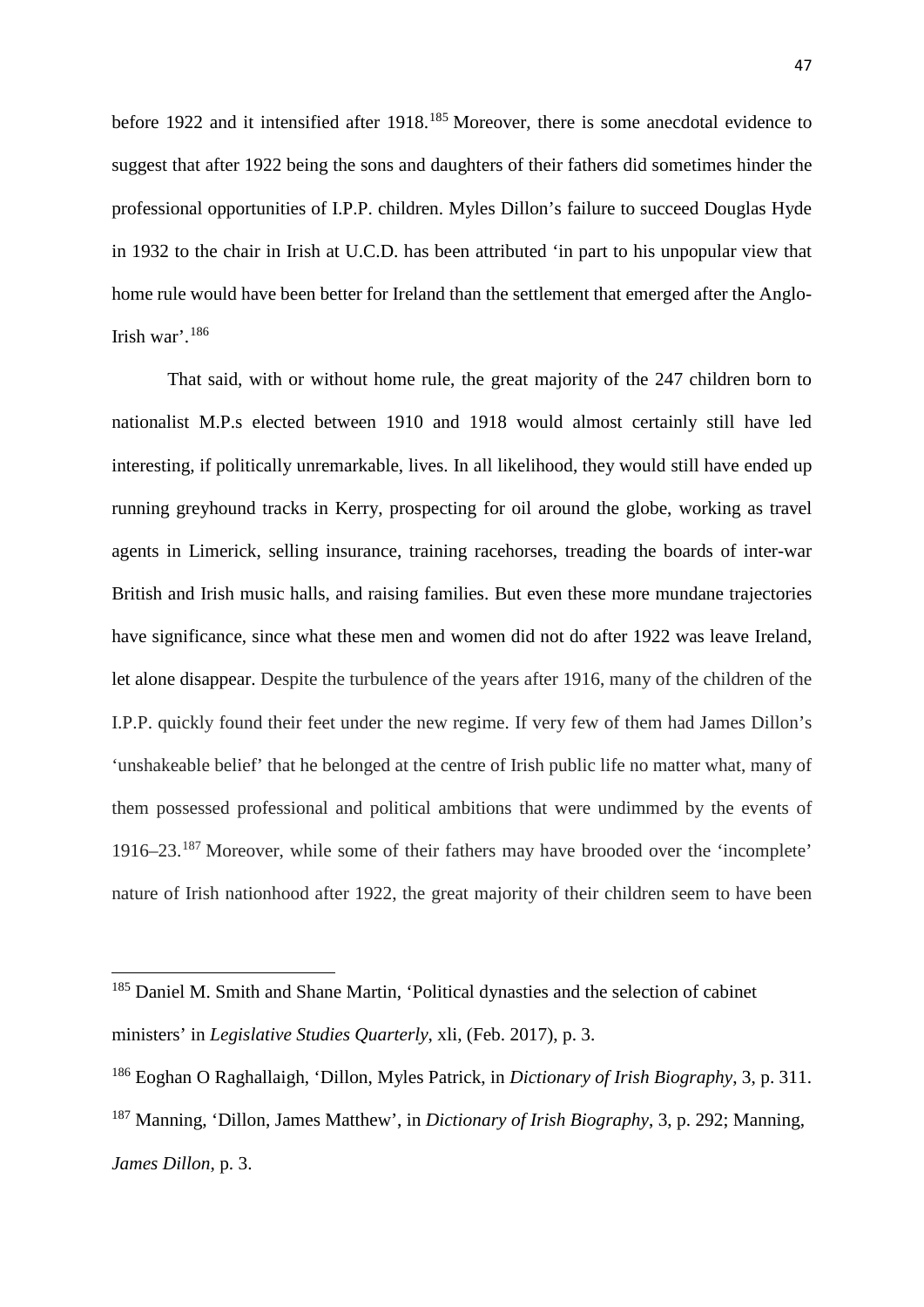able to overcome whatever personal and political disappointments 1918 represented and integrate themselves into the new Irish state.<sup>[188](#page-48-0)</sup>

In so doing, they did not forget the Ireland that their fathers' generation had worked so hard to achieve. James Dillon, for one, saw his career as the fulfilment of John Dillon's work.<sup>[189](#page-48-1)</sup> W. A. Redmond was involved in publicly remembering both his father and uncle in the 1920s.[190](#page-48-2) The son of one of Parnell's 'faithful few' of the 1890s, Niall Harrington, became president and secretary of the Parnell Commemoration Association and was instrumental in the creation of the Glasnevin memorial to Parnell and the designation of Avondale as a national heritage site.<sup>[191](#page-48-3)</sup> Tom Kettle's daughter Betty also participated in the commemoration of Parnell's death, while as a young child she raised money for the Irish Nationalist Veterans' Association. [192](#page-48-4) James Nugent succeeded his father as national secretary of the A.O.H. in 1940.[193](#page-48-5) His brother was also a national trustee of the A.O.H., while their sister Kathleen was president of the Ladies Auxiliary of the order.[194](#page-48-6) Denis Gwynn was an early biographer of John Redmond and a member of the committee formed in 1966 to mark the fiftieth anniversary of Tom Kettle's death. [195](#page-48-7)

 $\overline{a}$ 

<span id="page-48-7"></span><sup>195</sup> *Irish Press*, 2 Sept. 1966.

<span id="page-48-0"></span><sup>&</sup>lt;sup>188</sup> Reid, 'Between the Redmondite and revolutionary generations', pp 136, 147.

<span id="page-48-1"></span><sup>189</sup> Manning, *James Dillon*, p. 56.

<span id="page-48-2"></span><sup>190</sup> Martin O'Donoghue, '"The renewal of a pledge of faith"?: "John Redmond days" in the south-east in the 1920s' in *History Ireland*, xxiii, no. 1 (Jan./Feb. 2015), pp 28–41.

<span id="page-48-3"></span><sup>191</sup> Noel Kissane, 'Niall Charles Harrington', in *Dictionary of Irish Biography*, 4, p. 474.

<span id="page-48-4"></span><sup>192</sup> *Irish Independent*, 5 Oct. 1937; *Freeman's Journal*, 13 Nov. 1918.

<span id="page-48-5"></span><sup>193</sup> *Irish Times*, 26 Dec. 1960.

<span id="page-48-6"></span><sup>194</sup> *Irish Times*, 4 Jan. 1969; *Irish Independent*, 19 Dec. 1938.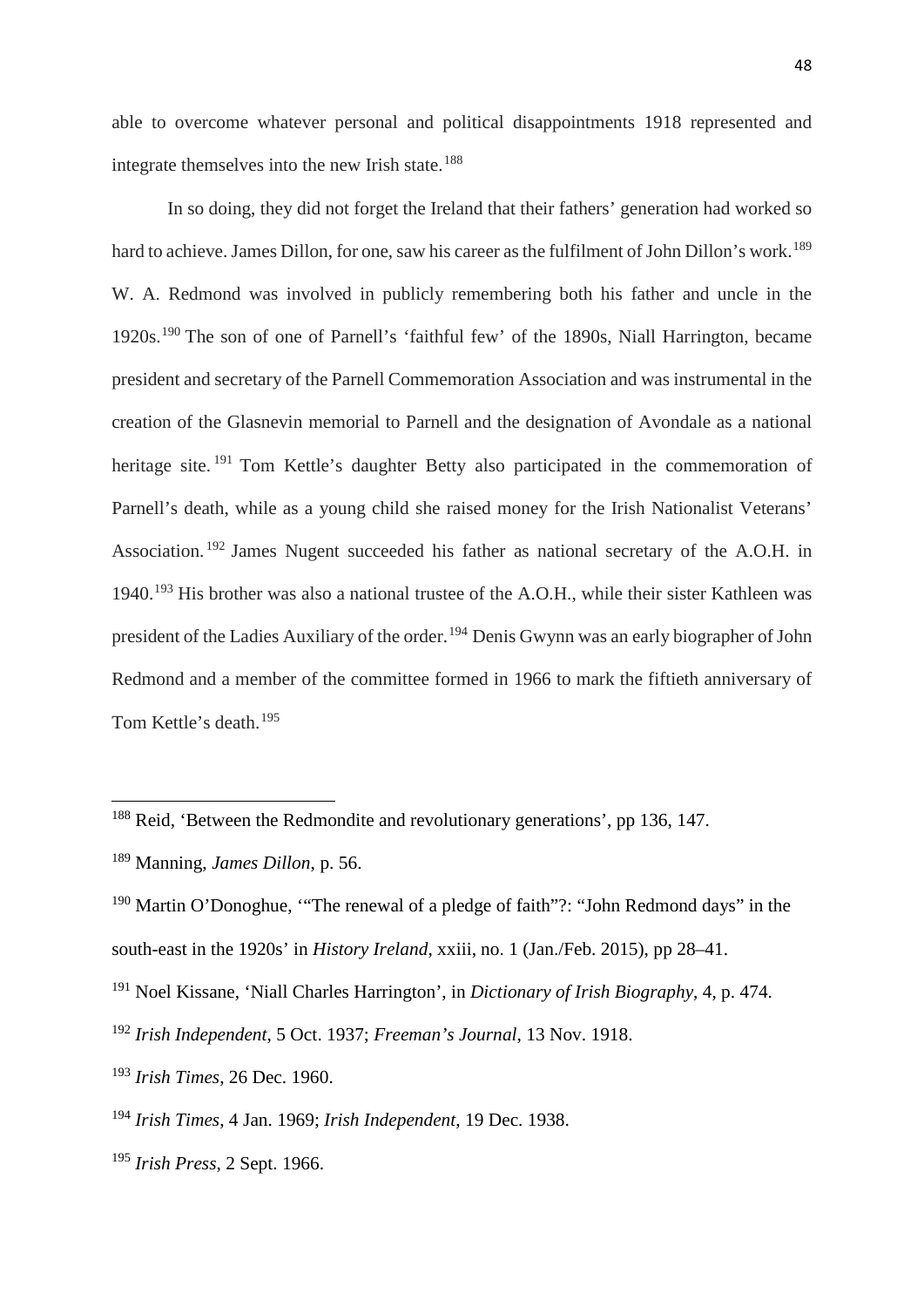Along with eleven other I.P.P. children (Patrick Byrne, Thomas Byrne, James Dillon, Father Shawn Dillon, Sir John L. Esmonde, Mary Kettle, James Nugent, Eugene Sheehy, Honor Crowley and Brian Whitty), Denis Gwynn was involved in the events organised in 1956 to mark the centenary of John Redmond's birth. Dr Anthony Esmonde T.D. successfully lobbied the government to issue a commemorative stamp to mark the occasion.<sup>[196](#page-49-0)</sup> Speaking during the centenary, James Dillon declared that he was 'proud of my old leader and proud ... to declare my unaltered loyalty and devotion to the ideals in the service of which he spent his life'.<sup>[197](#page-49-1)</sup> Another child of the I.P.P. (albeit one who had also been a member) who seems to have considered himself 'a proud unrepentant Redmondite' in 1956 was Sir John L. Esmonde who asked,

Could anyone doubt that if the British Government of the day had … put the Home Rule Act into operation, Ireland would have been spared the troubles and sorrows that she had passed through and that today a united people with a united Government for the whole of Ireland would be working side by side in friendship and trust, with her neighbour beyond the Irish Sea?[198](#page-49-2)

Notwithstanding the fact that he had been a founding member of Fine Gael, served as a T.D., and almost become a government minister, forty years after the death of the I.P.P., Esmonde still felt a sense of loss for the Ireland that might have been. Whether the other children of Nationalist MPs who participated in the Redmond anniversary felt the same way (let alone those who did not attend) is unknown, but their coming together in 1956 illustrates both the

<span id="page-49-0"></span><sup>196</sup> *Munster Express*, 28 Sept. 1956, 11 July 1958; *Irish Press*, 1 Oct. 1956; *Irish Times*, 3, 18,

<sup>27</sup> Sept. 1956; *Irish Examiner*, 3, 5 Sept. 1956; *Irish Independent*, 1 Oct. 1956.

<span id="page-49-1"></span><sup>197</sup> *Irish Examiner*, 1 Oct. 1956.

<span id="page-49-2"></span><sup>198</sup> *Irish Times*, 1 Oct. 1956.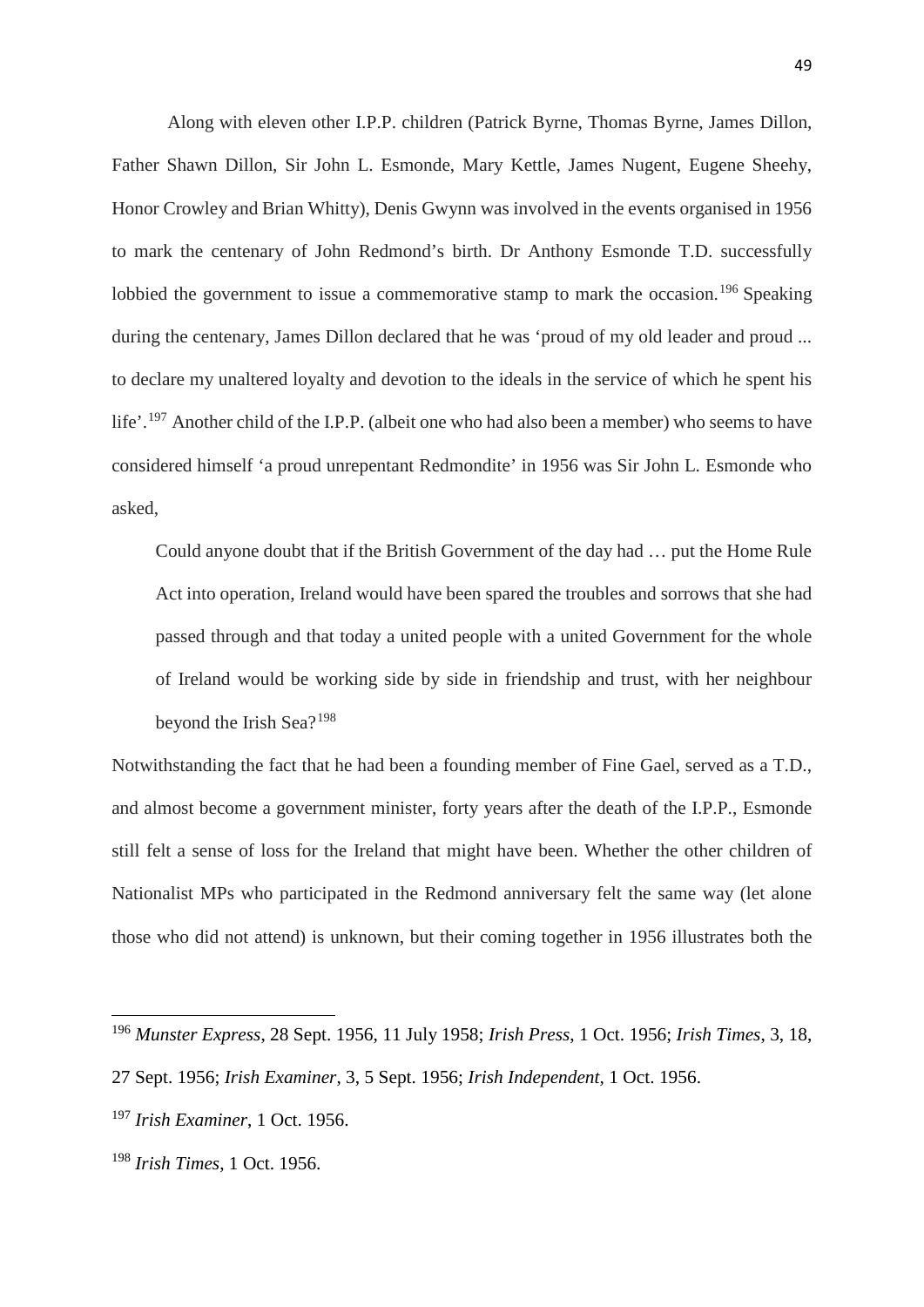progess they had made since 1922, as well the continuing relevance of the Redmondite legacy to their lives and careers in an independent Ireland.

#### IV

In J. G. Farrell's 1970 novel *Troubles*, the main character, Major Brendan Archer, witnesses an argument between his host (an Anglo-Irish hotelier) and one of his fellow guests, who is described as an old Parnellite. Their argument concerns whose 'voice' the British government should listen to in resolving the on-going War of Independence (southern unionists or constitutional nationalists), with their rival claims turning on the relative sacrifices of their young male supporters during the recent struggle against Germany. The long retreat of the ascendancy is a familiar theme of twentieth-century literature about the years 1916 to 1923, but the fact that Farrell depicted a querulous home ruler seeking sanctuary within the 'big house' highlights another view of these years: that of bewildered Redmondites retreating from the realities of revolutionary Ireland.<sup>[199](#page-50-0)</sup>

As this article has sought to demonstrate, even if this depiction captures something of the difficulties faced by the older generation of home rulers to adjust to the rapidly changing political circumstances of Ireland after 1918, their children were certainly not all either lying in war graves or skulking in 'big houses'. Indeed, their relationship to the pre-war 'Irish establishment', as examined here, suggests that their prospects were always much more dependent on the realisation of home rule in the near future than in the fortunes of the ailing *ancien régime* of British Ireland. Consequently, their experience of the years between 1916 and 1923 were different to those of the ascendancy. There was undoubtedly a period of uncertainty

<span id="page-50-0"></span><sup>199</sup> J.G. Farrell, *Troubles* (London, 1970); Brian Donnelly, 'The big house in the recent novel' in *Studies*, lxiv, no. 254 (Summer 1975), pp 133–42.